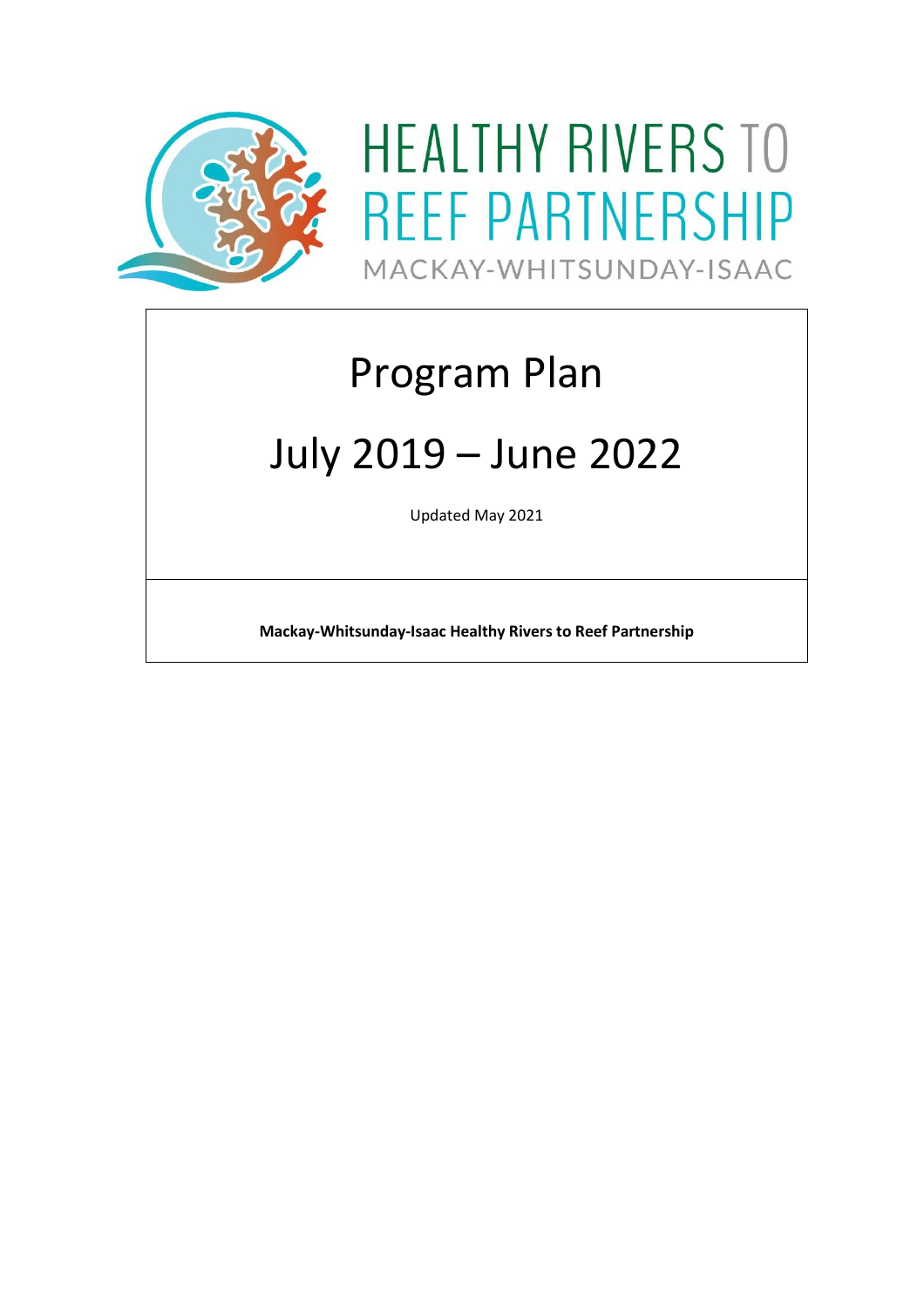## <span id="page-1-0"></span>**Table of Contents**

| <b>Table of Contents</b>                                                | $\mathbf{1}$   |
|-------------------------------------------------------------------------|----------------|
| <b>Partnership overview</b><br>1.                                       | $\mathbf{1}$   |
| 1.1<br><b>The Partnership</b>                                           | $\mathbf{1}$   |
| The region<br>1.2                                                       | $\mathbf{2}$   |
| 1.3<br><b>Purpose and objectives</b>                                    | $\overline{2}$ |
| 1.4<br><b>Advocacy role</b>                                             | 6              |
| <b>Operational objectives</b><br>1.5                                    | 6              |
| Partnership membership<br>1.6                                           | 12             |
| 1.6.1.<br><b>Partnership recruitment</b>                                | 12             |
| 1.6.2.<br><b>Partnership Governance</b>                                 | 12             |
| 1.7<br>Linkages with other programs                                     | 13             |
| 1.7.1.<br>Reef 2050 Long-Term Sustainability Plan (DoEE and DES)        | 13             |
| 1.7.2.<br>Reef Water Quality Improvement Plan 2017-2022                 | 13             |
| <b>Mackay Whitsunday Isaac Water Quality Improvement Plan</b><br>1.7.3. | 13             |
| 2.<br><b>Partnership Technical Program</b>                              | 14             |
| 3.<br><b>Communications and Engagement Strategy</b>                     | 17             |
| <b>Funding</b><br>4.                                                    | 19             |
| Table 4. Regional investment priorities 2019 - 2022 FY<br>a.            | 22             |
| Appendix A. Progress towards operational objectives                     | 25             |
| Table AA 1. Progress towards 2018/19 operational objectives             | 25             |
| <b>Appendix B: Register of Partners.</b>                                | 27             |
| <b>Appendix C: Communication and Engagement Strategies</b>              | 33             |
| <b>Appendix D: Partnership budget</b>                                   | 41             |

# <span id="page-1-2"></span><span id="page-1-1"></span>**1. Partnership overview**

## **1.1The Partnership**

Launched in October 2014, the Mackay-Whitsunday-Isaac Healthy Rivers to Reef Partnership (HR2RP) has come together with a shared vision for *healthy rivers and Reef contributing to a prosperous and iconic region where people visit, live, work and play.* The Partnership is a collaboration between the community, Traditional Owners, farmers and fishers, industry,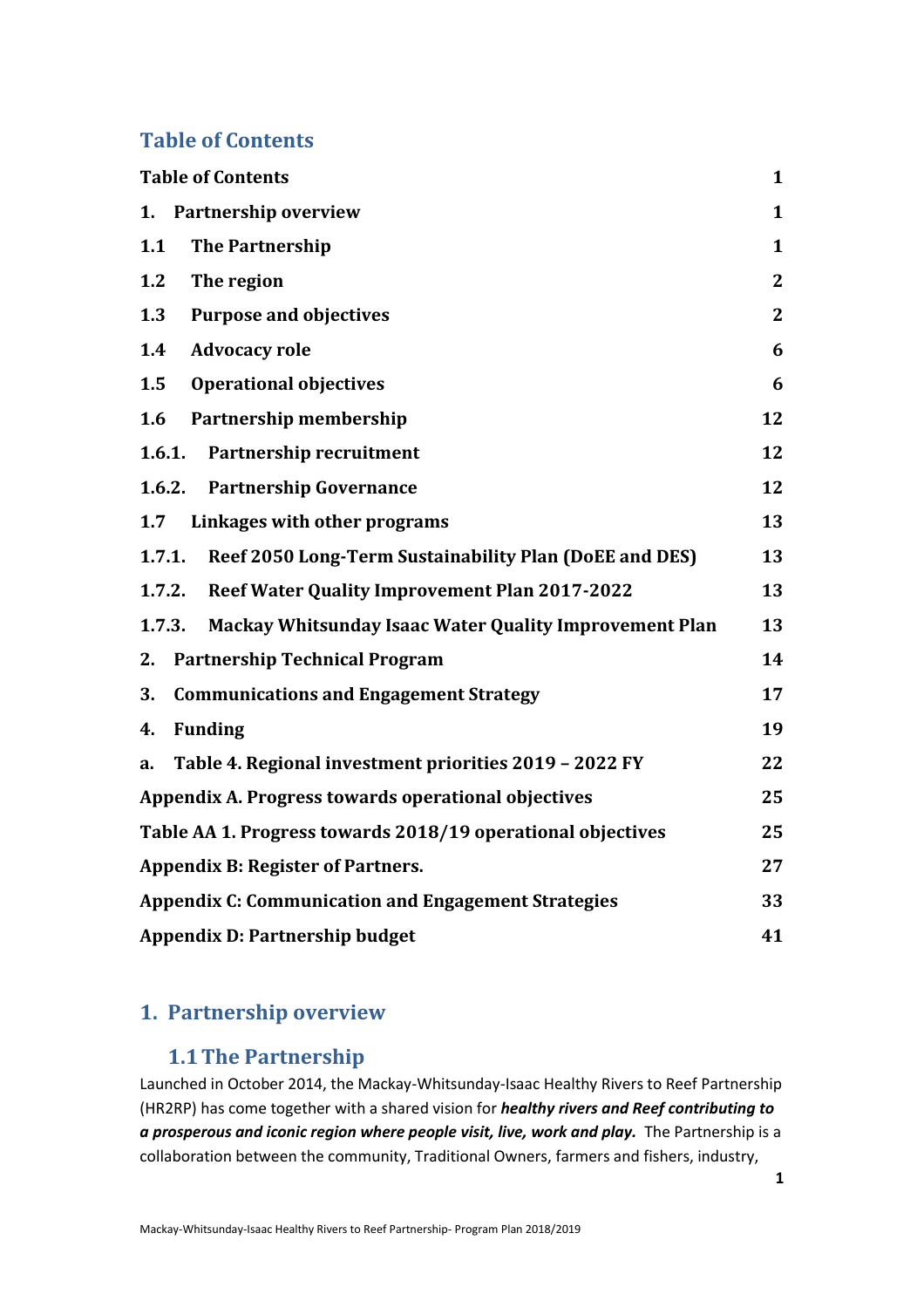science, tourism and government who recognise that more can be delivered by working together than as individuals.

## **1.2The region**

<span id="page-2-0"></span>The HR2RP covers the region extending from Home Hill in the north to Flaggy Rock Creek in the south (south of Carmila), including the freshwater and marine environment (Figure 1). This includes the catchments of the Don, Proserpine, O'Connell, Pioneer and Plane basins, eight estuaries and the coastal and marine area to the eastern boundary of the Great Barrier Reef (GBR) Marine Park.



**Figure 1. Healthy Rivers to Reef Partnership report card region, including zones assessed in the annual report card (reporting zones).**

## **1.3Purpose and objectives**

<span id="page-2-1"></span>The Partnership's primary purpose is *to develop an annual Mackay-Whitsunday-Isaac regional waterway health and management practice (stewardship) report card*.

The report card uses the best independent science and integrates a range of GBR-wide and regional monitoring programs to measure waterway health in an environmental, social,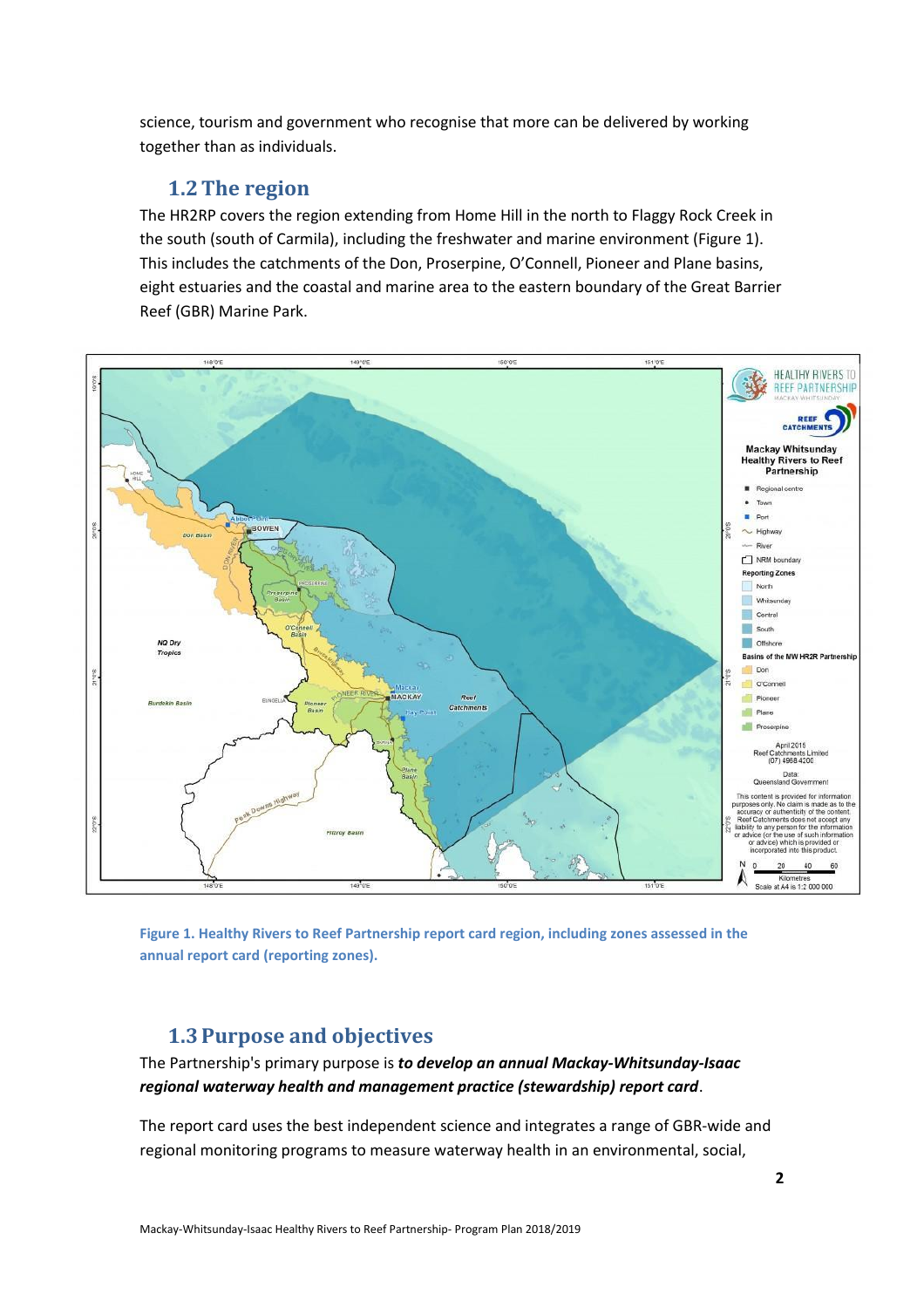economic and cultural context. By drawing on information from existing monitoring programs, duplications and gaps can be identified, and more easily communicated to the community in a cost-effective way.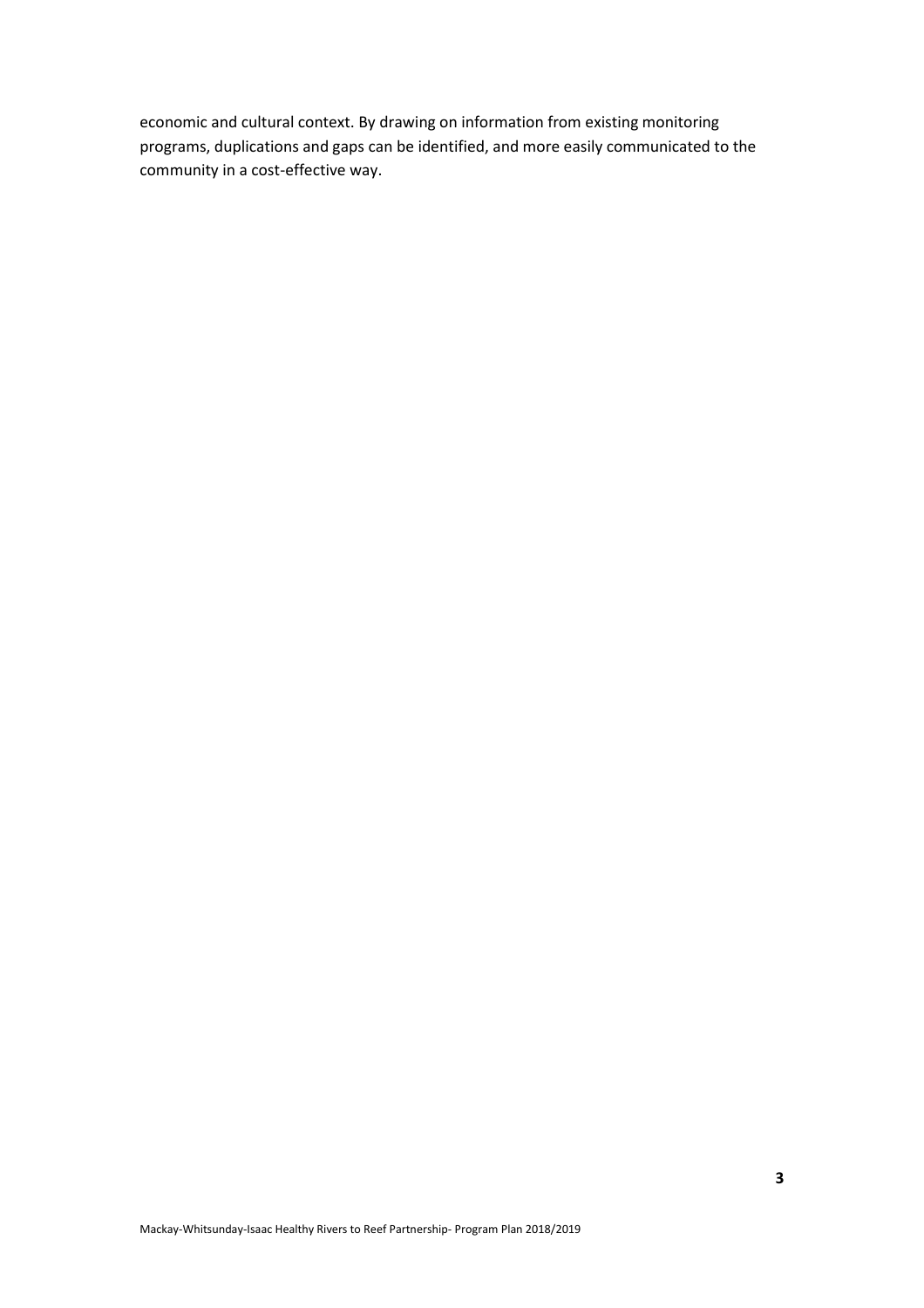Additional to the production of the report card, the Partnership has the following objectives:

- 1. Communicate information effectively and at a relevant scale to the broader community on waterway health issues with scientific integrity, independence and transparency.
- 2. Be specific to the Mackay-Whitsunday-Isaac region and consistent with other regional waterway report cards, including the Wet Tropics, Townsville Dry Tropics, Gladstone and Fitzroy.
- 3. Provide effective, coordinated, strategic and transparent investment to ensure costeffective development of an annual report card.
- 4. Consolidate and integrate outputs from ambient and event monitoring programs as well as different modelling platforms.
- 5. Provide scientific information that may assist in improving or maintaining the environmental, social and economic values of our Region.
- 6. Inform planning and delivery activities of the Partners in response to the findings of the report card.
- 7. Utilise the stewardship assessments in the report cards to promote Partners' activities, while drawing on the findings of the report card to identify enhanced or additional management actions. Communicate these actions via the annual stewardship (management response) report – highlighting Partners' actions to maintain or improve waterway health.
- 8. Communicate our understanding of catchment-wide cumulative impacts.
- 9. Foster a culture of collaboration between Partners for the benefit of our Region's waterways and communities.
- 10. Develop community education initiatives (refer to section 3.2).
- 11. Act as advocates for priority regional outcomes consistent with the Partnership (refer to section 1.4).
- 12. Conduct regular monitoring and evaluation assessments via the production of this Program Plan on 3-year reporting cycles (including annual reporting against operational objectives listed in section 1.5).

These objectives are illustrated below in Figure 2.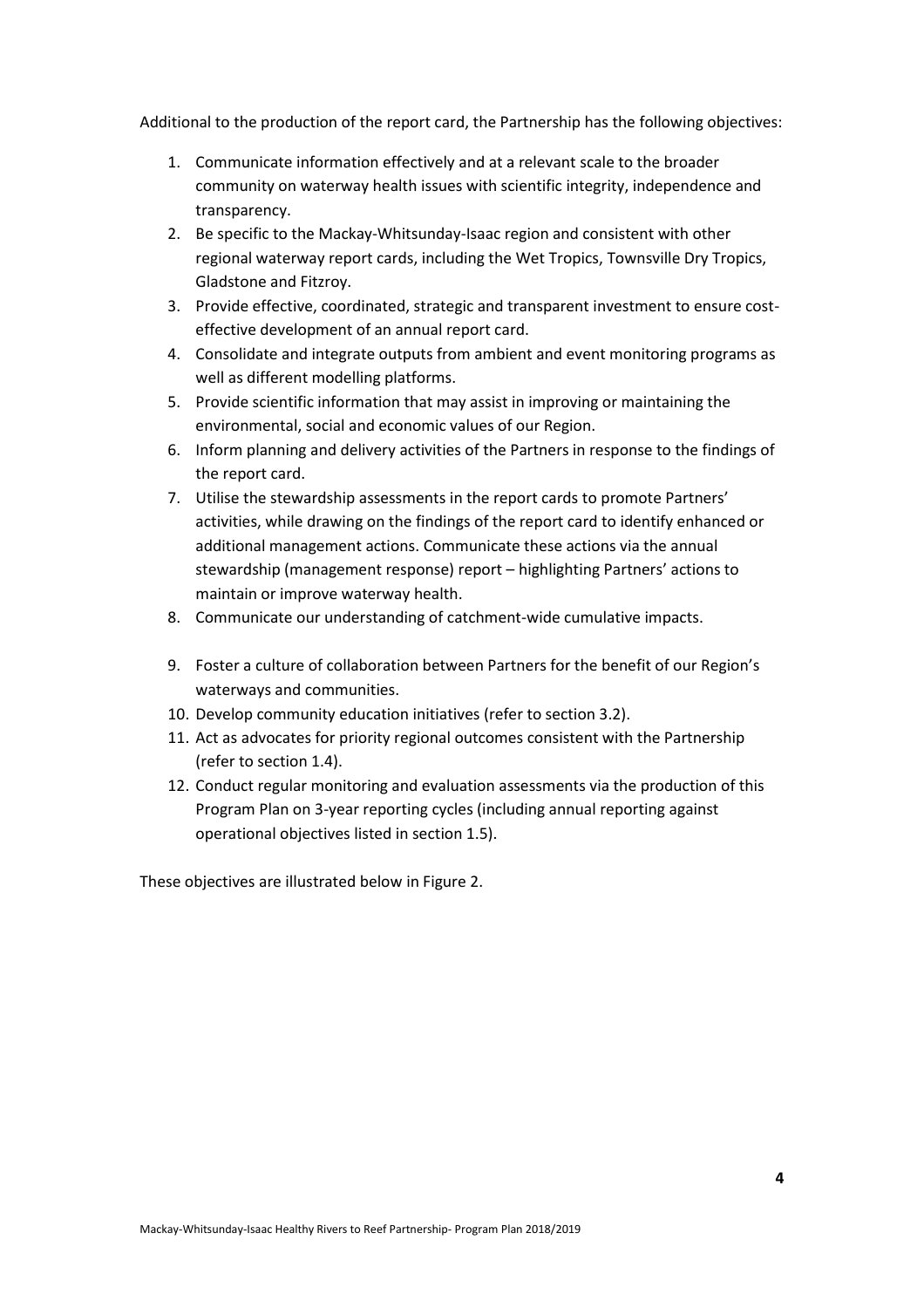

**Figure 2. Healthy Rivers to Reef Partnership purpose.**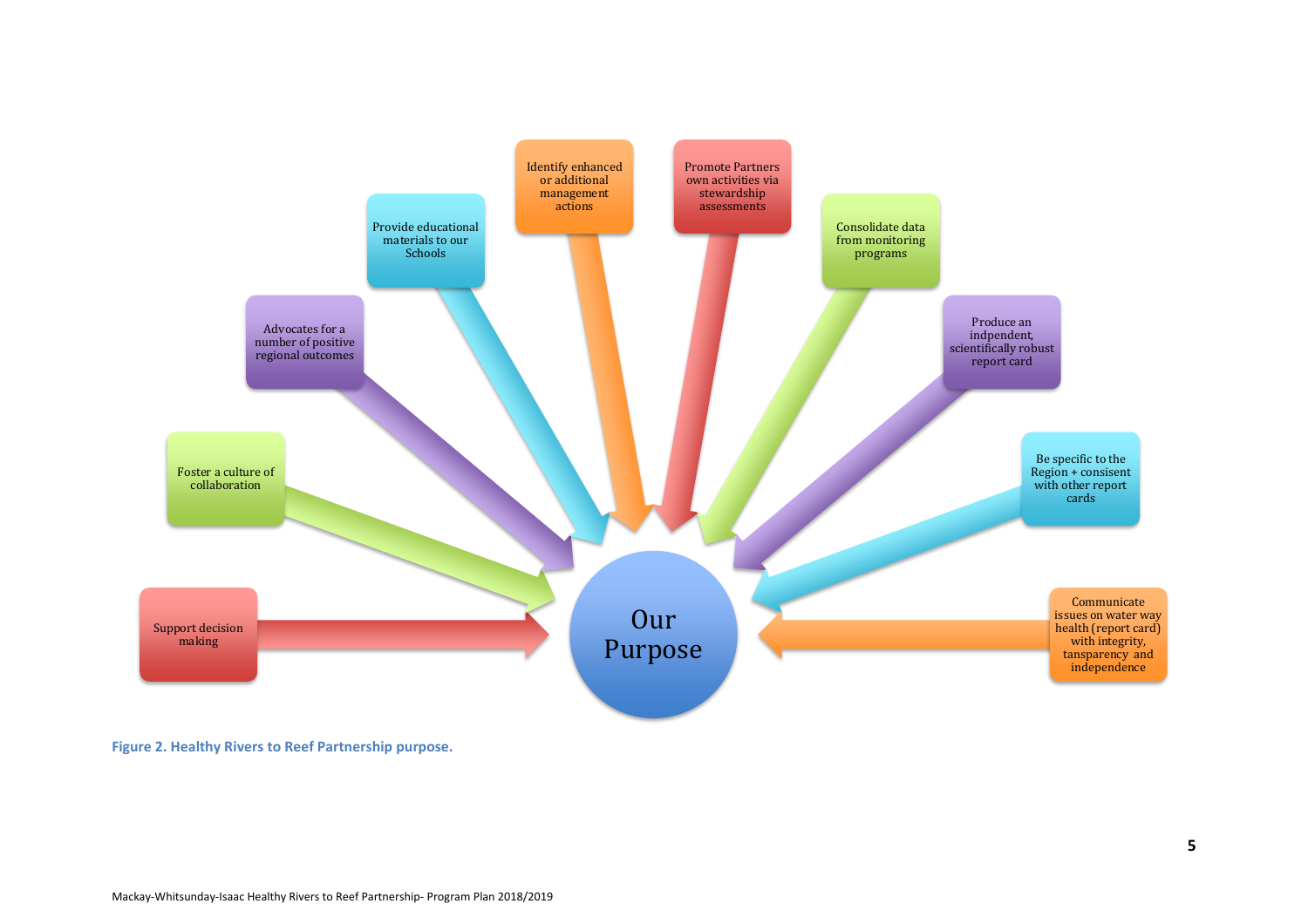## **1.4Advocacy role**

<span id="page-6-0"></span>In May 2018, the Management Committee agreed the Partnership should communicate its role in the context of advocacy. It is therefore agreed that the Partnership will be advocates for the following:

- Regional investment for comprehensive monitoring effort to allow the annual report card to present a holistic picture of waterway health with high confidence in data
- Resources for Reef Catchments to plan, produce and utilise an updated Mackay-Whitsunday-Isaac Water Quality Improvement Plan (WQIP) in collaboration with the Partnership. It is expected that the Partnership will use the updated WQIP to establish regional targets. Targets, and progress towards them, are then likely to be reported on in a separate release to the annual report card.
- Using the updated WQIP for regional investment for appropriate and effective catchment improvement solutions.

Every Partner has a role in advocating on behalf of the Partnership and our Region. HR2RP staff and the Chair and Deputy Chair will advocate for the above via the following means:

- By delivering the Partnership's communications and engagement strategy (refer section 3 (Table 6)).
- By engaging with senior decision-makers, potential partners and/or funding bodies directly or in collaboration with Reef Catchments.

# **1.5Operational objectives**

<span id="page-6-1"></span>The Partnership has developed annual operational objectives to help guide progress towards achieving the Partnership's broader strategic goals (Section 1.3) since the beginning of the 2017/18 financial year.

In July 2019, the Partnership moved to developing medium-term operational objectives that cover a three-year term. The operational objectives for the period 2019/20 to 2021/22 financial years and the detail to achieve them are outlined in Table 1. Annual reporting against these objectives will be conducted to monitor and evaluate the Partnership's operations.

Progress towards achieving operational objectives in previous financial years can be seen in Appendix A.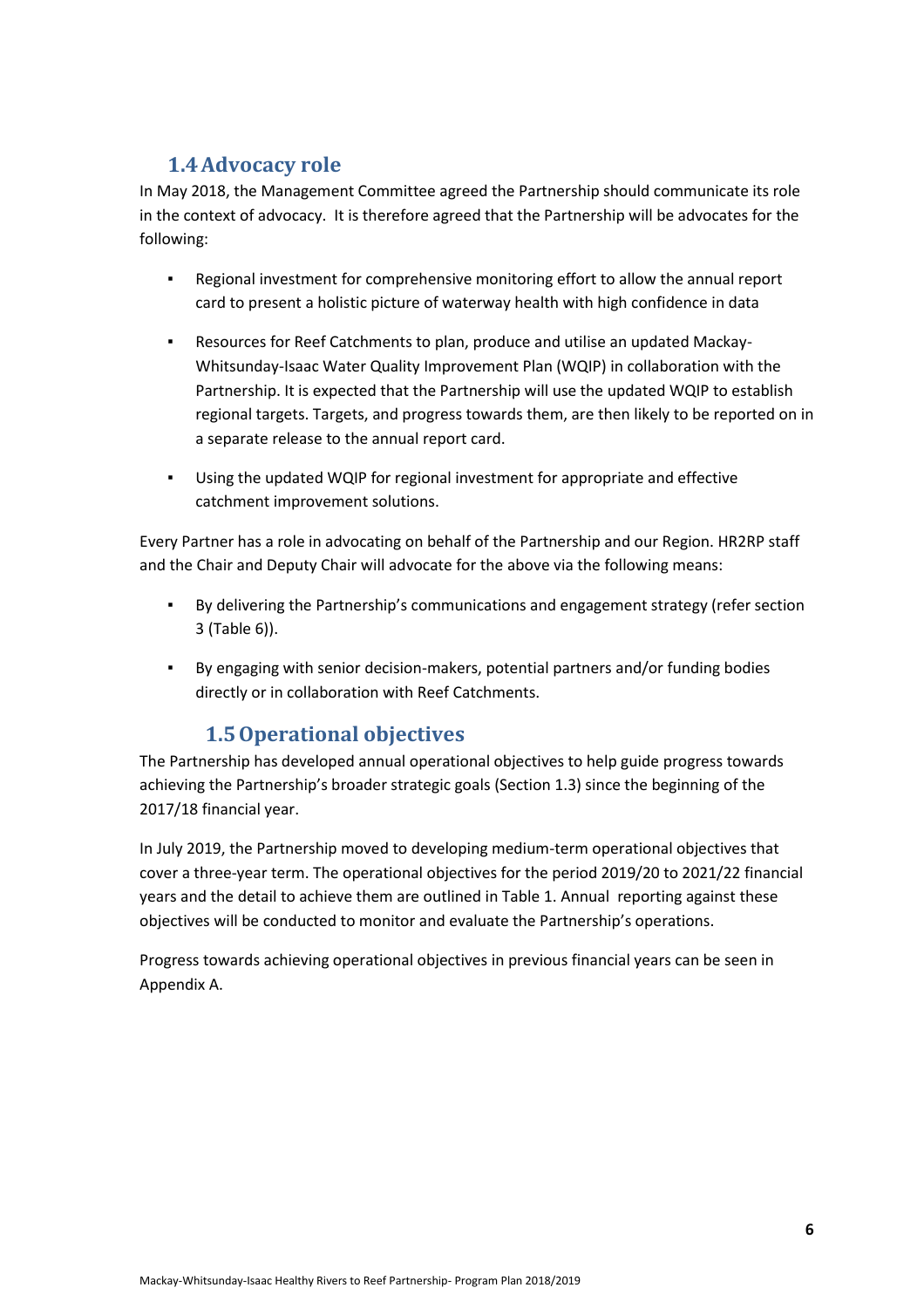### **Table 1. Medium term (3 year) and annual operational objectives for the Partnership**

|                                                                                                                                                                                                                                                                                                                    | Linked Partnership objective $ 3$ -year objectives (2019/20 - 2021/2022)                                                                                                                                                                                                                                                                                                                                                                                                                                                                                                                                                                                                                                                                                                                                                                                                                                                                                                                                                        | Financial year operational objectives                                                                                                                                                                                                                                                                                                                                                                                                                                                                                                                                                                                                                                                                                                                                                                                                                                                                                                                                                                                                                                                                                                                                                                                                                                                                                                                                                                                                                                                                  | <b>Approach notes</b>                                                                                                                                                                                                                                                                                                                                                                                                                                                                                                                                                                                                                                                                                                                                                                                                                                                                                                                                                                                                                                                                                                                                                                                                                                                                                                                                                                                    | 2020/21 FY EOFY report/status                                                                                                                                                                                                                                                                                                                                                                                                                                                                                                                                                                                                                                                                      |
|--------------------------------------------------------------------------------------------------------------------------------------------------------------------------------------------------------------------------------------------------------------------------------------------------------------------|---------------------------------------------------------------------------------------------------------------------------------------------------------------------------------------------------------------------------------------------------------------------------------------------------------------------------------------------------------------------------------------------------------------------------------------------------------------------------------------------------------------------------------------------------------------------------------------------------------------------------------------------------------------------------------------------------------------------------------------------------------------------------------------------------------------------------------------------------------------------------------------------------------------------------------------------------------------------------------------------------------------------------------|--------------------------------------------------------------------------------------------------------------------------------------------------------------------------------------------------------------------------------------------------------------------------------------------------------------------------------------------------------------------------------------------------------------------------------------------------------------------------------------------------------------------------------------------------------------------------------------------------------------------------------------------------------------------------------------------------------------------------------------------------------------------------------------------------------------------------------------------------------------------------------------------------------------------------------------------------------------------------------------------------------------------------------------------------------------------------------------------------------------------------------------------------------------------------------------------------------------------------------------------------------------------------------------------------------------------------------------------------------------------------------------------------------------------------------------------------------------------------------------------------------|----------------------------------------------------------------------------------------------------------------------------------------------------------------------------------------------------------------------------------------------------------------------------------------------------------------------------------------------------------------------------------------------------------------------------------------------------------------------------------------------------------------------------------------------------------------------------------------------------------------------------------------------------------------------------------------------------------------------------------------------------------------------------------------------------------------------------------------------------------------------------------------------------------------------------------------------------------------------------------------------------------------------------------------------------------------------------------------------------------------------------------------------------------------------------------------------------------------------------------------------------------------------------------------------------------------------------------------------------------------------------------------------------------|----------------------------------------------------------------------------------------------------------------------------------------------------------------------------------------------------------------------------------------------------------------------------------------------------------------------------------------------------------------------------------------------------------------------------------------------------------------------------------------------------------------------------------------------------------------------------------------------------------------------------------------------------------------------------------------------------|
| 3. Provide effective,<br>coordinated, strategic and<br>transparent investment to<br>ensure cost effective<br>development of an annual<br>report card.<br>5. Provide scientific<br>information that may assist in<br>improving or maintaining the<br>environmental, social and<br>economic values of our<br>Region. | 1. Secure medium-term financial position to<br>ensure core Partnership operational costs (staff,<br>hosting fees, technical and communications) are<br>covered.<br>2. Secure additional funding over the medium<br>term to expand the Partnership's core<br>operations to include the development,<br>advocacy for, and where appropriate,<br>progression of the Partnership's identified<br>priority project list (refer to section 5 of this<br>Plan).<br>3. Secure additional funding over the medium<br>term to expand the Partnership's core<br>operations to include development of more<br>detailed management response initiatives than<br>is currently specified in the Partnership's<br>communication and engagement strategy (i.e. a<br>communications deliverable).<br>4. Maintain and where necessary, enhance<br>Partnership membership base to ensure a<br>representative spread of organisations are<br>included in the Partnership from all sectors<br>(Government, NRM, industry, community and<br>research). | 2019/20 FY:<br>a) Secure financial position for next FY (20/21):<br>Maintain existing membership (27 as of Aug 2019)<br>II.<br>Increase Partnership membership levels in<br>2019/20FY, beyond the existing 27 members.<br>III.<br>Secure membership commitments from partners for<br>the 19/20 and 20/21 FYs.<br>Enhance the Partnership's financial position by<br>IV.<br>engaging with prospective Partners that fall in tiers 2,<br>3 and 'Government' categories.<br>b) Engagement with Partners to determine opportunities for<br>additional funding.<br>2020/21 FY:<br>c) Secure financial position for next FY (21/22):<br>Maintain (or increase as appropriate) existing<br>membership<br>II.<br>Secure membership commitments from partners for<br>the 20/21 and 21/22 FYs.<br>III.<br>Enhance the Partnership's financial position by<br>engaging with prospective Partners that fall in tiers 2,<br>3 and 'Government' categories.<br>d) Engagement with Partners to determine opportunities for<br>additional funding.<br>2021/22 FY:<br>e) Secure financial position for next FY (22/23):<br>Maintain (or increase as appropriate) existing<br>membership<br>Secure membership commitments from partners for<br>Н.<br>the 21/22 and 22/23 FYs.<br>Enhance the Partnership's financial position by<br>III.<br>engaging with prospective Partners that fall in tiers 2,<br>3 and 'Government' categories.<br>Engagement with Partners to determine opportunities for<br>additional funding. | It is recognised by the Management Committee that<br>expanding the Partnership membership base will bring a<br>variety of positive impacts including both in-kind and<br>financial contributions. As the Partnership moves to longer-<br>term strategic planning it is important to build measures to<br>increase the likelihood of long-term financial security for<br>the Partnership's budget. This includes by increasing the<br>current membership base (29 as of September 2019) and<br>obtaining ongoing two-year financial commitments (via<br>membership contributions) from Partners. It also includes<br>targeted engagement efforts by the Executive Officer and<br>Chair to tier 2, 3 <sup>1</sup> and 'Government' category prospective<br>Partners. The Chair and the Executive Officer will undertake<br>this activity throughout the FY, with a focus on securing<br>membership commitments for the following FY in the last<br>quarter of each FY.<br>To secure additional funding beyond the current<br>membership level/approved 19/20 FY budget, prospective<br>Partners need to be scoped, contacted and encouraged to<br>join the Partnership, along with a continued level of<br>engagement with current Partners to determine where<br>funding opportunities lie. This is a core operational<br>component of both the Executive Officer and Chair's roles<br>throughout the FY. | 2020/21 FY:<br>Current Partnership members (June 2021) are 31<br>members.<br>Tangaroa Blue Foundation. Community tier strategic<br>joined partner February 2021.<br>• Partners were asked for any change to memberships<br>at May 6,2021 meeting, with none noted.<br>• A prospective Partner discussion is on the agenda for<br>each full Partnership and Management Committee<br>meeting.<br>Additional funding of \$117,000 (for the 21/22 FY)<br>from the Australian and Queensland Governments<br>because of the Chair's Proposal.<br>Note: Appointment of new Executive Officer November 2020.<br>Relationship building to begin recruitment. Also, covid<br>impacts on Travel and meetings. |
| . Communicate information<br>effectively and at a relevant<br>scale to the broader<br>community on waterway<br>health issues with scientific                                                                                                                                                                       | Maintain and improve confidence in existing<br>report card data, enabling finer level spatial<br>and/or temporal analysis of environmental<br>condition data, social/economic/stewardship<br>and/or cultural heritage datasets.                                                                                                                                                                                                                                                                                                                                                                                                                                                                                                                                                                                                                                                                                                                                                                                                 | 2019/20 FY:<br>a) Improve confidence in 2019 and 2020 report card data.<br>b) Expand condition reporting in the 2019 and 2020 report cards<br>to fill regional data gaps.                                                                                                                                                                                                                                                                                                                                                                                                                                                                                                                                                                                                                                                                                                                                                                                                                                                                                                                                                                                                                                                                                                                                                                                                                                                                                                                              | Improving confidence in report card data is a key technical<br>priority for the Partnership. The following are actions the<br>Partnership will aim to undertake to both fill data gaps and<br>improve confidence in the 2019 report card:<br>• Add an additional WQ site in the Proserpine basin<br>to represent the freshwater reporting zone.                                                                                                                                                                                                                                                                                                                                                                                                                                                                                                                                                                                                                                                                                                                                                                                                                                                                                                                                                                                                                                                          | 2020/21 FYTO change - Elly Pratt began in the role, filling<br>maternity leave for Alysha Lee.<br>NQBP monitoring programs increased sample sizes<br>across the 2019/20 FY to provide more representative<br>data for the 2020 Report Card.                                                                                                                                                                                                                                                                                                                                                                                                                                                        |

<sup>1</sup> <https://healthyriverstoreef.org.au/join-us/>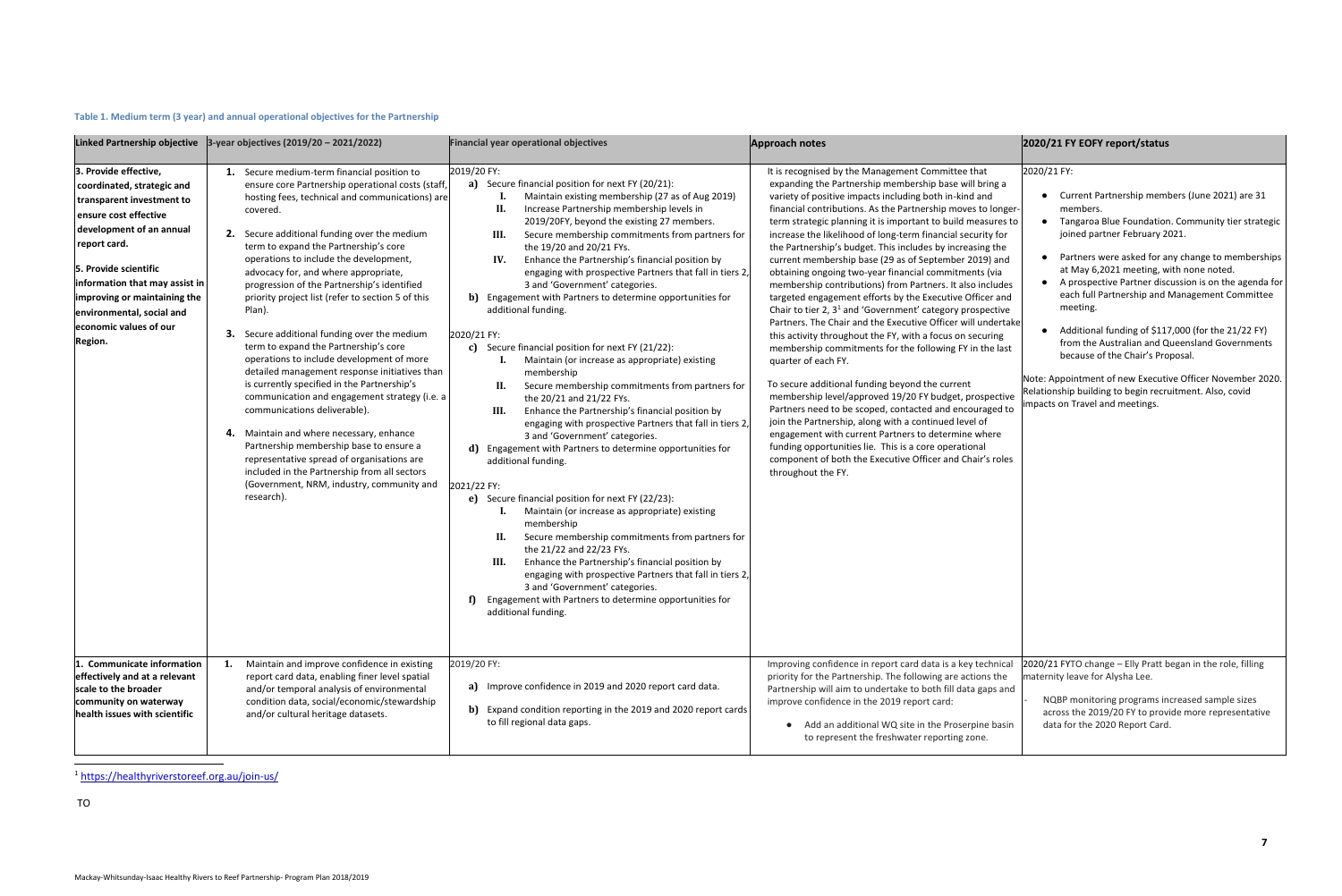| integrity, independence and<br>transparency.<br>AND<br>5. Provide scientific<br>information that may assist in<br>improving or maintaining the<br>environmental, social and<br>economic values of our<br>Region.                                                                                                                                                                                                                | 2. Fill all data (coaster) gaps in the report card's<br>environmental condition monitoring section.                                                                                                                                  | 2020/21 FY:<br>a) Improve confidence in 2020 and 2021 report card data.<br>b) Expand condition reporting in the 2020 and 2021 report cards<br>to fill regional data gaps.<br>2021/22 FY:<br>a) Improve confidence in 2021 and 2022 report card data.<br>b) Expand condition reporting in the 2021 and 2022<br>report cards to fill regional data gaps.                                                                                                                                                                                                                                                                        | • Include more pesticides in the ms-PAF scores<br>Scope and expand monitoring sites to improve<br>confidence in sediment and nutrient reporting.<br>• Undertake ground-truthing of Don fish barrier<br>scores (18/19 data).<br>Report on flow data (freshwater and estuarine) for<br>the first time.<br>• Use updated mapping for riparian extent and<br>wetland re-assessments.<br>• Include fish community health assemblage data<br>(freshwater).<br>Use increased estuarine WQ sample data<br>(additional to the existing Catchment Loads<br>Monitoring Program data).<br>• Scope development of marine fish indicator.<br>Report on full southern inshore monitoring<br>component for first time - water quality, seagrass<br>and coral.<br>Report on nutrients in northern reporting zone<br>(marine).<br>Include passive pesticide sampling data for<br>northern and southern reporting zones (marine).<br>Resolve methodology differences in coral and<br>seagrass reporting. | NQBP have moved to passive pesticide samplers in the<br>Northern and Central Zones for the 2020/21 FY, meaning<br>that pesticide data from this program can now be used in<br>the Report Card.<br>Inshore marine confidence has been reassessed to reflect<br>confidence in individual zones.<br>Reporting on litter in inshore and urban areas using data<br>from the Australian Marine Debris Initiative (AMDI)<br>database.<br>Incorportating more citizen science data, by using Reef<br>Check Australia (RCA) coral cover data collected in the<br>Whitsunday and Offshore marine zones.<br>COVID-19 had impacts on estuarine water quality<br>monitoring and some monitoring in the marine zones,<br>but this only impacted 2-3 months in early 2020 (data in<br>the 2020 Report Card).<br>Implemented a Partnership-funded Proserpine Basin<br>water quality monitoring pilot project.<br>Implemented the Urban Water Stewardship Framework<br>(UWSF) with local councils in the MWI region, set to<br>become a new indicator in the 2021 Report Card.<br>New site selection process added to cultural heritage<br>assessments, allowing new sites of interest to the TORG<br>to be visited in the 2020 assessment (Oct 2020).<br>Planning undertaken for a Carmila water quality<br>monitoring project (set to be undertaken (2021/22)).<br>Exploration undertaken for assessing score aggregation<br>of multiple sites within a basin (2020/21). |
|---------------------------------------------------------------------------------------------------------------------------------------------------------------------------------------------------------------------------------------------------------------------------------------------------------------------------------------------------------------------------------------------------------------------------------|--------------------------------------------------------------------------------------------------------------------------------------------------------------------------------------------------------------------------------------|-------------------------------------------------------------------------------------------------------------------------------------------------------------------------------------------------------------------------------------------------------------------------------------------------------------------------------------------------------------------------------------------------------------------------------------------------------------------------------------------------------------------------------------------------------------------------------------------------------------------------------|---------------------------------------------------------------------------------------------------------------------------------------------------------------------------------------------------------------------------------------------------------------------------------------------------------------------------------------------------------------------------------------------------------------------------------------------------------------------------------------------------------------------------------------------------------------------------------------------------------------------------------------------------------------------------------------------------------------------------------------------------------------------------------------------------------------------------------------------------------------------------------------------------------------------------------------------------------------------------------------|-----------------------------------------------------------------------------------------------------------------------------------------------------------------------------------------------------------------------------------------------------------------------------------------------------------------------------------------------------------------------------------------------------------------------------------------------------------------------------------------------------------------------------------------------------------------------------------------------------------------------------------------------------------------------------------------------------------------------------------------------------------------------------------------------------------------------------------------------------------------------------------------------------------------------------------------------------------------------------------------------------------------------------------------------------------------------------------------------------------------------------------------------------------------------------------------------------------------------------------------------------------------------------------------------------------------------------------------------------------------------------------------------------------------------------------------------------------|
| 1. Communicate information<br>effectively and at a relevant<br>scale to the broader<br>community on waterway<br>health issues with scientific<br>integrity, independence and<br>transparency.<br>AND<br>7. Utilise the stewardship<br>assessments in the report<br>cards to promote Partners'<br>activities, while drawing on<br>the findings of the report card<br>to identify enhanced or<br>additional management<br>actions | Continue to improve the established stewardship<br>assessment frameworks to provide data on best<br>management practice in the Region's major industries<br>(agriculture, urban, tourism, ports, heavy industry and<br>aquaculture). | 2019/20 FY:<br>a) Utilise the most current and robust indicators/reporting<br>mechanisms for best management practice (Stewardship)<br>available for the 2019 and 2020 report cards.<br>b) Utilise the newly updated urban stewardship framework for<br>the 2020 report card.<br>c) Progress (or advocate for) the update of the remaining<br>industry stewardship frameworks (non-agricultural) using<br>urban framework as a guide.<br>2020/21 FY:<br>a) Utilise the most current and robust indicators/reporting<br>mechanisms for best management practice (Stewardship)<br>available for the 2020 and 2021 report cards. | Baselines for the agricultural stewardship data (Paddock to<br>Reef management practice data) have been reviewed.<br>These data will be reported in the Partnership's<br>management response deliverable, separately to the report<br>card in the 2019/20 FY.<br>The Urban stewardship framework has undergone a review<br>by the Office of the Great Barrier Reef, and it is hoped it will<br>be able to be implemented for use in the 2020 report card<br>and beyond. This framework will be used to guide the<br>update of remaining industry stewardship frameworks.                                                                                                                                                                                                                                                                                                                                                                                                              | 2020/21 FY:<br>Above and Beyond 2019-20 Stewardship report<br>released December 2020. Available here.<br>Urban stewardship framework results to be released<br>October 2021.<br>Progress other industry stewardship frameworks are<br>ongoing. It is anticipated to be led by the GBR Report<br>Card Network as this work has relevance to most<br>Partnerships.                                                                                                                                                                                                                                                                                                                                                                                                                                                                                                                                                                                                                                                                                                                                                                                                                                                                                                                                                                                                                                                                                          |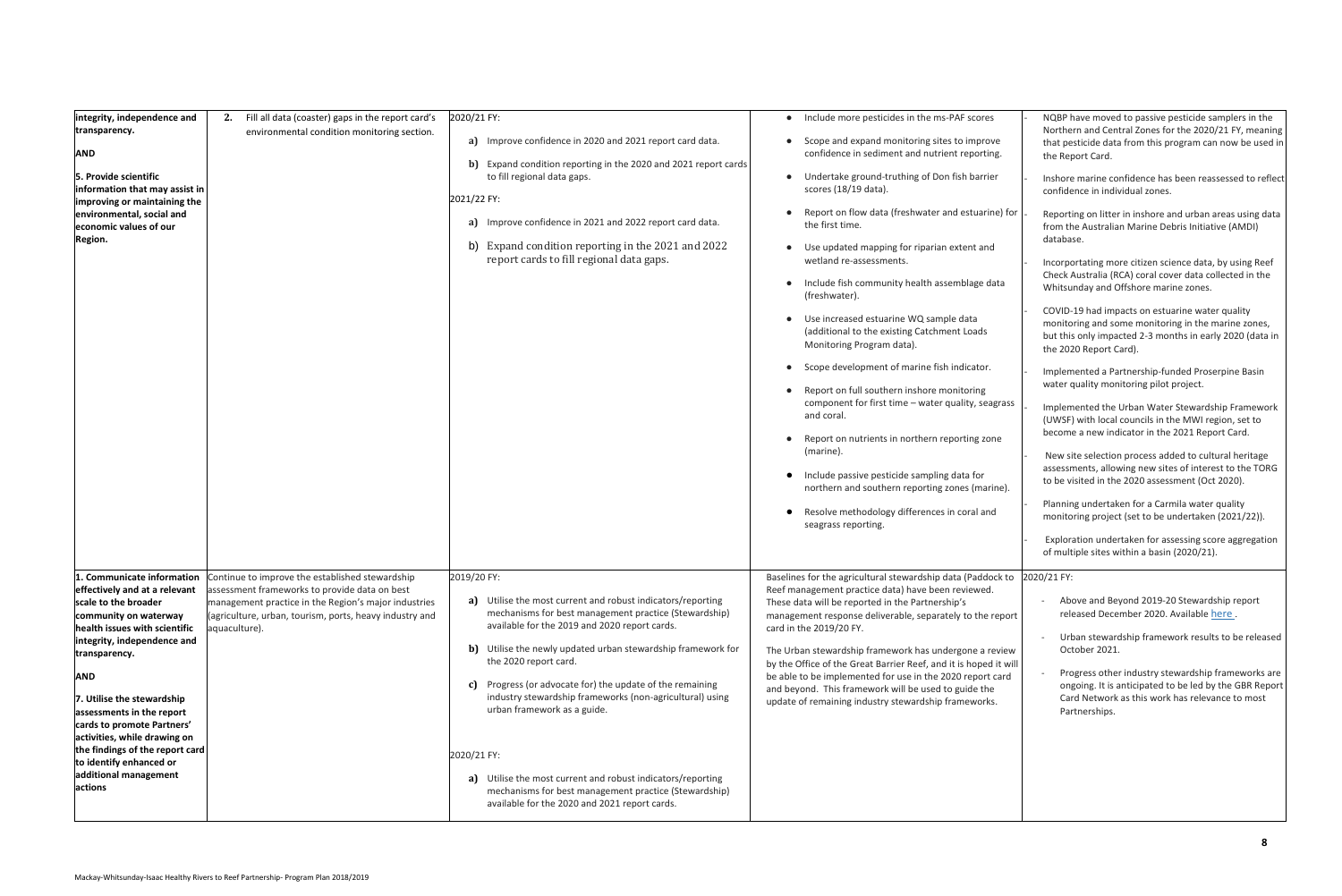| . Communicate information<br>effectively and at a relevant                                                                                                                                                                                                                                                                                                                                                                          | 1. Utilise the most current and robust<br>indicators/reporting mechanisms to report on                                                                                                                                                                                                                                                                                                                                                                                                                                                                                                                       | b) Utilise the newly updated urban stewardship framework (plus<br>any others) for the 2021 report card.<br>c) Progress (or advocate for) the update of the remaining<br>industry stewardship frameworks (non-agricultural) using<br>urban framework as a guide.<br>2021/22 FY:<br>a) Utilise the most current and robust indicators/reporting<br>mechanisms for best management practice (Stewardship)<br>available for the 2021 and 2022 report cards.<br>b) Utilise the newly updated urban stewardship framework (plus<br>any others) for the 2022 report card.<br>Progress (or advocate for) the update of the remaining<br>C)<br>industry stewardship frameworks (non-agricultural) using<br>urban framework as a guide.<br>2019/20 to 2021/22 FY: | Undertake cultural heritage assessments in 2020/21 FY for<br>reporting in the 2021 report card.                                                                                                                                                                                                                                                                                                                                                                                                                                                                                                                                                                                                                                                                                                                                                                                                                                                                                     | 2021/22 FY:                                                                                                                                                                                                                                                                                                                                                                                                                                                                                                                           |
|-------------------------------------------------------------------------------------------------------------------------------------------------------------------------------------------------------------------------------------------------------------------------------------------------------------------------------------------------------------------------------------------------------------------------------------|--------------------------------------------------------------------------------------------------------------------------------------------------------------------------------------------------------------------------------------------------------------------------------------------------------------------------------------------------------------------------------------------------------------------------------------------------------------------------------------------------------------------------------------------------------------------------------------------------------------|---------------------------------------------------------------------------------------------------------------------------------------------------------------------------------------------------------------------------------------------------------------------------------------------------------------------------------------------------------------------------------------------------------------------------------------------------------------------------------------------------------------------------------------------------------------------------------------------------------------------------------------------------------------------------------------------------------------------------------------------------------|-------------------------------------------------------------------------------------------------------------------------------------------------------------------------------------------------------------------------------------------------------------------------------------------------------------------------------------------------------------------------------------------------------------------------------------------------------------------------------------------------------------------------------------------------------------------------------------------------------------------------------------------------------------------------------------------------------------------------------------------------------------------------------------------------------------------------------------------------------------------------------------------------------------------------------------------------------------------------------------|---------------------------------------------------------------------------------------------------------------------------------------------------------------------------------------------------------------------------------------------------------------------------------------------------------------------------------------------------------------------------------------------------------------------------------------------------------------------------------------------------------------------------------------|
| scale to the broader<br>community on waterway<br>health issues with scientific<br>integrity, independence and<br>transparency.<br><b>AND</b><br>5. Provide scientific<br>information that may assist in<br>improving or maintaining the<br>environmental, social and<br>economic values our Region                                                                                                                                  | human dimensions (social, economic, cultural<br>and governance) relating to the Region's<br>waterways and marine environment<br>2. Where appropriate, integrate the Partnership's<br>Human Dimensions indicator Program Design<br>with the Reef 2050 Integrated Modelling,<br>Monitoring and Reporting Program (RIMReP)                                                                                                                                                                                                                                                                                      | Utilise the most current and robust indicators/reporting mechanisms<br>to report on human dimensions (social, economic, cultural and<br>governance) relating to the Region's waterways and marine<br>environment.                                                                                                                                                                                                                                                                                                                                                                                                                                                                                                                                       |                                                                                                                                                                                                                                                                                                                                                                                                                                                                                                                                                                                                                                                                                                                                                                                                                                                                                                                                                                                     | The Cultural heritage project began in July 2020. It<br>will be reported on in the 2020 report card, released<br>2021.<br>Human Dimensions projects will kick off in the 21/22<br>FY. A meeting is scheduled with OGBR and the<br>facilitator for June 2021 to workshop the collection<br>methodology                                                                                                                                                                                                                                 |
| 1. Communicate<br>information effectively<br>and at a relevant scale to<br>the broader community on<br>waterway health issues<br>with scientific integrity,<br>independence and<br>transparency.<br>5. Provide scientific<br>information that may assist in<br>improving or maintaining the<br>environmental, social and<br>economic values our Region.<br>9. Build upon, complement<br>and enhance existing efforts<br>of members. | Collaborate with Partners to assist Reef<br>Catchments in producing an updated regional<br>Water Quality Improvement Plan. The Plan will<br>aim to:<br><b>a.</b> Identify knowledge/research gaps in<br>understanding regional environmental<br>condition.<br><b>b.</b> Align State water quality targets (via<br>the Reef 2050 Water Quality<br>Improvement Plan) down to the<br>regional (catchment) scale.<br>Determine management targets for a<br>range of indicators included in the<br>regional report card.<br><b>d.</b> Include more holistic assessments of<br>management targets and actions than | 2019/20 to 2021/22 FY:<br>a) Continue advocating for an updated regional WQIP.<br>b) Commence working with Partners to catalyse<br>baseline/background work required in the development of<br>the WQIP (e.g. filling in crucial research and/or monitoring<br>gaps such as sediment tracing).                                                                                                                                                                                                                                                                                                                                                                                                                                                           | The Management Committee met in May 2018 and<br>discussed the need for an updated Mackay-Whitsunday-<br>Isaac Water Quality Improvement Plan (WQIP). An updated<br>WQIP could be used as a tool for advocacy for investment in<br>the Region and will review and establish revised targets<br>consistent with the Reef 2050 WQIP. These targets can be<br>reported on within a stand-alone reporting product, which<br>could be released alternately to the annual report card. The<br>development of a revised WQIP in is a large undertaking to<br>be led by Reef Catchments and is expected to take some<br>time to plan.<br>Consequently, the strategic objective for the 19/20 FY is<br>focussed on continuing early planning for this project<br>including advocating for funding on behalf of RCL and<br>assisting RCL in scoping the integration of the regional<br>report card as the reporting and evaluation product for<br>tracking implementation of the revised WQIP. | Work was undertaken in the 2019/20 FY to further the<br>Partnership's advocacy efforts for the renewal of the MWI<br>WQIP. The Australian Government undertook a review in<br>December 2019 via Alluvium consulting of the historical<br>use of, relevancy and need for, regional WQIPs. A summary<br>report/business case was presented to the Australian<br>Government for consideration in late December 2019. As of<br>June 2021, no further updates are available on the status of<br>this project/the future of regional WQIPs. |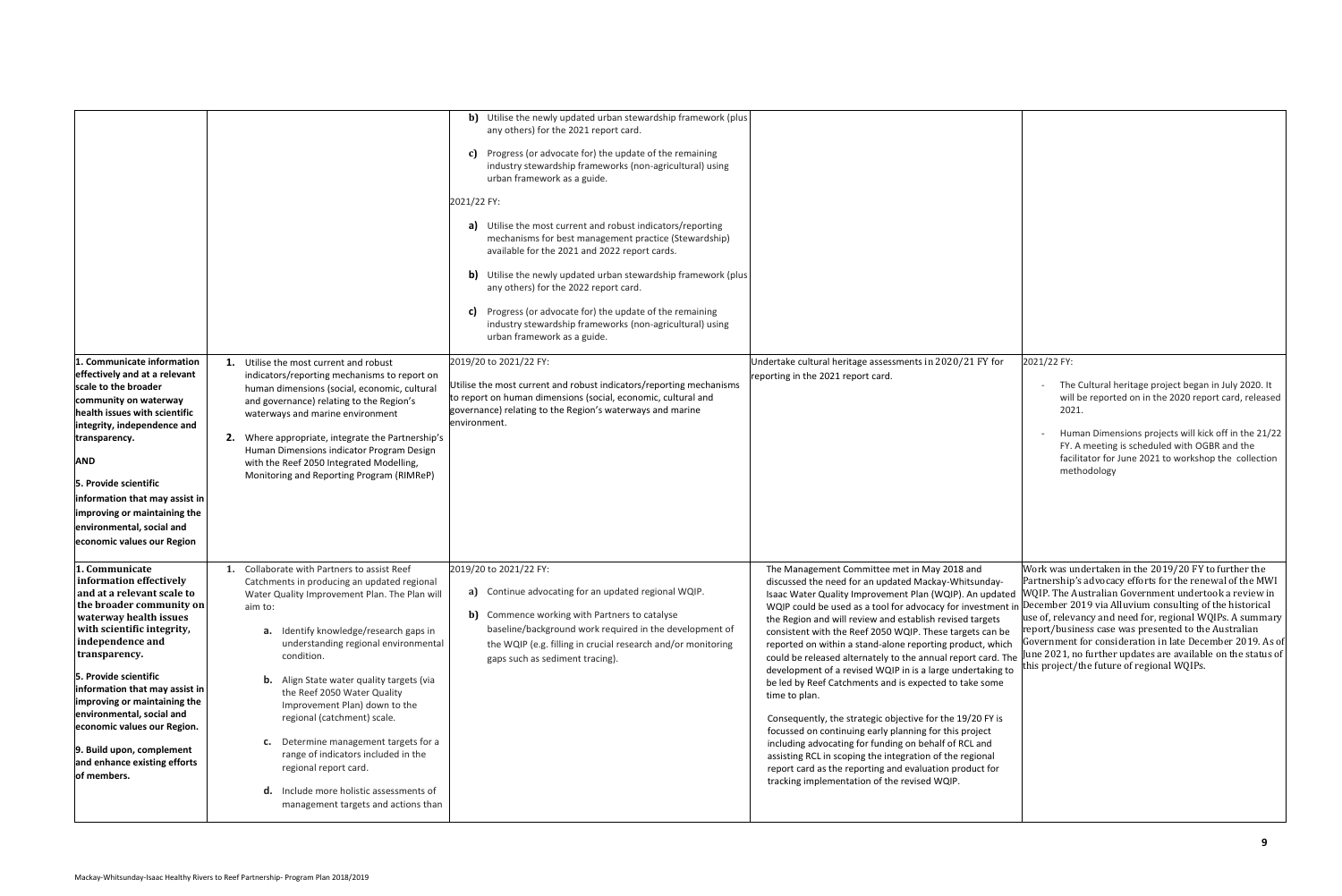| 10. Foster a culture of<br>collaboration between<br>Partners for the benefit of our<br>Region's waterways and<br>communities.<br>12. Act as advocates for<br>priority regional outcomes.                                                                                                                                                                              | the previous (2014) version, for<br>example by including the marine<br>environment, climate change and<br>consideration of Human Dimensions.<br>e. Provide targeted water quality<br>improvement actions for Partners to<br>utilise.                                                                                                                        |                                                                                                                                                                                                                                                                                 |                                                                                                                                                                                                                                                                                                                                                                                                                                                                                                                                                        |                                                                                                                                                                                                                                                                                                                                                                                                                                                                                                                                                                                                                                                                                                                                                                                                                                                                                                                                                                                                                                                                                                                                                                                                                                                                                 |
|-----------------------------------------------------------------------------------------------------------------------------------------------------------------------------------------------------------------------------------------------------------------------------------------------------------------------------------------------------------------------|-------------------------------------------------------------------------------------------------------------------------------------------------------------------------------------------------------------------------------------------------------------------------------------------------------------------------------------------------------------|---------------------------------------------------------------------------------------------------------------------------------------------------------------------------------------------------------------------------------------------------------------------------------|--------------------------------------------------------------------------------------------------------------------------------------------------------------------------------------------------------------------------------------------------------------------------------------------------------------------------------------------------------------------------------------------------------------------------------------------------------------------------------------------------------------------------------------------------------|---------------------------------------------------------------------------------------------------------------------------------------------------------------------------------------------------------------------------------------------------------------------------------------------------------------------------------------------------------------------------------------------------------------------------------------------------------------------------------------------------------------------------------------------------------------------------------------------------------------------------------------------------------------------------------------------------------------------------------------------------------------------------------------------------------------------------------------------------------------------------------------------------------------------------------------------------------------------------------------------------------------------------------------------------------------------------------------------------------------------------------------------------------------------------------------------------------------------------------------------------------------------------------|
| 12. Act as advocates for<br>priority regional outcomes.                                                                                                                                                                                                                                                                                                               | 1. Continue to build the Partnership supporters<br>network (open to organisations/businesses) to:<br>a. Increase the Partnership's visibility and<br>reputation within the business<br>community<br><b>b.</b> Increase the Partnership's income<br>2. Increase numbers of Partners (for example by<br>converting supporters to Partners, if<br>appropriate) | 2019/20 FY:<br>a) Recruit supporters in the 2019/20 FY (a trial project for 12<br>months)<br>2020/21 FY:<br>a) If appropriate, continue to build supporters network into<br>2021/21.<br>2021/22 FY:<br>a) If appropriate, continue to build supporters network into<br>2021/22. | As a special communications initiative separate to the<br>report card development, the Partnership's supporter<br>network was established in mid-18/19 FY. Further<br>information can be found here. Further promotion of the<br>supporters network (i.e. recruitment of members) will be<br>done by the Executive Officer, Chair and Partners<br>themselves throughout the 19/20 FY.<br>NB the Management Committee agreed to run the<br>supporters network program for a trial period of 12 months<br>in December 2018.                              | 2020/21 FY:<br>The Partnership's supporters' network has not yet been<br>fully explored due to resourcing priorities.                                                                                                                                                                                                                                                                                                                                                                                                                                                                                                                                                                                                                                                                                                                                                                                                                                                                                                                                                                                                                                                                                                                                                           |
| 1. Communicate<br>information effectively<br>and at a relevant scale to<br>the broader community on<br>waterway health issues<br>with scientific integrity,<br>independence and<br>transparency.<br><b>AND</b><br>5. Provide scientific<br>information that may assist in<br>improving or maintaining the<br>environmental, social and<br>economic values our Region. | Develop Partnership stand-alone<br>communications products/initiatives to:<br>a. Build support for the Partnership<br><b>b.</b> Education purposes<br>c. Advocate for regional outcomes/activities<br>Provide information on Partners' activities<br>and/or a 'management response' to the report<br>card results                                           | 2019/20 to 2021/22 FY:<br>Develop stand-alone communication products on specific<br>environmental issues for community and/or different sectors                                                                                                                                 | In 2019/20 the following key stand-alone comms products<br>will be developed in response to community/sector needs:<br>A 'management response' deliverable, developed<br>and released in the first half of the 19/20 FY. It will<br>include results of the 2017/18 stewardship<br>assessments.<br>Quarterly collaborative Partner stories<br>Reef 2050 Communications Network involvement<br>It is noted additional products maybe developed if a<br>community or sector need is identified and prioritised by<br>the Partnership throughout the year. | • The Partnership published an article on fish and<br>pesticide scores in the October 2020 Billet issue,<br>collaborating with over 10 experts in waterway<br>health.<br>The Partnership's second stewardship report was<br>released in December 2020 and is available here.<br>The HR2RP marine debris Parrotfish sculpture<br>('Joe the parrotfish') was unveiled at the<br>Stewardship Report Launch. The sculpture serves<br>as an educational/engagement tool for the<br>partnership.<br>A media release produced by the CO titled 'Inshore<br>monitoring program paints a more accurate<br>picture of waterway health near Carmila' received<br>good media coverage in late February/Early March<br>2021 (Star FM, 4MK, Mackay Regional News and<br>The Daily Mercury).<br>• A 'Joe the Parrotfish' colouring in<br>activity/competition was created for the Easter<br>2021 school holidays. The colouring-in activity<br>was accompanied by facts about Parrotfish and the<br>issue of litter in the Mackay, Whitsunday and Isaac<br>region. This served as an educational resource and<br>has increased engagement with primary school<br>aged children in the region.<br>Produced citizen science datasheets and an<br>educational booklet and flyers about dugong and |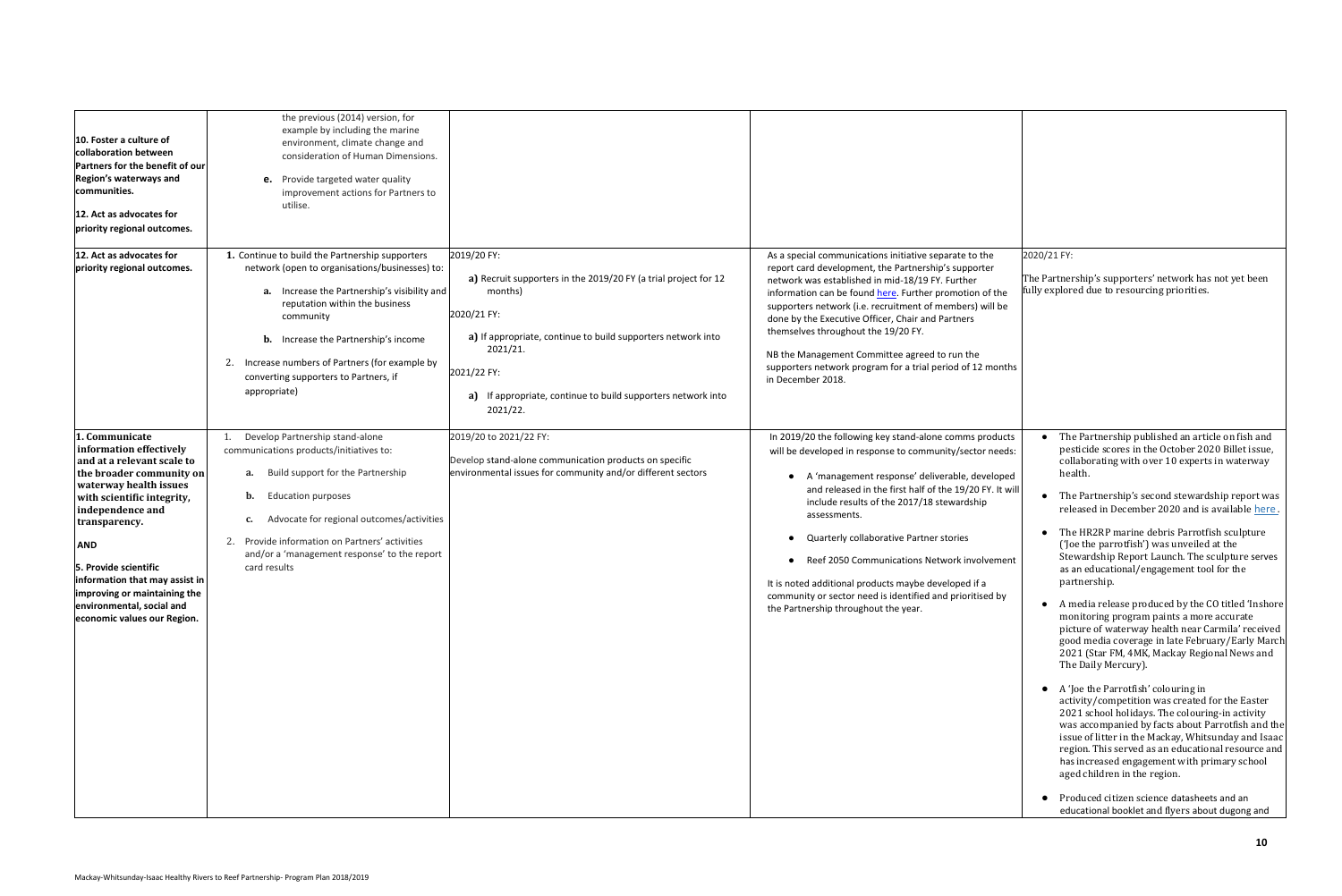|  |  |  | a ecology for the Clairview community in the<br>turtic ccor<br>Isaac Regional Council<br>the contract of the contract of the contract of the contract of the contract of the contract of the contract of<br>_______ |
|--|--|--|---------------------------------------------------------------------------------------------------------------------------------------------------------------------------------------------------------------------|
|--|--|--|---------------------------------------------------------------------------------------------------------------------------------------------------------------------------------------------------------------------|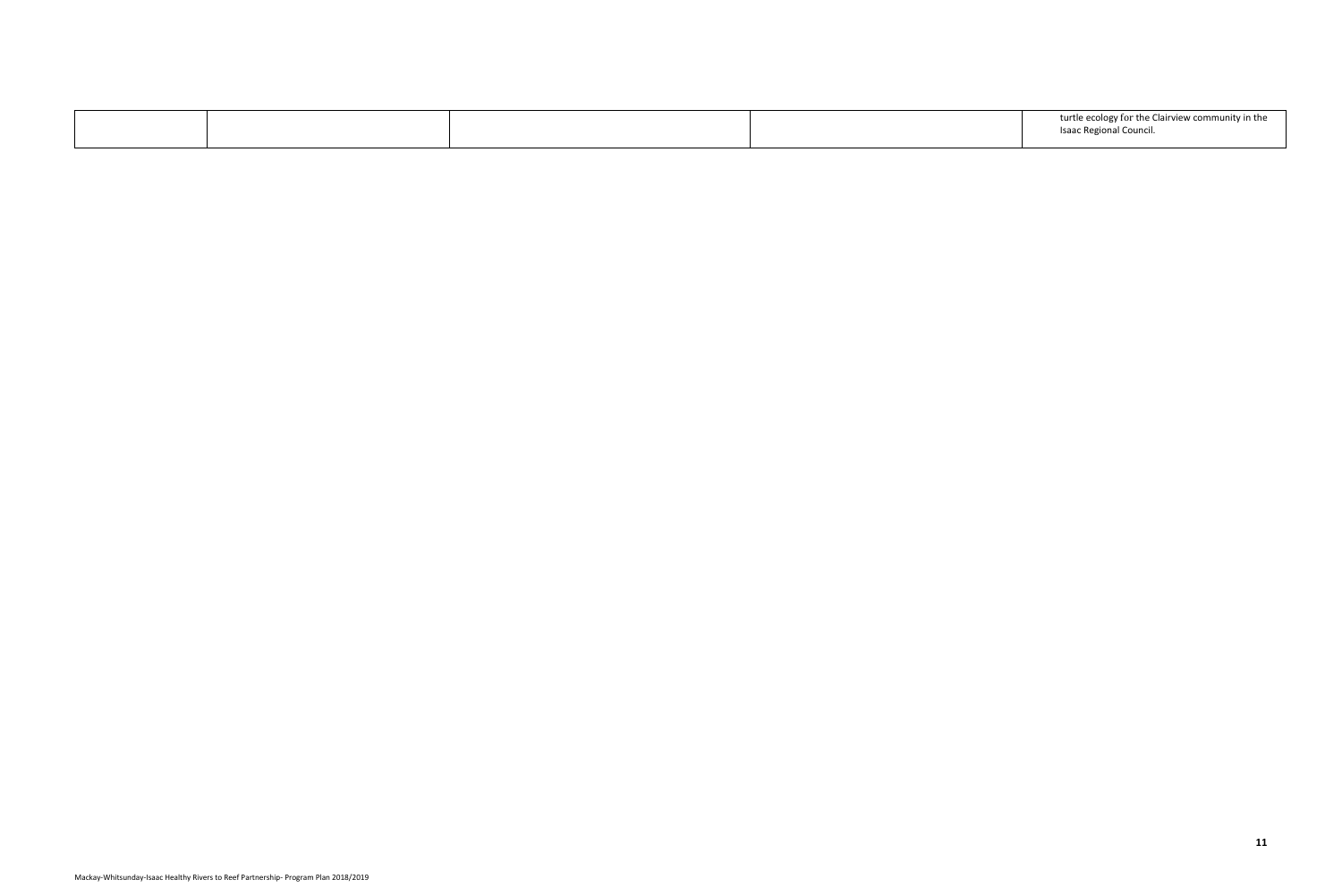# **1.6Partnership membership**

<span id="page-12-0"></span>Partners are organisations with an interest in improving understanding, maintaining and enhancing the health of the waterways in the Mackay-Whitsunday-Isaac region. All Partners sign a Memorandum of Understanding (MoU) to confirm their commitment to the Partnership. The initial MoU was signed in October 2014. Partners contribute to meetings and workshops, report back to their organisations on Partnership progress and recommendations, provide data and information (subject to data sharing agreements) and provide information on initiatives and activities relevant to the Partnership, the report card and/or relevant water quality initiatives. Being a member of the Partnership provides the opportunity to engage with other members, share experiences and knowledge, and collaborate on initiatives.

Partners provide an annual investment as a membership contribution (see Section 5). This investment contributes to the development and communication of the report card.

A record of current Partners can be viewe[d online.](https://healthyriverstoreef.org.au/about-us/members/) See Appendix B for a register of Partners from previous financial years.

## **1.6.1. Partnership recruitment**

<span id="page-12-1"></span>It is important to raise the profile of the annual report card by continuing to emphasise its benefits and highlight findings, as well as the work the Partners are doing towards future report cards and initiatives on water quality improvements. Recruitment of new Partners will continue annually.

## **1.6.2. Partnership Governance**

<span id="page-12-2"></span>Partners meet at least three times a year to monitor progress in report card development and in communications/engagement activities, as well as any other agreed activities.

To ensure efficient, scientifically rigorous and transparent operation and report card development, governance of the Partnership is structured around technical working groups and management and review groups. Each group is a subset of the Partnership and is responsible either for:

- The Partnership's operation (Management Committee) or:
- The preparation of the report card (Technical Working Group [TWG]), and/or
- The independent review of the report card (Independent Scientific Panel [ISP]).

The Partnership employs an Executive Officer who is responsible for overseeing all functions of the Partnership, as well as Technical Officers whose responsibility it is to coordinate all technical functions of the Partnership.

For more details on the governance structure of the Partnership, and the roles of the Partnership staff, refer to the Partnership's [Governance Charter.](http://healthyriverstoreef.org.au/about-us/governance/)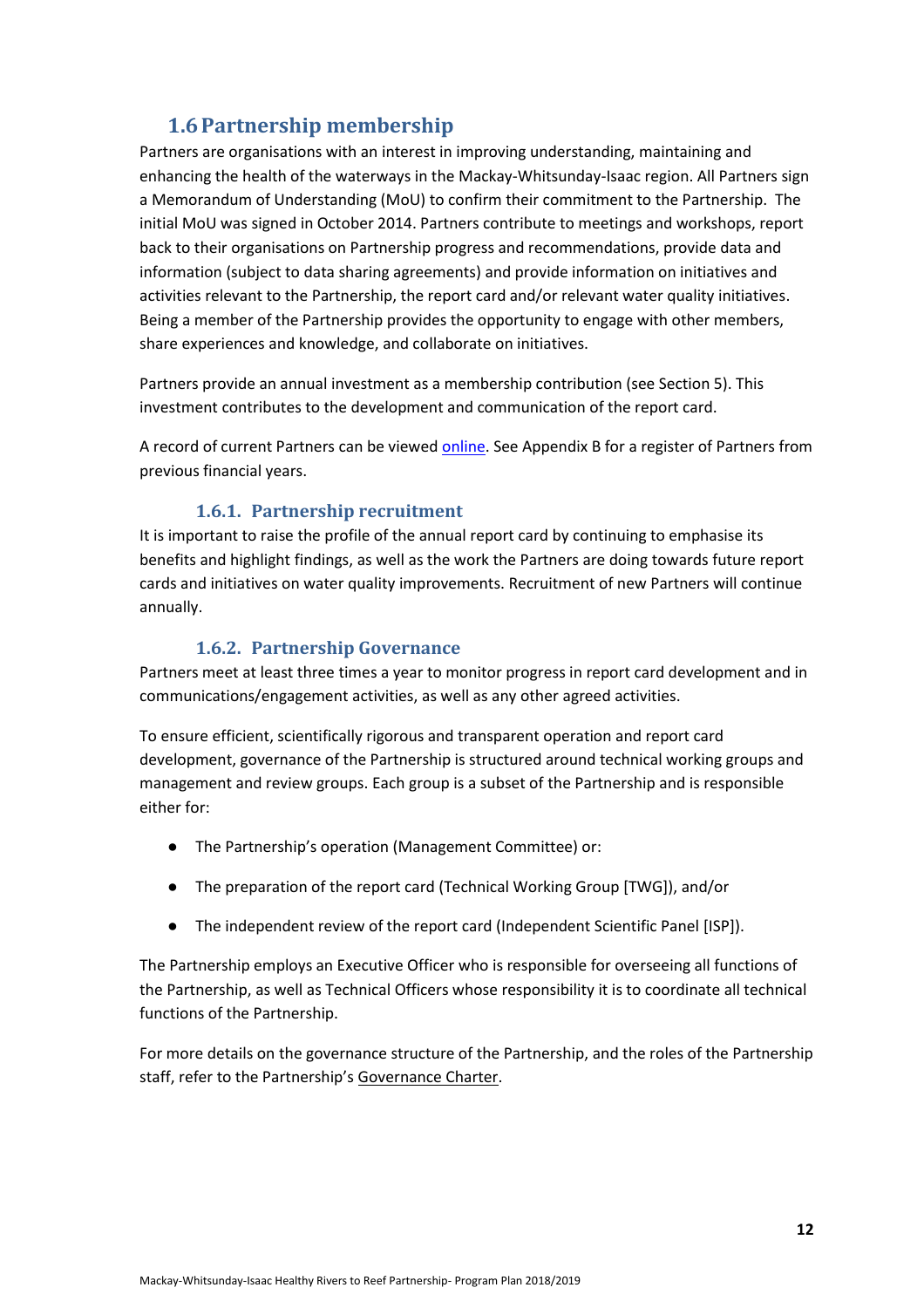## **1.7Linkages with other programs**

<span id="page-13-0"></span>The Mackay-Whitsunday-Isaac report card (formally known as the Mackay-Whitsunday report card until June 2019) is relevant to both GBR-wide and regional plans and links with state, regional and local programs and reporting. The Chair and the EO act to ensure that these plans are considered by the Partnership. Some of the key plans and strategies and how they are linked to the Mackay-Whitsunday-Isaac report card are outlined below.

## **1.7.1. Reef 2050 Long-Term Sustainability Plan (DoEE<sup>2</sup> and DES3)**

<span id="page-13-1"></span>Water Quality Action 23 under the Plan explicitly commits to regional report cards (WQA23. *Expand 'nested' integrated water quality monitoring and report card programs at major ports and activity centres (e.g. Gladstone), in priority catchments (e.g. Mackay Whitsundays) and Reefwide, to guide local adaptive management frameworks and actions.*) The Reef Integrated Modelling, Monitoring and Reporting Program (RIMMReP) is being developed to support over half of the actions identified in the Reef 2050 Plan. GBRMPA is the lead in developing the RIMMReP.

The Partnership's staff and Chair continue to work closely with various RIMMReP Working Groups to ensure the future report cards, where possible, are taken into consideration during the design of specific RIMMReP indicator programs.

## **1.7.2. Reef Water Quality Improvement Plan 2017-2022**

<span id="page-13-2"></span>This Plan is an update to the Reef Water Quality Protection Plan 2013 and supports delivery of the Reef 2050 Long-Term Sustainability Plan. The plan is a joint Australian and Queensland Government initiative and includes water quality targets for all adjacent catchments to the GBR.

## **1.7.3. Mackay Whitsunday Isaac Water Quality Improvement Plan**

<span id="page-13-3"></span>The [Mackay Whitsunday Isaac regional water quality improvement plan](http://reefcatchments.com.au/wqip/) (WQIP) identifies the main issues impacting the region's waterways and the marine environment from land-based activities, and identifies and prioritises management actions that will halt or reverse the trend of declining water quality within the region. Partnership staff will be working with Reef Catchments to develop a revised WQIP (subject to funding).

## **1.7.4. Other Regional Partnerships**

The Partnership is one of a number of similar regional initiatives who all release annual report cards including:

- The [Townsville Dry Tropics Partnership for Healthy Waterways](https://drytropicshealthywaters.org/) who were formed in 2018 released their pilot report card in 2019.
- [Wet Tropics Waterways](https://wettropicswaterways.org.au/) formed in 2016 and released their pilot report card in 2016.
- The [Gladstone Healthy Harbours Partnership](http://ghhp.org.au/) who were formed in 2013 released their first report card in 2015;
- [Fitzroy Partnership for River Health](https://riverhealth.org.au/) who were formed in 2012 and released their first report card in 2013; and

 $2$  DoEE: Australian Department of Energy and the Environment

<sup>&</sup>lt;sup>3</sup> DES Queensland Department of Environment and Science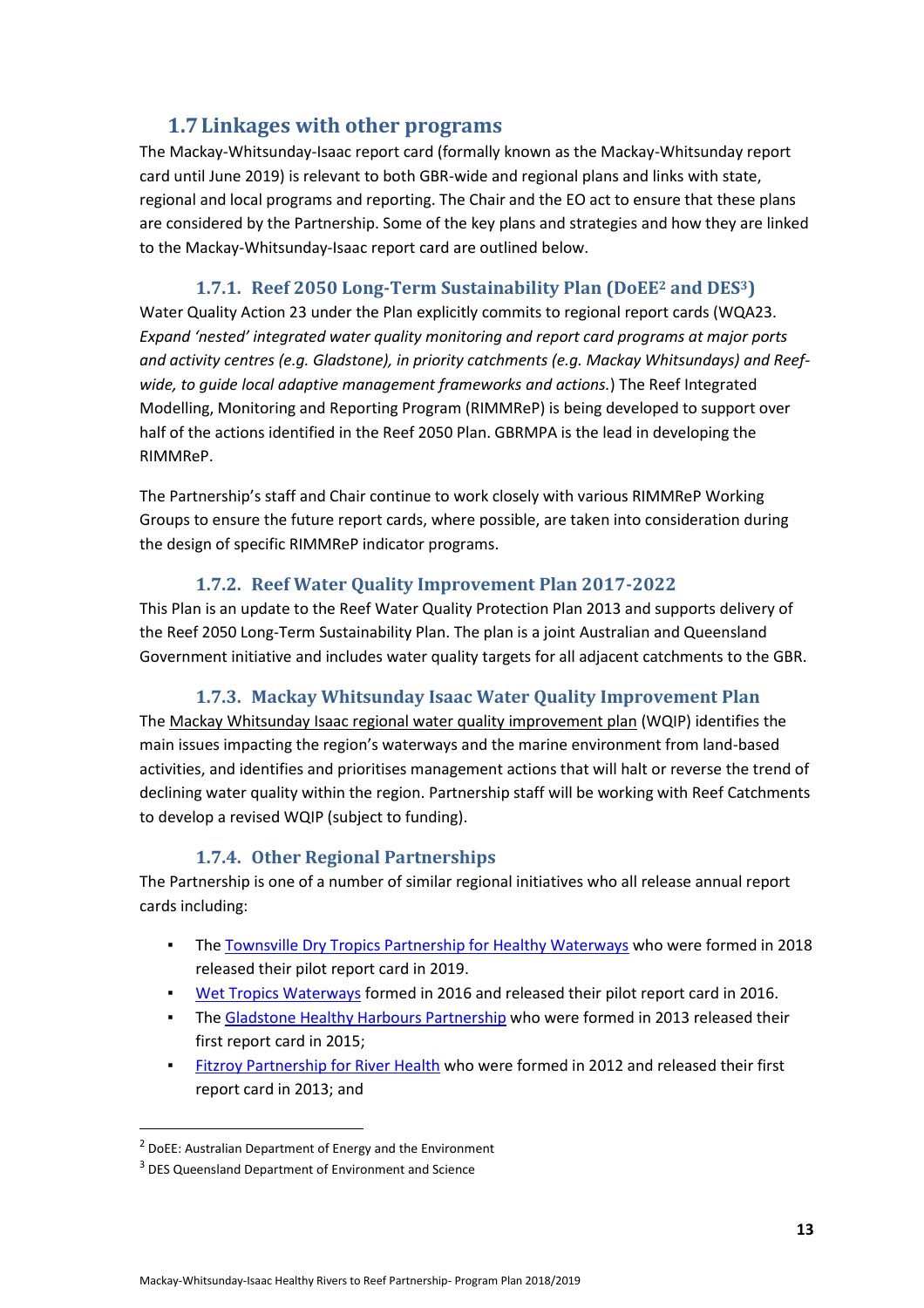**Example 2018** [South-East Queensland Healthy Land and Water](http://hlw.org.au/) who were formed in 2001 and have released report cards since 1999.

Further information on each Partnership can be found on their respective websites.

The [National Waterway Report Card Network](https://waterwayhealth.org.au/) was formed in 2016 and comprises members of these Partnerships as well as from other similar initiatives from around the country.

# <span id="page-14-0"></span>**2. Partnership Technical Program**

## 2.1 **The 2018 report card and beyond**

A detaile[d Report Card Program Design](https://healthyriverstoreef.org.au/report-card/program-design/) has been developed for the 2018 - 2022 report cards. An overview of the schedule, data inclusions and objectives for the technical program that will develop the 2018 – 2022 report cards are presented in Table 2.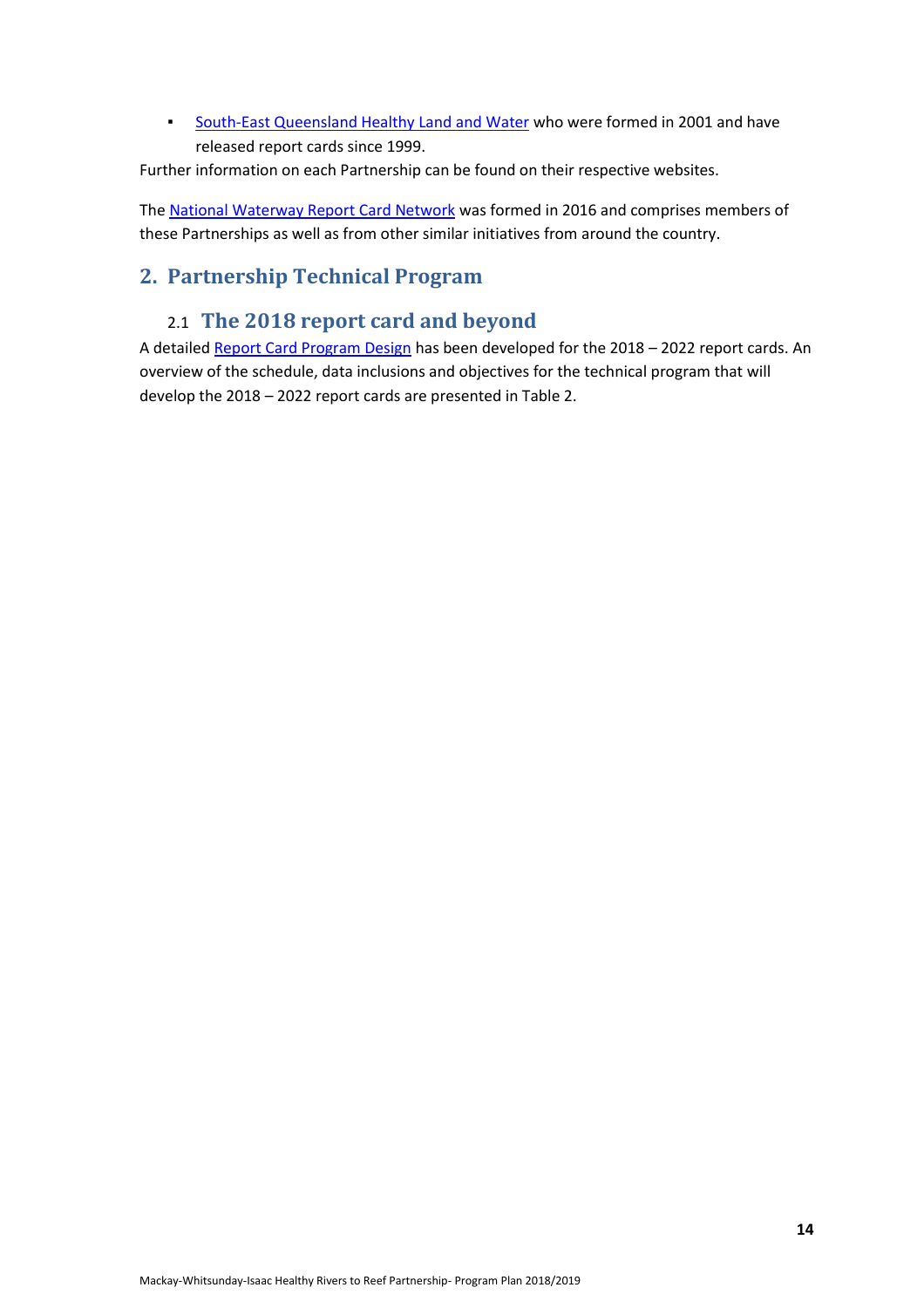**Table 2. Schedule, data inclusions and objectives of report cards 2017 - 2022. Objectives are expected to be achieved by the listed year (pending funding availability) but may be achieved earlier. \*RIMReP outcomes my impact on some objectives.**

| <b>Report card name</b>                              | 2017              | 2018                                                                                                                                                                                                                    | 2019                                                                                                                                                                                        | 2020                                                                                                                                                                                 | 2021                                                                                                                | 2022                                                               |
|------------------------------------------------------|-------------------|-------------------------------------------------------------------------------------------------------------------------------------------------------------------------------------------------------------------------|---------------------------------------------------------------------------------------------------------------------------------------------------------------------------------------------|--------------------------------------------------------------------------------------------------------------------------------------------------------------------------------------|---------------------------------------------------------------------------------------------------------------------|--------------------------------------------------------------------|
| Annual data reported                                 | 2016/17           | 2017/18                                                                                                                                                                                                                 | 2018/19                                                                                                                                                                                     | 2019/20                                                                                                                                                                              | 2020/21                                                                                                             | 2021/22                                                            |
| Release date                                         | Late 2018         | <b>July 2019</b>                                                                                                                                                                                                        | Approx. 2020                                                                                                                                                                                | <b>TBC 2021</b>                                                                                                                                                                      | <b>TBC 2022</b>                                                                                                     | <b>TBC 2023</b>                                                    |
| Water quality                                        | • Report existing | • Fill gap in Don and<br>Proserpine basins<br>(include CLMP data)<br>· Improve confidence in<br>Plane basin (include<br><b>CLMP</b> data Plane<br>Creek)<br>• Fill gap in Southern<br>inshore (excluding<br>pesticides) | · Improve confidence in<br>EST pesticides (include<br><b>CLMP</b> for Sandy Creek<br>estuary and weekly<br>samples in other<br>estuaries)                                                   | • Fill gaps and improve<br>confidence in inshore<br>pesticides (include<br>passive sampler data)<br>· Improve confidence in<br>FW basins (include<br>data from FW site<br>expansion) | • Improve confidence in<br>FW basins (incorporate<br>modelling into water<br>quality reporting if<br>feasible)      | • All zones reported<br>with moderate to<br>high confidence        |
| <b>Habitats</b><br>(and hydrology for<br>FW and EST) | • Report existing | • Fill gap for flow in FW<br>and most EST<br>• Fill gap in Southern<br>inshore coral (three<br>indicators, one site)<br>• Establish long-term<br>seagrass monitoring in<br>southern zone (to fill<br>gap in 2022)       | · Improve confidence in<br>Southern inshore coral<br>(three indicators,<br>multiple site)<br>• Resolve methodology<br>differences for coral<br>· Improve confidence in<br>Don fish barriers | • Addition of invasive<br>weed indicator in FW                                                                                                                                       | • Fill gap for flow in Vines<br>and Rocky Dam if<br>available                                                       | • Fill gap in Southern<br>inshore seagrass<br>• All zones reported |
| Fish                                                 | • Report existing | • Fill gap in Proserpine,<br>include 'assemblage'<br>indicator if available                                                                                                                                             | • Report FW only                                                                                                                                                                            | • Report FW only                                                                                                                                                                     | • Fill gap in Don, include<br>'assemblage' indicator<br>• Fill gap in EST, inshore<br>and offshore marine<br>zones* | • All zones reported                                               |
| Progress to targets                                  |                   |                                                                                                                                                                                                                         |                                                                                                                                                                                             |                                                                                                                                                                                      |                                                                                                                     | • Report progress to<br>targets                                    |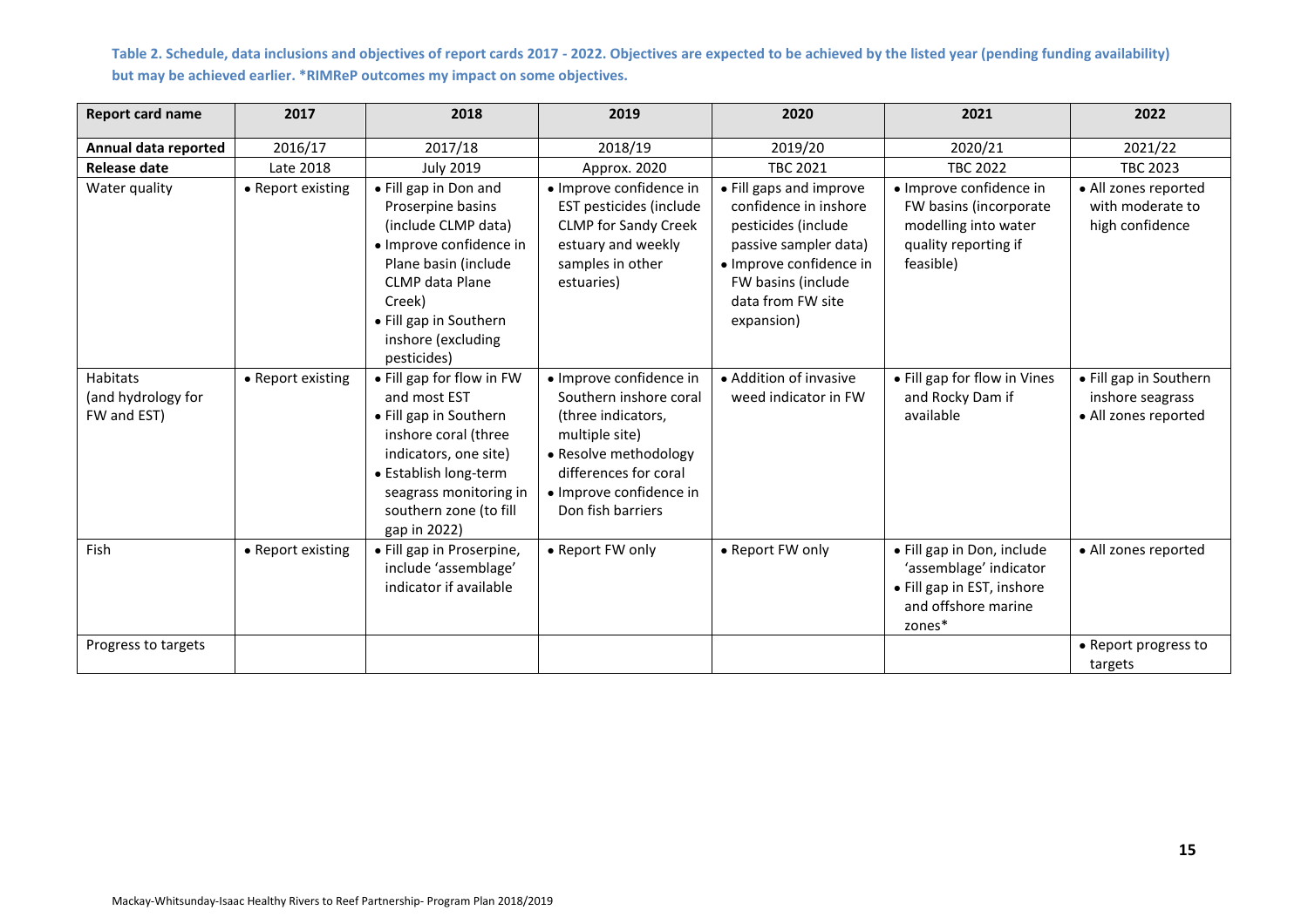| Human dimensions | • Report existing | $\bullet$ Report new  | • Improve confidence in | • Improve confidence in | • Report new Indigenous   | • Improve confidence |
|------------------|-------------------|-----------------------|-------------------------|-------------------------|---------------------------|----------------------|
|                  |                   | Indigenous cultural   | urban stewardship       | additional non-         | cultural heritage scores* | in additional non-   |
|                  |                   | heritage scores       |                         | agriculture sector      | • Report new community    | agriculture sector   |
|                  |                   | • Report new          |                         | stewardship (e.g.       | values scores             | stewardship (e.g.    |
|                  |                   | community values      |                         | ports and heavy         | • Improve confidence in   | aquaculture)         |
|                  |                   | scores (SELTMP)*      |                         | industry)               | additional non-           | • Report fisheries   |
|                  |                   | • Report agricultural |                         | • Report community      | agriculture sector        | stewardship          |
|                  |                   | stewardship and new   |                         | stewardship             | stewardship (e.g.         |                      |
|                  |                   | baselines             |                         | • Report marine debris  | tourism)                  |                      |
|                  |                   |                       |                         |                         |                           |                      |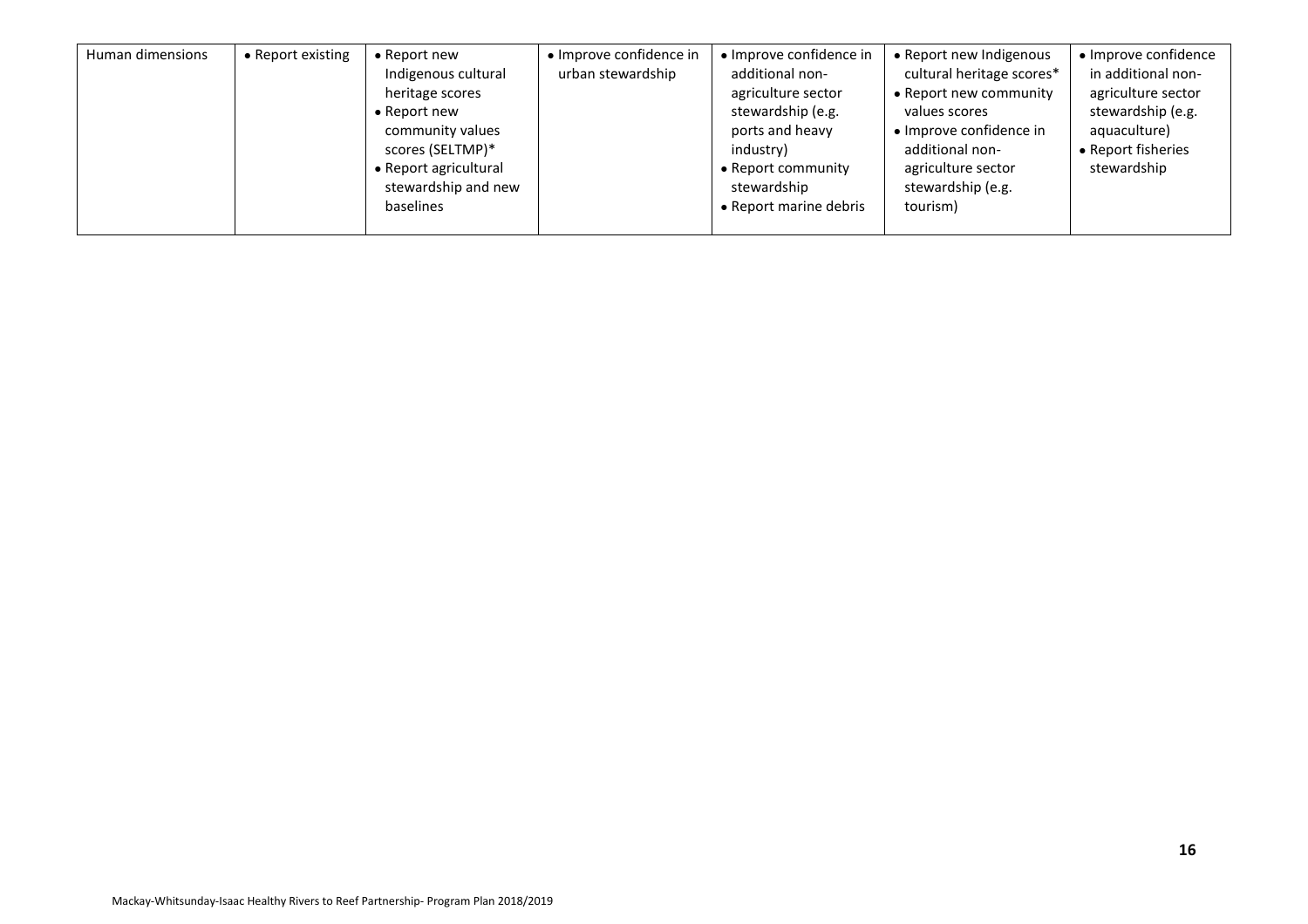![](_page_17_Picture_0.jpeg)

# 2.2 **Technical Working Group Governance model**

The **Technical Working Group (**TWG) is formed by experts who specialise in one or more aspects of report card development. For the 2014 pilot and 2015 report cards, the TWG focused specifically on the development and review of the Mackay-Whitsunday-Isaac report card.

During the 2015 report card development, more than half of the TWG members also contributed towards the development of a pilot report card for the Wet Tropics region in a separate Wet Tropics TWG. The Wet Tropics report card closely followed the Mackay-Whitsunday-Isaac reporting approach and methodology.

Following the release of the Mackay-Whitsunday-Isaac and Wet Tropics 2015 report cards, the TWG for both report cards combined. The role of the combined Regional Report Card TWG is to provide specialist advice to the regional report card Partnerships to identify and review available environmental condition monitoring data and modelling information, identify critical knowledge gaps and develop the methodology and design for the regional report cards of the Mackay-Whitsunday-Isaac and Wet Tropics and as of the 2018/19 FY, the Townsville regions, and to make recommendations to the ISP. The TWG ToR is available to view [here.](http://healthyriverstoreef.org.au/about-us/governance/)

Moving forward, the TWG will also work more closely with Gladstone Healthy Harbour Partnership and Fitzroy Partnership for River Health to help build expertise, efficiency and alignment across existing regional report cards.

There is a substantial body of work happening in the 'human dimensions' Reef 2050 Integrated Monitoring and Reporting Program (RIMReP) working group (which includes social, economic and some cultural indicators), which considers regional report cards as end data users. The TWG therefore acknowledged that expertise and direction from existing RIMReP working groups will be sought when further developing any human dimensions indicators.

## <span id="page-17-0"></span>**3. Communications and Engagement Strategy**

The HR2RP communication and engagement strategy is developed on an annual basis in collaboration with Reef Catchments. The strategy identifies pathways to achieving nominated communication and engagement objectives, agreed upon by the Partnership in 2014. The current Communication and Engagement strategy can be found in Appendix C: Communication and Engagement Strategy.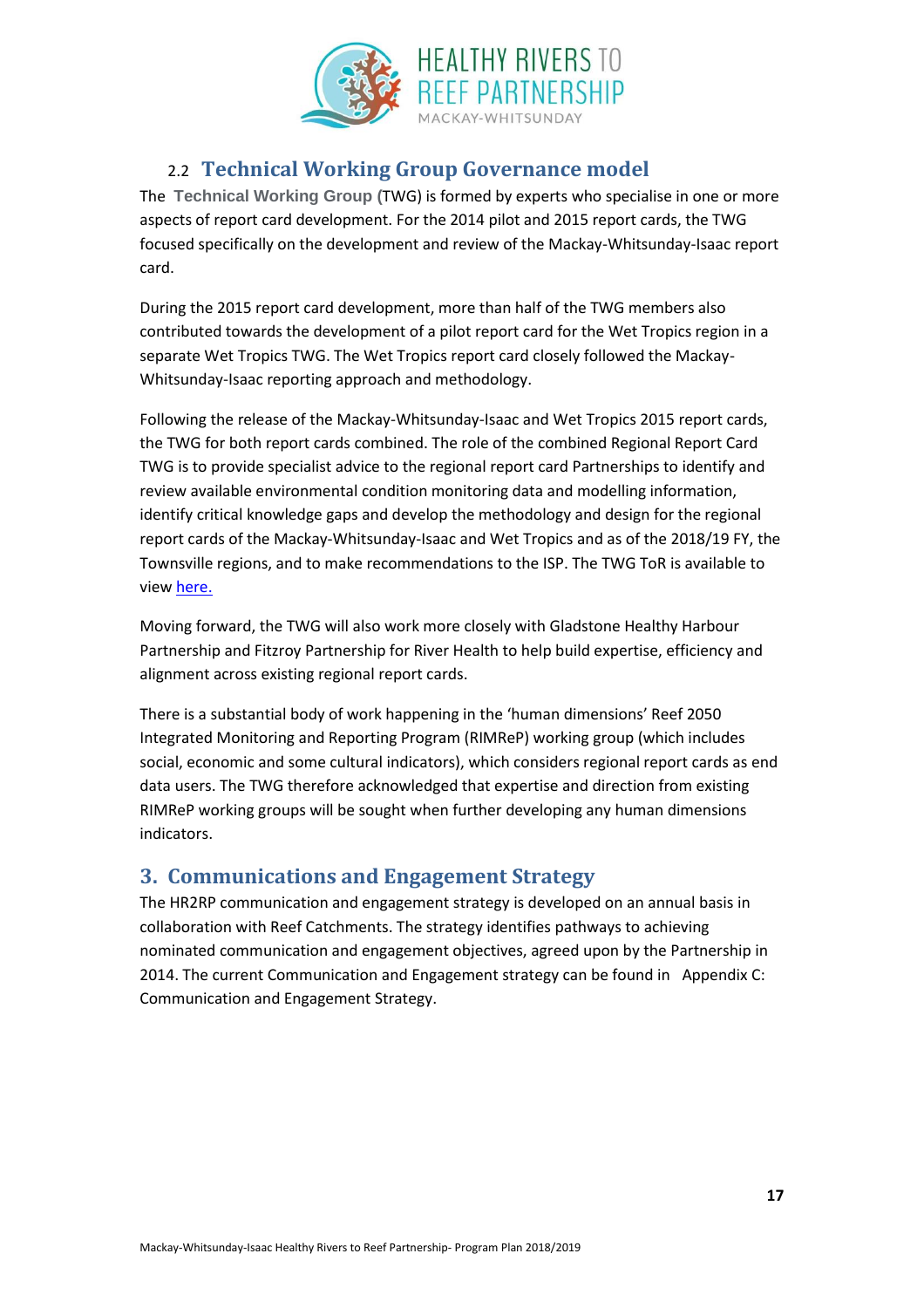![](_page_18_Picture_0.jpeg)

# 3.1 **Communication pathways education (schools and community)**

Similar to other regional report cards in Queensland, schools are a key communication pathway and area of importance in achieving the Partnership's desire to promote the findings of the report card and the health of the region's waterway.

During the 2017/18 financial year, a scoping study was undertaken by Amarna Consulting to determine whether there was a regional need/appetite for a series of educational products produced by the Partnership for local schools. Amarna staff attended a local Reef Guardians Educators meeting in Mackay to gauge the views of local educators. Recommendations from the study included:

- 1. Develop localised educational resources to entrench the messages from our report card into the community
- 2. Create a catchment story for each of the five basins in the region using the report card and supporting information

![](_page_18_Picture_6.jpeg)

- 3. Support the development of a series of activity sheets that complement the catchment stories
- 4. Obtain support from funding agencies, partners and sponsors to secure financial support for resource development and implementation
- 5. Develop local partnerships to support the creation and implementation of resources

After this report, the Partnership agreed in March 2018 to a 'pilot' catchment story project in one or two basins/areas that could be progressed to determine if the idea had wider applicability for the Region. It was also determined external funding opportunities should be sourced to fund the pilot educational resources project. This project is expected progress as resources allow. This work is included in the 20/21 FY Communications and Engagement Strategy located in Appendix C.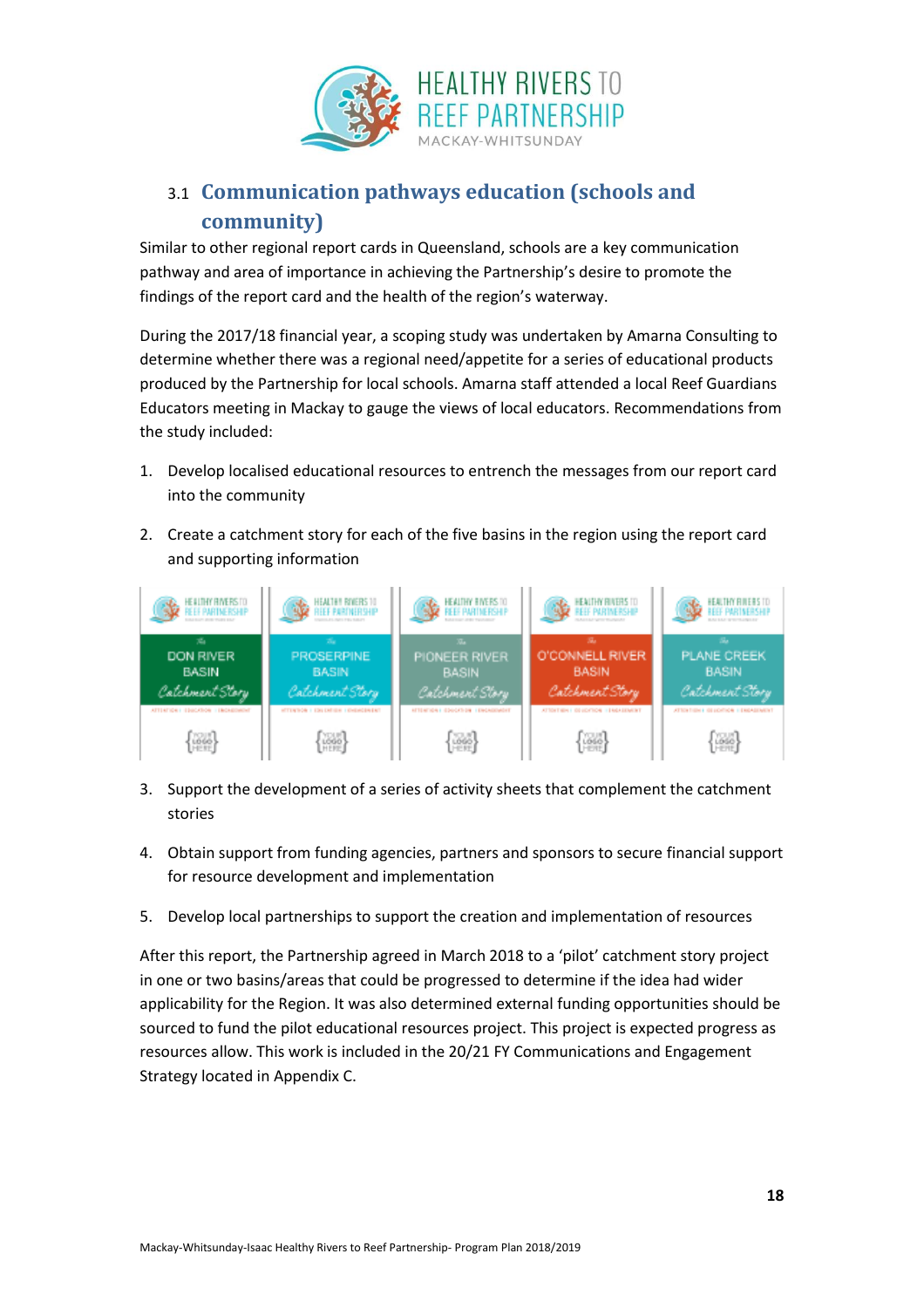![](_page_19_Picture_0.jpeg)

# <span id="page-19-0"></span>**4. Funding**

## 4.1 **Partner contributions**

Financial contributions from Partners are determined in accordance with the membership tiers outlined in Table 3. Annual income received by the Partnership is listed in Appendix D: Partnership budget.

### **Table 3. Funding tiers for membership to the Healthy Rivers to Reef Partnership.**

| <b>Funding Category</b>   | <b>Annual Membership</b><br>Example of who could be in this category<br><b>Contribution (excl. GST)</b> |                                                                                                                | <b>Vote</b> |  |  |  |
|---------------------------|---------------------------------------------------------------------------------------------------------|----------------------------------------------------------------------------------------------------------------|-------------|--|--|--|
|                           | <b>Contributing Partners</b>                                                                            |                                                                                                                |             |  |  |  |
| Tier 1                    | \$1,000-\$5,000                                                                                         | Local Businesses, Small Companies and<br>Small public utilities, Peak Industry<br>Associations                 | Yes         |  |  |  |
| Tier 2                    | \$5,000-10,000                                                                                          | Regional NRM Bodies, Medium<br>Companies, Medium public utilities,<br>Universities, and Research Organisations | Yes         |  |  |  |
| Tier 3                    | \$25,000-\$100,000                                                                                      | Large Companies/Industry/Coal<br>Terminals, Port Authority                                                     | Yes         |  |  |  |
|                           |                                                                                                         | <b>Regional Council</b>                                                                                        | <b>Yes</b>  |  |  |  |
| Government Tier           | \$10,000-\$260,000                                                                                      | <b>Commonwealth Government</b>                                                                                 | <b>Yes</b>  |  |  |  |
|                           | Negotiated as required                                                                                  | <b>State Government</b>                                                                                        | <b>Yes</b>  |  |  |  |
| \$50-\$1,000<br>Community |                                                                                                         | Traditional Owner, community and<br>conservation groups                                                        | <b>Yes</b>  |  |  |  |
| <b>Supporters</b>         |                                                                                                         |                                                                                                                |             |  |  |  |
|                           | \$500 or more                                                                                           | Interested groups without direct<br>involvement                                                                | N٥          |  |  |  |

▪ A contribution range for Tiers 1, 2 and 3 exists. Specific contributions within this range are determined by criteria, including throughput, size of company and number of Environmentally Relevant Activities in the region.

- Private businesses are encouraged to determine their membership contribution with the Executive Officer/Chair annually, as membership contributions should be proportionate to Partner revenue/scale of operations.
- Flexibility is built into Regional Council membership if a local government area extends over two potential regional report card regions and in Tier 2 membership if a Partner is a financial contributor to more than one regional report card. This is reflected in a contribution range or could be a combination of financial/in-kind co-contributions. Flexible contributions are at the discretion of the Partnership Chair.
- A discounted membership fee can be arranged between the Executive Officer/Chair and a Partner if membership is sought/finalised outside of July (i.e. the start of that membership year).
- Membership fees may be paid in instalments upon request from Partners to the Executive Officer/Chair.
- Two-year membership fee commitments were introduced from the 19/20FY. Partners were asked to provide written confirmation of their intent to join the Partnership for both the 19/20 and 20/21 FYs. This arrangement will continue and those Partners who are not on current two-year financial agreements will be asked annually whether they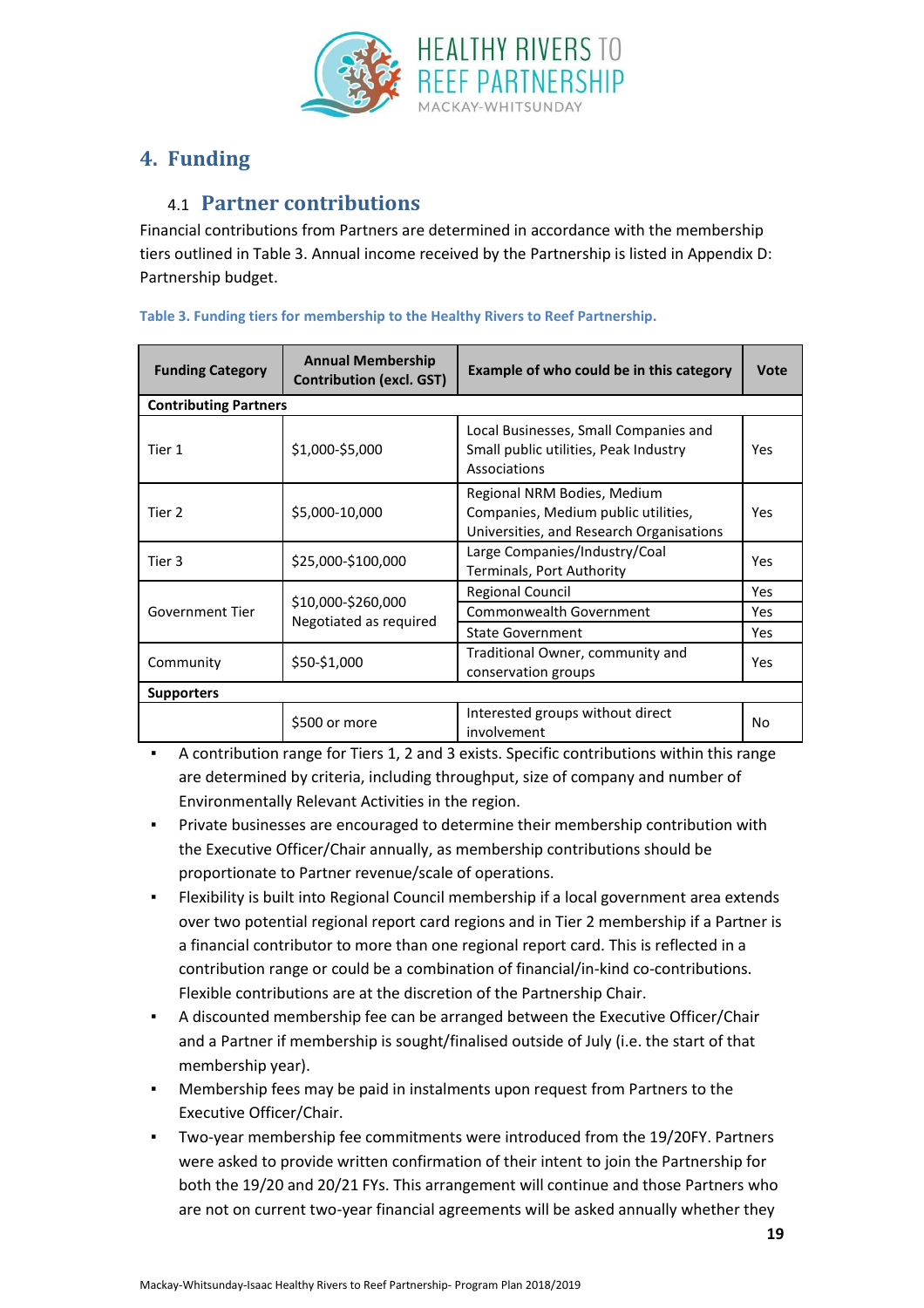![](_page_20_Picture_0.jpeg)

would like to transition to two-year arrangements. Partners' membership fees may still be paid on an annual basis if budgeting reasons dictate this requirement.

## 4.2 **Observers**

Interested new members have the opportunity to observe Partnership meetings prior to investing in the Partnership. An observer can then see first-hand the benefits of being a member of the Partnership.

## 4.3 **Supporters**

In June 2019, a new contribution option was developed to offer 'Supporters' of the Partnership to financially contribute without the additional investment of time and resources to attend meetings and actively contribute to the Partnership.

## 4.4 **Partnership investment pathways**

There are several investment pathways into the Partnership. These comprise:

- Members joining the Partnership and providing a contribution that funds the development and release of the regional report card as well as research and monitoring;
- Investment into the Partnership (separate to membership contributions) to fund specific communications deliverables and/or events.

Investment pathways will continue to be examined by the Partnership Chair, deputy Chair and Executive Officer, and discussed at Management Committee and Partnership meetings.

## 4.5 **Partnership budget**

The Partnership budget, including annual income and expenditure, is developed by the Management Committee every year and approved by the Partnership. Current and previous budgets are outlined in Appendix D: Partnership budget.

## 5 **Partnership priority projects**

In March 2018, Partners and stakeholders met for a Forum to discuss a range of topics relevant to the Partnership's operations and future directions, including consideration on what needs to be done to improve waterway health, discussions on whether we're on track or needing to do more, and an analysis of priority projects to improve the report card.

As a result of the Forum, and using multiple lines of evidence, including the existing Mackay-Whitsunday-Isaac Water Quality Improvement Plan and the Reef 2050 Water Quality Improvement Plan, key priority pollutants and basins were identified for management action to improve waterway health(Table 4).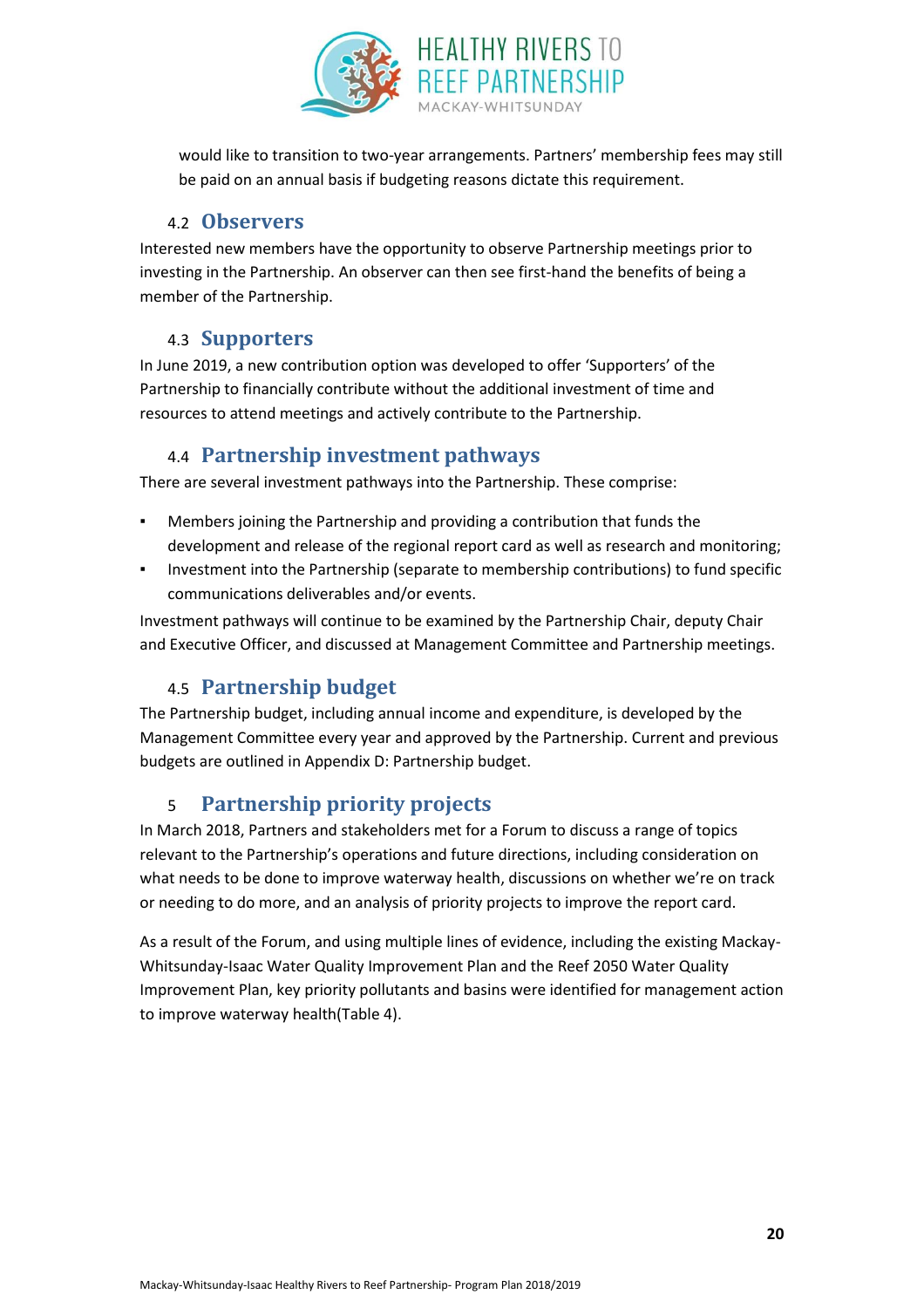![](_page_21_Picture_0.jpeg)

Table 4 Key priority pollutants and basins for management action to improve waterway health

| Priority pollutants to measure     | Priority basins for action (and key sub-catchments) |
|------------------------------------|-----------------------------------------------------|
| Pesticides                         | 1. Plane (Rocky Dam, Alligator, Sandy)              |
| Dissolved Inorganic Nitrogen       | 2. Pioneer (Pioneer, Mackay City)                   |
| Sediment                           | 3. O'Connell (Blackrock, Murray)                    |
| <b>Particulate nutrients</b><br>4. | 4. Proserpine (Myrtle, Lethebrook)                  |
|                                    | Don                                                 |

These priority pollutants and sub-catchments have been used alongside other lines of evidence and consultation efforts to determine a list of priority regional investments to assist the Partnership in meeting our strategic objectives, and to:

- 1. Improve the capability of the regional report card to inform on the drivers, pressures and state of the environment at relevant spatial and temporal scales.
- 2. Allow the Partnership to produce targeted management investment/intervention information to various industries and stakeholders to improve waterway health, including designing and reporting against waterway health targets.
- 3. Inform and educate the public and various specific groups of stakeholders (including children) on waterway health and action they can take to improve it.

Regional investment priorities are listed below in Table 4 and are also included in the Partnership's 2018 Stewardship report. These will be subject to an annual review for relevancy by the Management Committee and will be subject to a full review by the Partnership in the 2021/2022 FY during the development of the new Program Plan for the 2022-2025 period.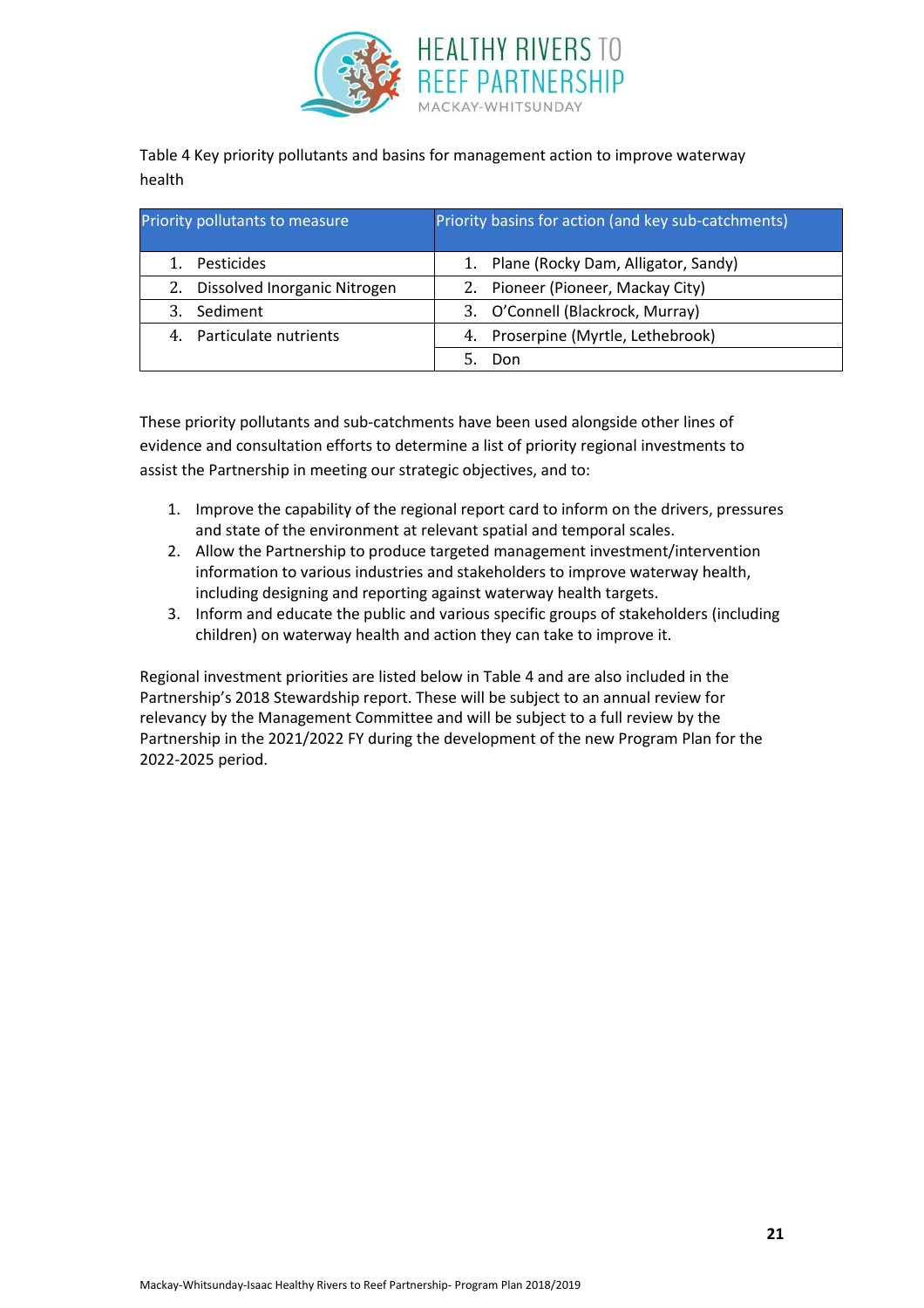| on responsible for |  |  |
|--------------------|--|--|
|--------------------|--|--|

![](_page_22_Picture_0.jpeg)

# **a. Table 4. Regional investment priorities 2019 – 2022 FY**

<span id="page-22-0"></span>

| <b>Project</b>                                                                                                                | <b>Type of project</b>                                | <b>Area</b>                                                                  | <b>Details</b>                                                                                                                                                                                                                                                                                                                                                                                                                                                                                                                                                                                                                                                                                                                                                                                                                                                                                                                                                                            | <b>Organisation responsible for</b><br>delivery                                                                                                                                                      |
|-------------------------------------------------------------------------------------------------------------------------------|-------------------------------------------------------|------------------------------------------------------------------------------|-------------------------------------------------------------------------------------------------------------------------------------------------------------------------------------------------------------------------------------------------------------------------------------------------------------------------------------------------------------------------------------------------------------------------------------------------------------------------------------------------------------------------------------------------------------------------------------------------------------------------------------------------------------------------------------------------------------------------------------------------------------------------------------------------------------------------------------------------------------------------------------------------------------------------------------------------------------------------------------------|------------------------------------------------------------------------------------------------------------------------------------------------------------------------------------------------------|
| <b>Additional water</b><br>quality monitoring                                                                                 | Monitoring                                            | Freshwater basins in<br>the order of priority:<br>Plane, Pioneer,<br>and Don | Additional water quality monitoring throughout basins in the region.<br>This will improve the understanding of the condition of water quality in the entire basin, which helps<br>O'Connell, Proserpinet to better direct where management is needed (see below). Three tiers of additional monitoring have<br>been recommended, each tier building on the next:<br>Tier A: A citizen science led Creekwatch program established to survey key waterways every month,<br>including collecting water quality samples that can be used for the report card. Cost of A: \$145,000<br>Tier B: Enhancing the samples collected at the Creekwatch program sites to include event sampling and<br>pesticide analysis. Cost of A & B: \$268,000<br>Tier C: Top and middle of basin water quality monitoring program to supplement existing monitoring. Cost<br>of A, B & C: \$770,000                                                                                                             | HR2RP to coordinate.<br>Service provider to<br>undertake the water quality<br>monitoring.                                                                                                            |
| 2.<br>Target reporting -<br>revision of the<br>Mackay-<br>Whitsunday-Isaac<br><b>Water Quality</b><br><b>Improvement Plan</b> | Monitoring,<br>research and<br>management<br>planning | Whole Mackay-<br>Whitsunday-Isaac<br>Region                                  | Update of the Mackay-Whitsunday-Isaac Water Quality Improvement Plan (WQIP) to enable reporting<br>against targets.<br>The existing WQIP covers the 2014-2021 period and is important in directing local scale management to<br>improve water quality outcomes for the region. Updating this plan will require new information, filling<br>knowledge gaps and alignment with current policies and legislation. Additional monitoring data (see above)<br>would provide critical information to improve the accuracy and successful implementation of actions<br>identified in an updated WQIP. A three-step update process is recommended:<br>Step 1: Desktop review to identify new information and knowledge gaps: \$70,000 over eight months.<br>Step 2: Direct monitoring to fill knowledge gaps (includes Tier C in additional water quality monitoring<br>priority): \$1.5 million over three-four years.<br>Step 3: Desktop and development of document: \$450,000 over two years. | Multiple Partners to be<br>involved in scoping the<br>document to ensure needs<br>are met/document is<br>utilised. Reef Catchments to<br>coordinate/deliver project,<br>with input from HR2RP staff. |
| <b>Pesticides in fish</b><br>3.                                                                                               | Research                                              | Sandy Creek and the<br><b>Proserpine River</b>                               | Understanding pesticide impacts on fish<br>Pesticides have been consistently identified as a priority pollutant in the region, particularly in the Plane<br>Creek and Sandy Creek areas near Mackay. Yet there is a paucity of data on how pesticides impact the<br>health of fish species in these areas. A proposed research project in the region that explores the impacts of                                                                                                                                                                                                                                                                                                                                                                                                                                                                                                                                                                                                         | CSIRO. Data will be provided<br>to the HR2RP.                                                                                                                                                        |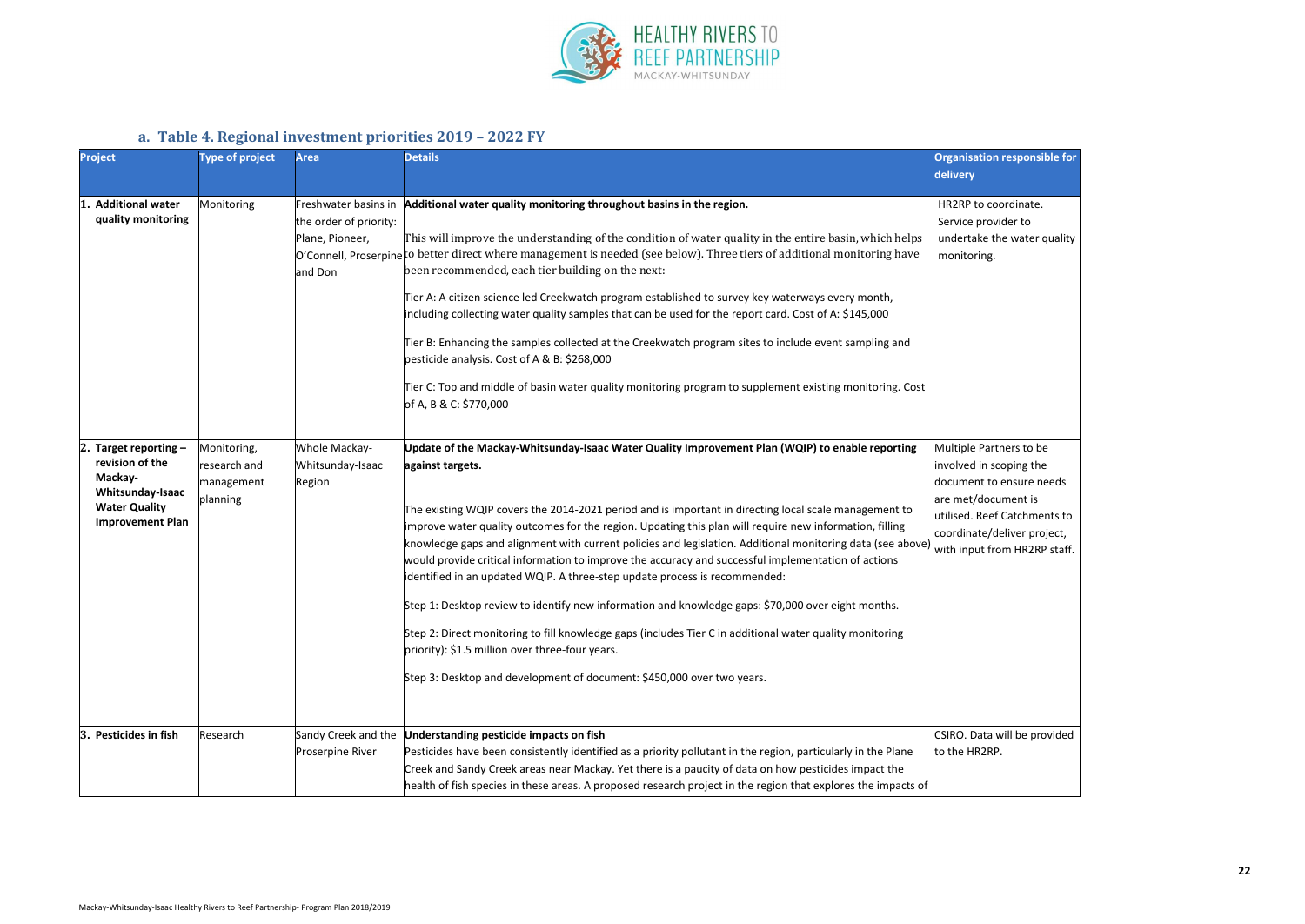oordinate, service to undertake the

Reef Catchments ate, service to undertake the . Data to be made **HR2RP.** 

oordinate. Service vill be utilised to oducts.

oordinate. Service ill be utilised to

ts/undertake  $i$ ilding. TORG + have ownership

HR2RP to , with close nt of Councils.

 $\sqrt{16}$  HR2RP to

![](_page_23_Picture_0.jpeg)

|    |                                                                                                                                                                                      |                                        |                                                                                                                                                            | pesticides on rainbow fish metabolism during rainfall events has been supported by the Partnership. Cost:<br>\$100,000 over one year.                                                                                                                                                                                                                                                                                                                                                                                                                                                                                             |                                                                                                       |
|----|--------------------------------------------------------------------------------------------------------------------------------------------------------------------------------------|----------------------------------------|------------------------------------------------------------------------------------------------------------------------------------------------------------|-----------------------------------------------------------------------------------------------------------------------------------------------------------------------------------------------------------------------------------------------------------------------------------------------------------------------------------------------------------------------------------------------------------------------------------------------------------------------------------------------------------------------------------------------------------------------------------------------------------------------------------|-------------------------------------------------------------------------------------------------------|
|    | Southern inshore<br>project                                                                                                                                                          | Monitoring                             | Southern inshore<br>reporting zone $-$<br>inshore and offshore<br>marine zone east of<br>Carmila and<br>Claireview                                         | Southern inshore monitoring program<br>Securing ongoing funding for the existing monitoring program in the report card's southern inshore zone is provider(s) t<br>a Partnership priority. Long term funding would enable monitoring of water quality, seagrass and coral in<br>this information poor area to continue indefinitely (i.e. 10 years +). The Partnership gratefully acknowledge<br>Dalrymple Bay Coal Terminal, and more recently Dalrymple Bay Coal Terminal Management, for funding<br>the first three years this monitoring program. Cost: \$160,000 per year (on-going).                                        | HR2RP to co<br>monitoring.                                                                            |
| 5. | <b>Sediment tracing</b>                                                                                                                                                              | Research                               | O'Connell, Pioneer,<br>Plane, Proserpine<br>and Don basins in<br>order of priority<br>(indicative)                                                         | Sediment tracing research<br>Water clarity is a key issue in the inshore zones throughout the region, particularly in the Whitsundays<br>where super-fine sediments have been identified as a key problem. Sediment tracing would help us to<br>understand where land-based sediment that is reaching our waterways is coming from within our region.<br>This information would more accurately inform where investment is needed for erosion and sediment<br>control projects across the region. Cost: \$400,000 over two years.                                                                                                 | <b>HR2RP OR R</b><br>to coordinat<br>provider(s) t<br>monitoring.<br>available to                     |
| 6. | <b>Educational</b><br>materials project                                                                                                                                              | Education                              | Two basins to use as<br>a pilot for project $-$<br>Don and Plane                                                                                           | <b>Education materials development</b><br>Developing 'catchment stories' to engage with school-aged children to increase awareness of the regional<br>issues identified in the annual report card and actions that can be taken to address them. Cost: \$90,000<br>over two years.                                                                                                                                                                                                                                                                                                                                                | HR2RP to co<br>providers wi<br>develop pro                                                            |
|    | <b>Cultural heritage</b><br>assessments-<br>ongoing funding<br>and capacity<br>building for the<br>Mackay-<br>Whitsunday-Isaac<br><b>Traditional Owner</b><br><b>Reference Group</b> | Monitoring and<br>capacity building    | 5 reporting zones $-$<br>Whitsunday Islands,<br>St Helens, Cape<br>Hillsborough, Cape<br>Palmerstone and<br>Mackay. Can be<br>expanded in future<br>years. | Indigenous Cultural Heritage Assessments<br>Securing ongoing funding to ensure the continuation of the three-yearly assessments of Indigenous<br>Cultural Heritage, undertaken in collaboration with the Mackay-Whitsunday-Isaac Traditional Owner<br>Reference Group (TORG). This work includes recommendations to improve site conditions by<br>increasing the level of Traditional Owner involvement in management. Continuing this project would<br>also go towards the TORG's long-term goal of taking an active role in managing their tribal lands and<br>sea Country within the region. Cost: \$45,000 every three years. | HR2RP to co<br>providers wi<br>conduct<br>assessments<br>capacity bui<br>HR2RP will h<br>of all data. |
|    | 8. Urban project                                                                                                                                                                     | Research and<br>management<br>planning | Key regional centres<br>of Mackay,<br>Proserpine and Airlie<br><b>Beach</b>                                                                                | Urban water quality management effectiveness<br>Understanding the effectiveness of water sensitive urban design measures implemented in the region<br>is important to ensure they are appropriate, and their uptake is adopted. A range of emerging<br>contaminants sourced from urban land uses have been identified that would be included in such a<br>project. Cost: not costed                                                                                                                                                                                                                                               | TBC - likely<br>coordinate,<br>involvement                                                            |
| 9. | <b>Freshwater and</b><br>estuarine flow                                                                                                                                              | Research and<br>monitoring             | Whole of Mackay-<br>Whitsunday-Isaac                                                                                                                       | Freshwater and estuarine flow knowledge improvement<br>Improving our understanding of freshwater flow includes re-establishment of some historical gauging<br>stations, establishment of new gauging stations, updating of existing Whitsunday and Pioneer                                                                                                                                                                                                                                                                                                                                                                        | TBC - likely<br>coordinate.                                                                           |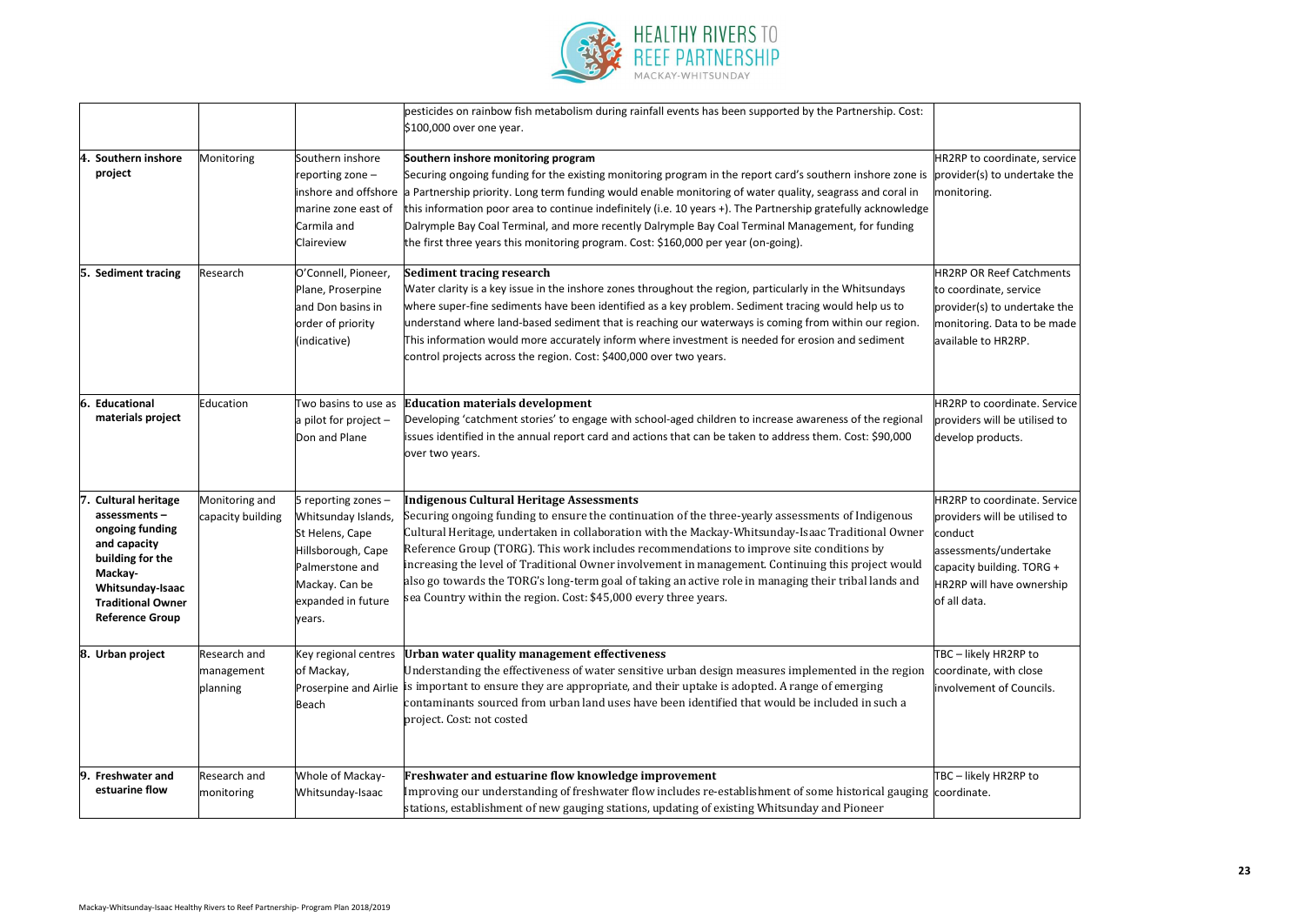![](_page_24_Picture_0.jpeg)

| knowledge<br>improvement                                              |                            | Don basin.      | Region, including the hydrological models and developing hydrological models for major rivers in the region not already<br>covered. Cost: not costed                                                                                                                          |                             |
|-----------------------------------------------------------------------|----------------------------|-----------------|-------------------------------------------------------------------------------------------------------------------------------------------------------------------------------------------------------------------------------------------------------------------------------|-----------------------------|
| 10.<br><b>Estuarine</b><br>water quality<br>knowledge<br>improvement  | Research and<br>monitoring | Carmila estuary | Understanding Carmila estuary water quality<br>For the last three report cards dissolved oxygen and chlorophyll in Carmila estuary has been<br>substantially higher than guideline levels. Research is needed to understand the cause of these results.<br> Cost: not costed. | TBC-likely<br>coordinate.   |
| 11.<br>Social and<br>economic report<br>card indicator<br>improvement | Research                   | Whole region    | <b>Refinement of community perception reporting</b><br>Understanding our community's perceptions of the region's waterway environments is important to<br>the Partnership to ensure a holistic understanding of the health of the region's waterways. Cost: not<br>costed.    | TBC - likely<br>coordinate. |

| TBC – likely HR2RP to |
|-----------------------|
| coordinate.           |
|                       |
|                       |
| TBC – likely HR2RP to |
| coordinate.           |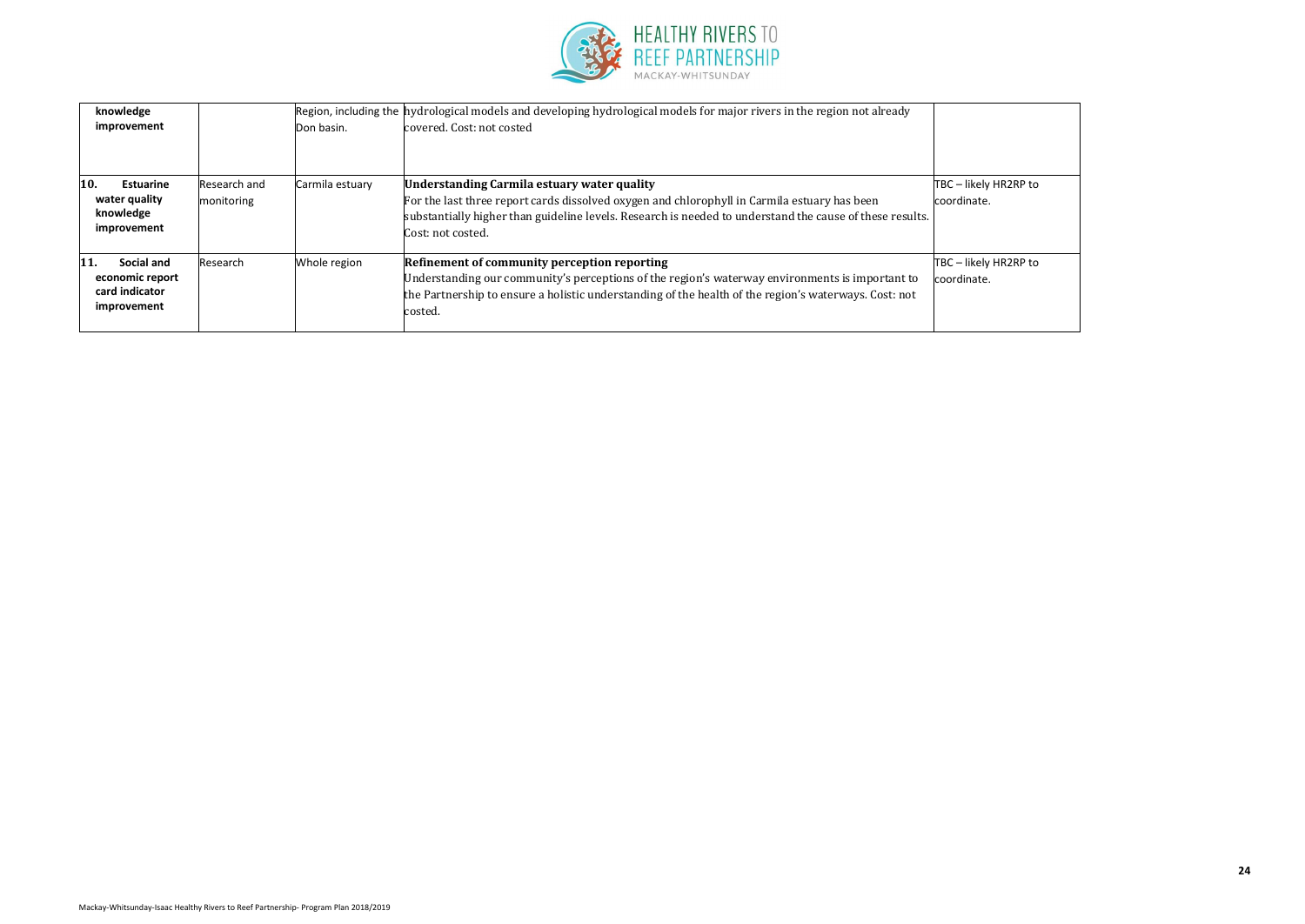## **Sartially and Whitsunday Charter Boat** is also and Mackay Conservation Group and Whitsunday Charter Boat **Partnership.** 018/19, however CQSHS confirmed their

nnell River basins. This has not yet led to increased

es. This is the first step towards increasing confidence

first time since the pilot report card.

These baselines will be used for reporting against the region's response to waterway health issues. This ude agricultural stewardship reporting.

**Achiever 12018** Ferent card for the 2018 report card.

an inception meeting that brought together key ess started to identify monitoring and research needed tard as the reporting and evaluation product and highsis for advocating for funding to undertake this project ed its own review on the use of WQIPs. Advocacy for

**P** Whitsunday and Mackay community have undertaken

and-alone product, however may be included in the

dentified for release alongside the 2018 report card.

![](_page_25_Picture_0.jpeg)

# <span id="page-25-0"></span>**Appendix A. Progress towards operational objectives**

# <span id="page-25-1"></span>**Table AA 1. Progress towards 2018/19 operational objectives**

| 2018/19 operational objective                                                                                                                                                                                                                                                                                                                                                       | Status EOFY 2018/19       | Progress EOFY 2018/19                                                                                                                                                                                                                                                                                                                                                                                                                                                                                                                                                                                |  |  |  |
|-------------------------------------------------------------------------------------------------------------------------------------------------------------------------------------------------------------------------------------------------------------------------------------------------------------------------------------------------------------------------------------|---------------------------|------------------------------------------------------------------------------------------------------------------------------------------------------------------------------------------------------------------------------------------------------------------------------------------------------------------------------------------------------------------------------------------------------------------------------------------------------------------------------------------------------------------------------------------------------------------------------------------------------|--|--|--|
| 1. Enhance the Partnership membership base and future Partially achieved<br>financial position<br>Increase Partnership membership levels in<br>a)<br>2018/19FY, beyond the existing 24 members.<br>b) Increase agricultural representation on the<br>Partnership to two or more organisations.<br>Secure membership commitments from<br>C)<br>partners for the 18/19 and 19/20 FYs. |                           | Partnership membership was increased to 26 members in 2018/19 FY, with Mackay Cons<br>a)<br>Industry Association re-joining the Partnership and Eco Barge Clean Seas also joining the I<br>b) Representation of the agricultural sector on the Partnership has not been increased in 20<br>membership to the Partnership in the early 2019/20 FY.<br>All Partners have re-confirmed their membership for the 2019/20 FY.<br>C)                                                                                                                                                                       |  |  |  |
| 2. Improve confidence in our future report card data                                                                                                                                                                                                                                                                                                                                | <b>Partially achieved</b> | The 2018 report card reported grades based on an increased number of sites in the Plane Creek and O'Coni<br>confidence in final water quality grades for these basins, however it is the first step towards achieving this.<br>In the wet season of 2018/19, the frequency of pesticide monitoring was increased in the region's estuaries<br>in pesticide grades in the region's estuaries (due for reporting in 2019 report card).                                                                                                                                                                 |  |  |  |
| 3. Expand condition reporting in the 2018 report card to<br>fill a regional data gap, as compared to the 2016<br>report card                                                                                                                                                                                                                                                        | <b>Achieved</b>           | The 2018 report card includes:<br>Water quality data for the southern inshore zone for the first time and the northern inshore zone for the fir<br>Water quality data for the Don basin (first released in the 2017 report card).<br>Freshwater and flow in the Pioneer and O'Connell basins for the first time.<br>Fish community in freshwater grades for the Proserpine basin for the first time.                                                                                                                                                                                                 |  |  |  |
| 4. Utilise the most current and robust<br>indicators/reporting mechanisms for best<br>management practice (Stewardship) available for the<br>2018 report card                                                                                                                                                                                                                       | <b>Achieved</b>           | Baselines for agricultural stewardship (Paddock to Reef management practice data) were re-set in 2017. Th<br>agricultural stewardship for the next five years. The Partnership intends to release a product highlighting th<br>will be separate to the report card and released 2-3 months after the report card is released. This will includ                                                                                                                                                                                                                                                       |  |  |  |
| 5. Utilise the most current and robust<br>indicators/reporting mechanisms to report on human<br>dimensions (social, economic, cultural and<br>governance) relating to the Region's waterways and<br>marine environment                                                                                                                                                              | <b>Achieved</b>           | New indigenous cultural heritage scores for the 2018/19 financial year (fieldwork in July 2018) has been rel<br>New community values (SELTMP) for the 2017/18 financial year has been released in the 2018 report card.                                                                                                                                                                                                                                                                                                                                                                              |  |  |  |
| Commence planning the development of a revised<br>6.<br>Mackay-Whitsunday-Isaac Water Quality<br>Improvement Plan (MWI WQIP) in collaboration with<br><b>Reef Catchments</b>                                                                                                                                                                                                        | <b>Partially achieved</b> | The Partnership has led the early planning for the review of the current MWI WQIP project. This included a<br>experts and stakeholders to identify alternative pathways towards a final reviewed MWI WQIP. This proces<br>to produce a robust review of the MWI WQIP that would allow for the integration of the regional report car<br>level associated costings. A summary document outlining this was produced and has been used as the basis<br>on behalf of RCL. While no funding commitments have been made, the Australian Government has initiated<br>funding of this project will continue. |  |  |  |
| 7. Revise the Partnership's Value Proposition and identify Partially achieved<br>pathways to advocacy                                                                                                                                                                                                                                                                               |                           | The Partnership's Value Proposition has been finalised.<br>Pathways to advocacy have not yet been identified or put into practice.                                                                                                                                                                                                                                                                                                                                                                                                                                                                   |  |  |  |
| Develop stand-alone communication products on<br>8.<br>specific environmental issues for community and/or<br>different sectors                                                                                                                                                                                                                                                      | <b>Achieved</b>           | In November 2018 a Cyclone Debbie follow-up comms product was produced outlining the action that the '<br>in response to Cyclone Debbie.<br>A summary report on the AIMS/CSIRO Whitsunday water quality project is unlikely to be produced as a star<br>product highlighting the region's response to waterway health issues, intended for release in late 2019.<br>A stand-alone product summarising the Indigenous cultural heritage work undertaken in 2018 has been ide                                                                                                                          |  |  |  |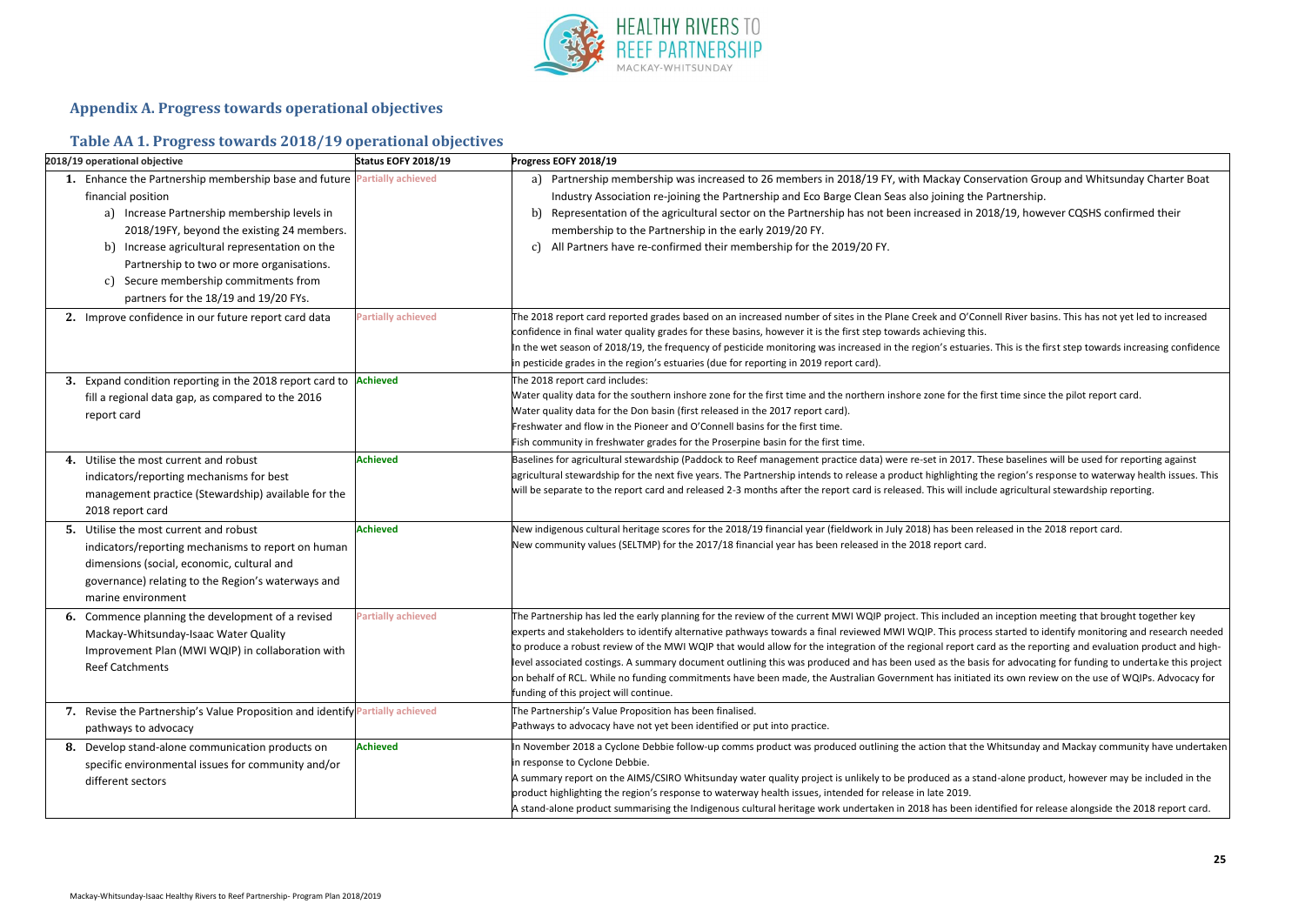aac Regional Council and Mackay Conservation Group have not made an overall gain).

on for the 2018 report card release (2017/18

onths sooner than our previous release schedule of e high level of QA/QC arrangements for the report 2019 release of the 2018 report card, however some

rameworks due to a number of more critical

neworks used by our Partnership to report view it was determined that individual frameworks amework is undergoing further review with the Qld and 2019 report cards.

**Achieved** The Social and Economic Long Term Monitoring *Due to view here:* [https://research.csiro.au/seltmp/\)](https://research.csiro.au/seltmp/) 2018 report card.

he planning of the Forum that there was a need to prior to determining a Partnership 'management within the Partner log in section of the website:

Committee for further development. The Management  $\vert$ ocus on advocacy. Revised objectives of the

ter understanding has been ascertained on Ports' produced off the back of this understanding.

crease). E-newsletter subscriptions increased from

![](_page_26_Picture_0.jpeg)

#### **Table AA 2. Progress towards 2017/18 operational objectives.**

| 2017/18 operational objective |                                                                                                                                                                                                                                                                                                                                                                                  | Status EOFY 2017/18 | <b>Notes EOFY 2017/18</b>                                                                                                                                                                                                                                                                                                                                                                                                                                                                                                                                                                                                                                                           |  |  |  |  |
|-------------------------------|----------------------------------------------------------------------------------------------------------------------------------------------------------------------------------------------------------------------------------------------------------------------------------------------------------------------------------------------------------------------------------|---------------------|-------------------------------------------------------------------------------------------------------------------------------------------------------------------------------------------------------------------------------------------------------------------------------------------------------------------------------------------------------------------------------------------------------------------------------------------------------------------------------------------------------------------------------------------------------------------------------------------------------------------------------------------------------------------------------------|--|--|--|--|
|                               | Increase Partnership membership levels in 2017/18FY, beyond<br>the existing 23 members.                                                                                                                                                                                                                                                                                          | <b>Not achieved</b> | We have had two new memberships in the form of BHP Billiton and Catchment Solutions. As we lost Isaac R<br>at the start of the 17/18 FY, our membership level at the start of the 2018/19 FY is 23 Partners (i.e. we have                                                                                                                                                                                                                                                                                                                                                                                                                                                           |  |  |  |  |
|                               | Expand condition reporting to fill a regional data gap, as<br>compared to the pilot and 2015 report cards.                                                                                                                                                                                                                                                                       | <b>Achieved</b>     | In the 2016 report card, coral condition was reported in the Northern and Central zones for the first time.<br>During the 2017/18 FY, we have made a number of important advances in filling data gaps in preparation fo<br>reporting year). These are part of next FY's strategic objectives (refer to Table 2).                                                                                                                                                                                                                                                                                                                                                                   |  |  |  |  |
|                               | Improve timeliness of data collection to report card release<br>(reduce lag time).                                                                                                                                                                                                                                                                                               | <b>Achieved</b>     | The 2018 report card (containing 2017/18 FY data) is planned to be released in June 2019, around 4 month<br>October. Achieving an earlier release date has meant working with all data providers to ensure that the hig<br>card are maintained. A large body of work was completed by the Technical Officer to arrange an April 2019<br>issues with data permissions/providers have meant the release date has been pushed back until July 2019.                                                                                                                                                                                                                                    |  |  |  |  |
|                               | Increase our understanding of how all sectors in the region are<br>contributing to best environmental management practice<br>(stewardship) by:<br>a. Designing new stewardship indicators (e.g.<br>community, fisheries etc.).<br>Improving existing non-agricultural indicators as<br>b.<br>per the outcomes of the 2016/17 review process<br>led by the Queensland Government. | Not yet complete    | Additional resources within the HR2RP staff team were not allocated to developing new stewardship frame<br>competing workload priorities for the 2017/18FY.<br>In 2016 the Queensland Government agreed to review the non-agricultural stewardship indicator framewo<br>stewardship. The review was undertaken by an external consultant in April 2017. As a result of the review<br>required specialist input to make them more robust and quantitative in nature. Currently the urban framev<br>Government leading the project. It is anticipated the results of this review will be utilised for the 2018 and                                                                    |  |  |  |  |
|                               | Further communicate how our communities' value local<br>waterways and marine environments by reporting on updated<br>Social and Economic Long-Term Monitoring Program data from<br>the region.                                                                                                                                                                                   | <b>Achieved</b>     | The Social and Economic Long Term Monitoring Program was re-run in May/June 2017 (results available to<br>and Mackay-Whitsunday-Isaac specific questions were included. Updated data will be included in the 2018                                                                                                                                                                                                                                                                                                                                                                                                                                                                   |  |  |  |  |
| 6                             | Bring together Partner organisations via a Partners Forum to<br>strategise and develop a Partnership 'Management Response' to<br>the 2016 report card results.                                                                                                                                                                                                                   | Not yet complete    | A Partners Forum was held in March 2018. It was recognised by the Management Committee during the pl<br>determine the priority areas for management investment (both spatially and via different pollutants) prior<br>response'. This was undertaken within the workshop, with attendees. The Forum report can be found with<br>http://healthyriverstoreef.org.au/partners-login/<br>Forum attendees discussed the role of the Partnership, which was then referred to the Management Comn<br>Committee recommends an update of the objectives of the Partnership, including placing a renewed focus<br>Partnership are included in the Program Plan (Attachment 1) at section 1.3. |  |  |  |  |
|                               | Develop a HR2RP communications network of Partner's own<br>staff and resources.                                                                                                                                                                                                                                                                                                  | <b>Achieved</b>     | The HR2RP comms network met three times during the 17/18 FY. As a result of these meetings, a better un<br>communication channels and requirements within the Partnership. The Ports report card feature was prod                                                                                                                                                                                                                                                                                                                                                                                                                                                                   |  |  |  |  |
| 8.                            | Achieve a 15% increase in Facebook presence (page likes and/or<br>website click throughs) via paid posts prior to report card<br>release and achieve a 15% increase in quarterly e-newsletter<br>subscribers in the 2017/18 FY.                                                                                                                                                  | <b>Achieved</b>     | The HR2RP Facebook page achieved an increase of 50 followers from July 2017 to June 2018 (a 56% increase<br>153 to 226 (47% increase)                                                                                                                                                                                                                                                                                                                                                                                                                                                                                                                                               |  |  |  |  |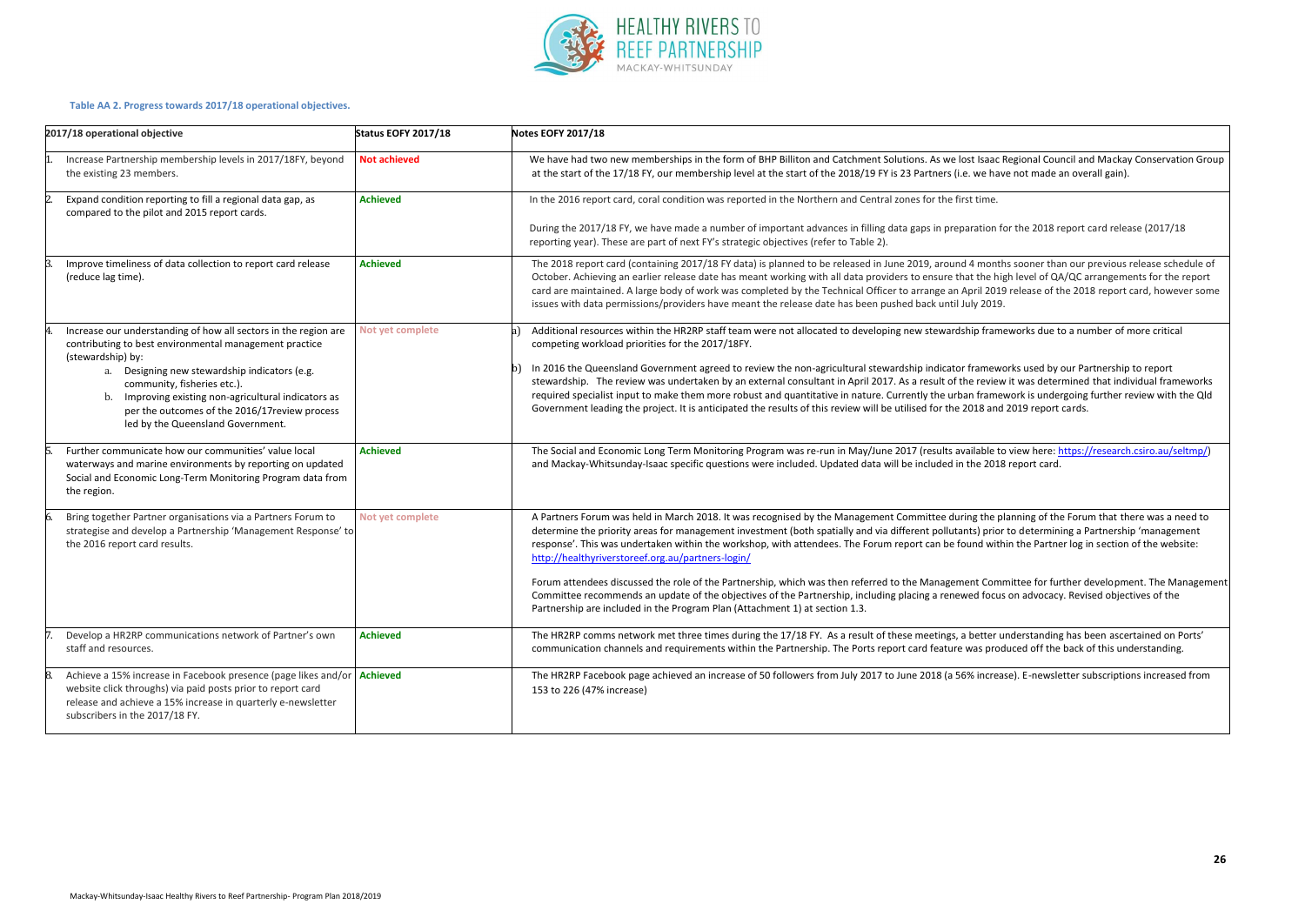![](_page_27_Picture_0.jpeg)

# <span id="page-27-0"></span>**Appendix B: Register of Partners.**

#### **Table AB 1. Partners as at May 2021.**

| Australian Government acting through the Department of Environment and Energy |
|-------------------------------------------------------------------------------|
| <b>BHP</b>                                                                    |
| <b>CANEGROWERS Mackay</b>                                                     |
| <b>Catchment Solutions</b>                                                    |
| Central Queensland University                                                 |
| <b>Conservation Volunteers Australia</b>                                      |
| Central Qld Soil Health Systems                                               |
| CSIRO (in-kind)                                                               |
| Dalrymple Bay Coal Terminal                                                   |
| Eco Barge Clean Seas                                                          |
| Great Barrier Reef Marine Park Authority (in-kind)                            |
| <b>Isaac Regional Council</b>                                                 |
| <b>Mackay Conservation Group</b>                                              |
| Mackay Recreational Fishers Alliance                                          |
| Mackay Regional Council                                                       |
| Mackay Tourism                                                                |
| North Queensland Bulk Ports Corporation Ltd                                   |
| NQ Dry Tropics Ltd                                                            |
| Pioneer Catchment & Landcare Inc                                              |
| Queensland Resources Council Ltd                                              |
| Queensland Water and Land Carers                                              |
| <b>Reef Catchments</b>                                                        |
| Regional Development Australia Mackay-Isaac-Whitsunday Inc                    |
| Sarina Landcare Catchment Management Association Inc.                         |
| State of Queensland acting through the Department of Environment and Science  |
| Sugar Research Australia                                                      |
| Tangaroa Blue Foundation                                                      |
| The Mackay Whitsunday Traditional Owner Reference Group (TORG)                |
| Whitsunday Catchment Landcare Ltd                                             |
| Whitsunday Regional Council                                                   |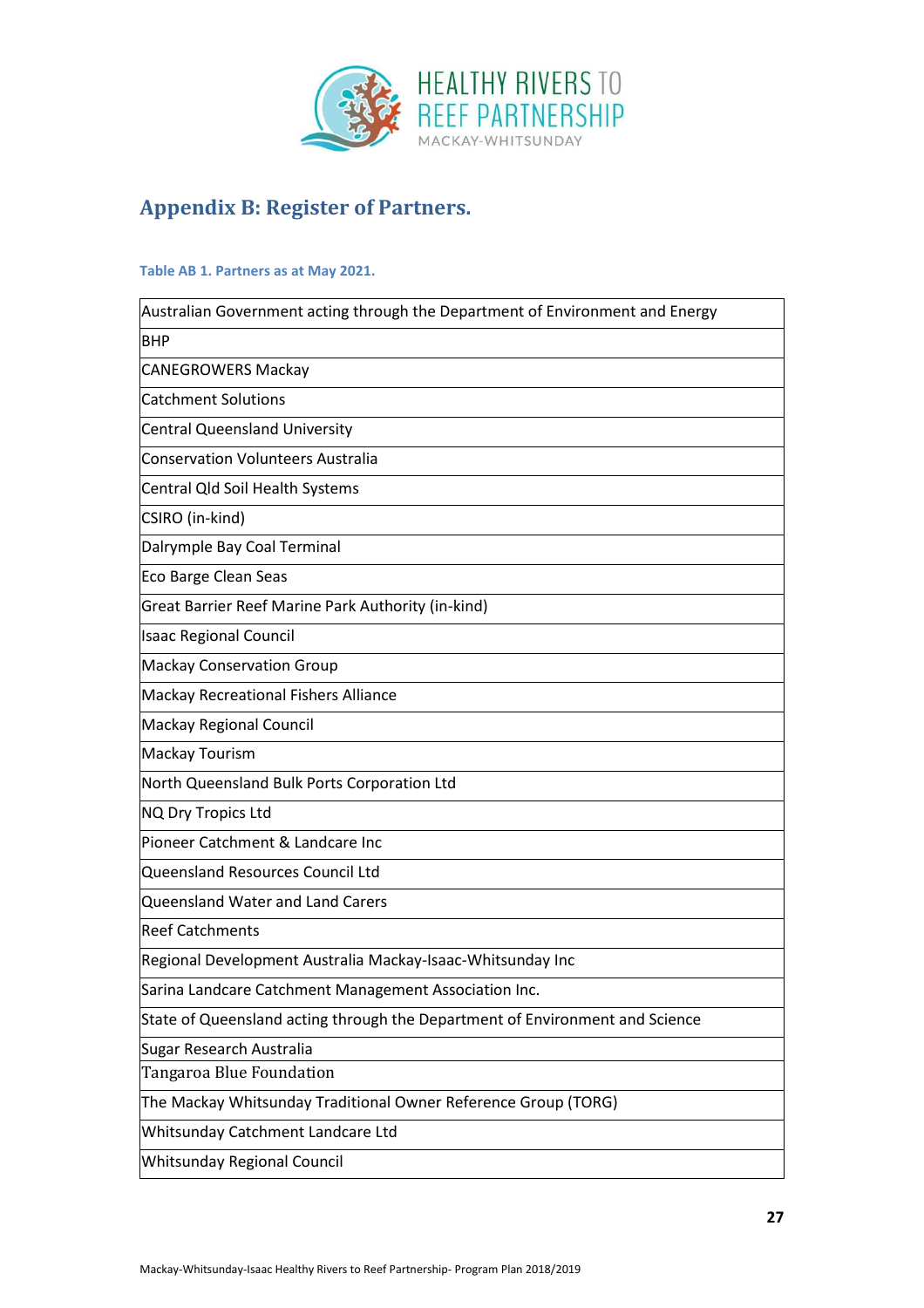![](_page_28_Picture_0.jpeg)

## Whitsunday Charter Boat Industry Association

#### **Table AB 2. Partners as at October 2019.**

| Australian Government acting through the Department of Environment and Energy |
|-------------------------------------------------------------------------------|
| <b>BHP</b>                                                                    |
| <b>CANEGROWERS Mackay</b>                                                     |
| <b>Catchment Solutions</b>                                                    |
| Central Queensland University                                                 |
| Conservation Volunteers Australia                                             |
| Central Qld Soil Health Systems                                               |
| CSIRO (in-kind)                                                               |
| Dalrymple Bay Coal Terminal                                                   |
| Eco Barge Clean Seas                                                          |
| Great Barrier Reef Marine Park Authority (in-kind)                            |
| <b>Isaac Regional Council</b>                                                 |
| <b>Mackay Conservation Group</b>                                              |
| Mackay Recreational Fishers Alliance                                          |
| <b>Mackay Regional Council</b>                                                |
| Mackay Tourism                                                                |
| North Queensland Bulk Ports Corporation Ltd                                   |
| NQ Dry Tropics Ltd                                                            |
| Pioneer Catchment & Landcare Inc                                              |
| Queensland Resources Council Ltd                                              |
| Queensland Water and Land Carers                                              |
| <b>Reef Catchments</b>                                                        |
| Regional Development Australia Mackay-Isaac-Whitsunday Inc                    |
| Sarina Landcare Catchment Management Association Inc.                         |
| State of Queensland acting through the Department of Environment and Science  |
| Sugar Research Australia                                                      |
| The Mackay Whitsunday Traditional Owner Reference Group (TORG)                |
| Tourism Whitsundays                                                           |
| Whitsunday Catchment Landcare Ltd                                             |
| <b>Whitsunday Regional Council</b>                                            |
| Whitsunday Charter Boat Industry Association                                  |

**28**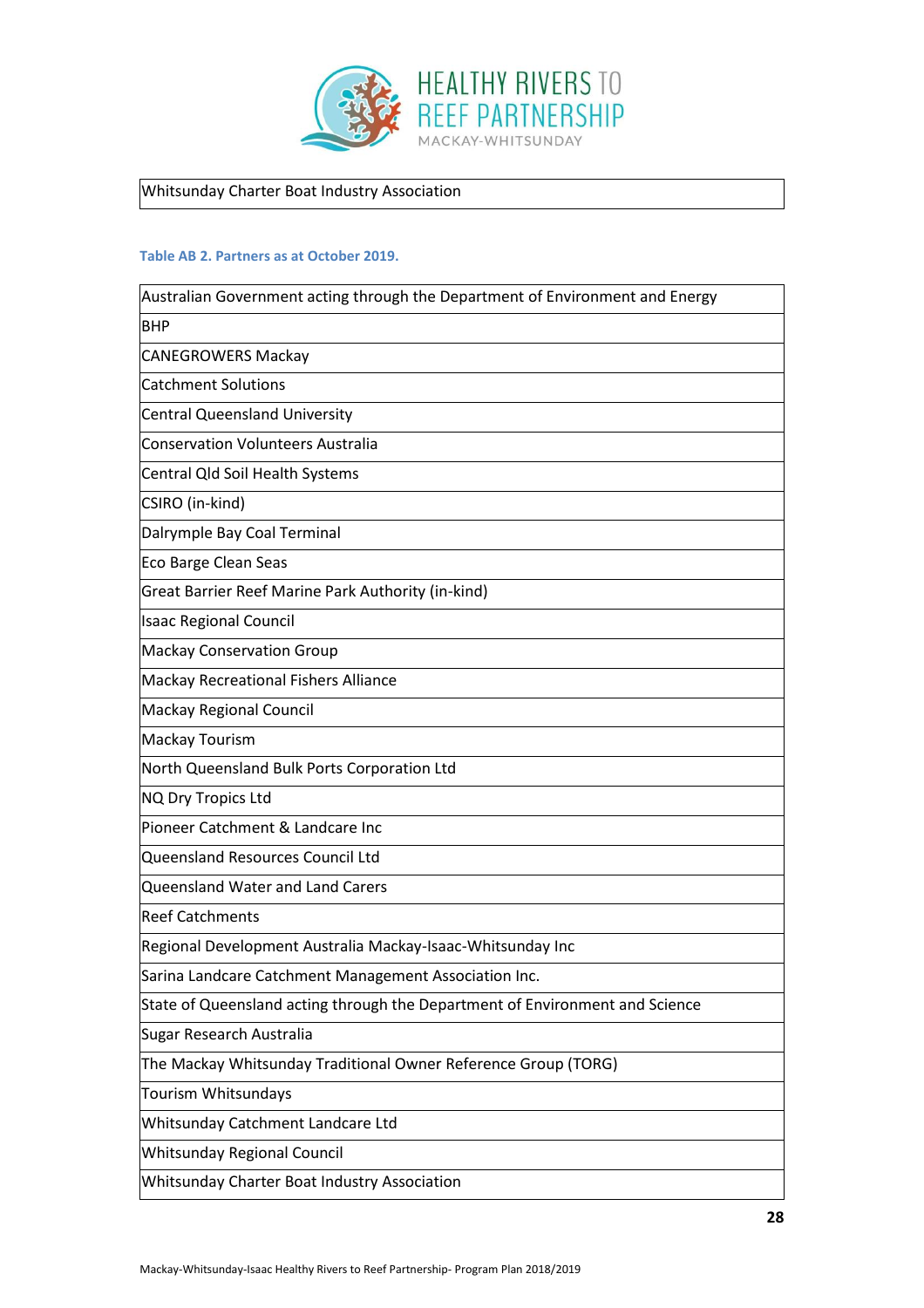![](_page_29_Picture_0.jpeg)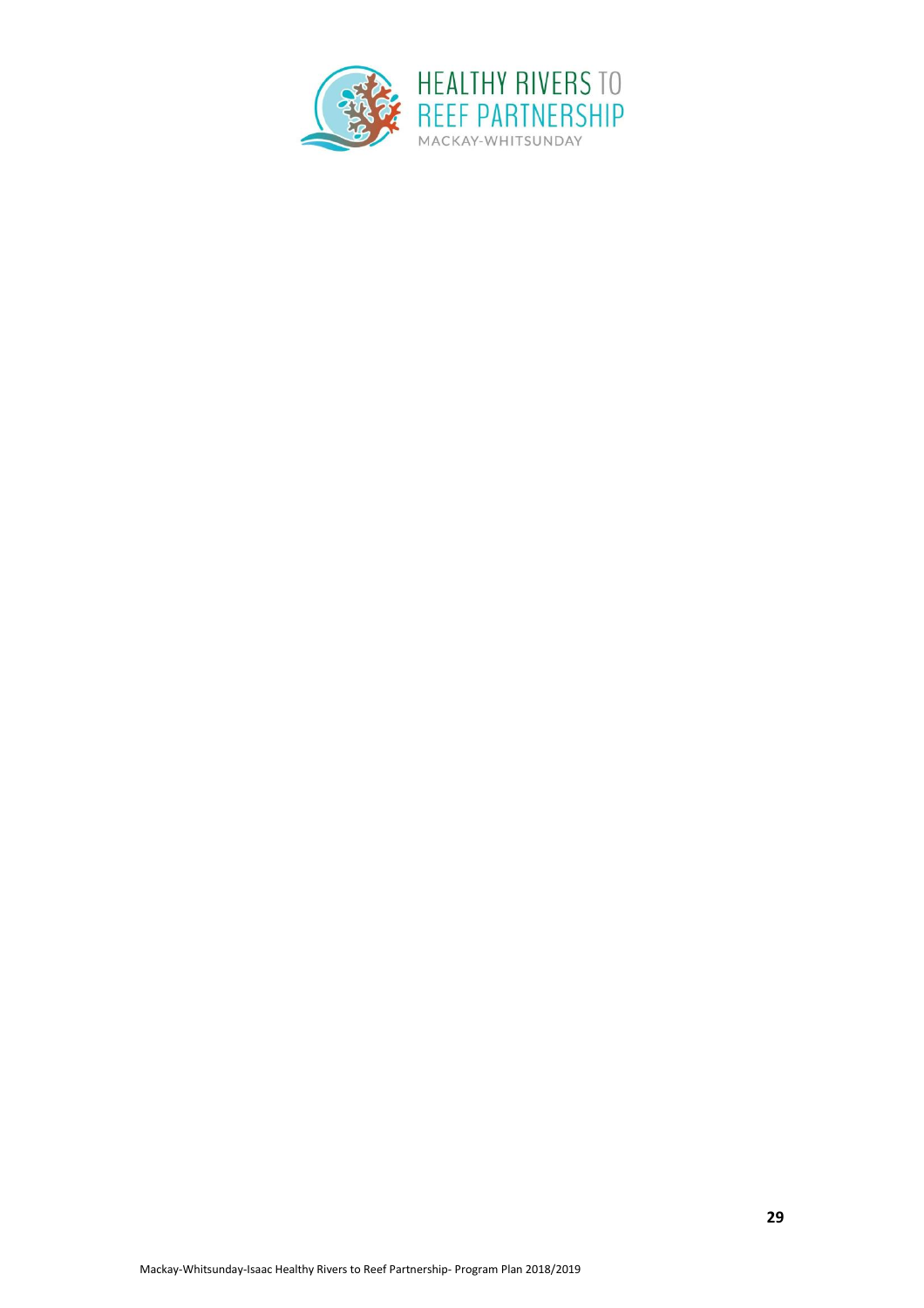![](_page_30_Picture_0.jpeg)

#### **Table AB 3. Partners as at June 2018.**

| Australian Government acting through the Department of Environment and Energy |
|-------------------------------------------------------------------------------|
| <b>BHP</b>                                                                    |
| <b>CANEGROWERS Mackay</b>                                                     |
| <b>Catchment Solutions</b>                                                    |
| <b>Central Queensland University</b>                                          |
| CSIRO (in-kind)                                                               |
| Conservation Volunteers Australia                                             |
| Dalrymple Bay Coal Terminal                                                   |
| Great Barrier Reef Marine Park Authority (in-kind)                            |
| Mackay Recreational Fishers Alliance                                          |
| Mackay Regional Council                                                       |
| North Queensland Bulk Ports Corporation Ltd                                   |
| <b>NQ Dry Tropics Ltd</b>                                                     |
| Pioneer Catchment & Landcare Inc                                              |
| Queensland Resources Council Ltd                                              |
| <b>Reef Catchments</b>                                                        |
| Regional Development Australia Mackay-Isaac-Whitsunday Inc                    |
| Sarina Landcare Catchment Management Association Inc.                         |
| State of Queensland acting through the Department of Environment and Science  |
| The Mackay Whitsunday Traditional Owner Reference Group (TORG)                |
| Tourism Whitsundays                                                           |
| Whitsunday Catchment Landcare Ltd                                             |
| <b>Whitsunday Regional Council</b>                                            |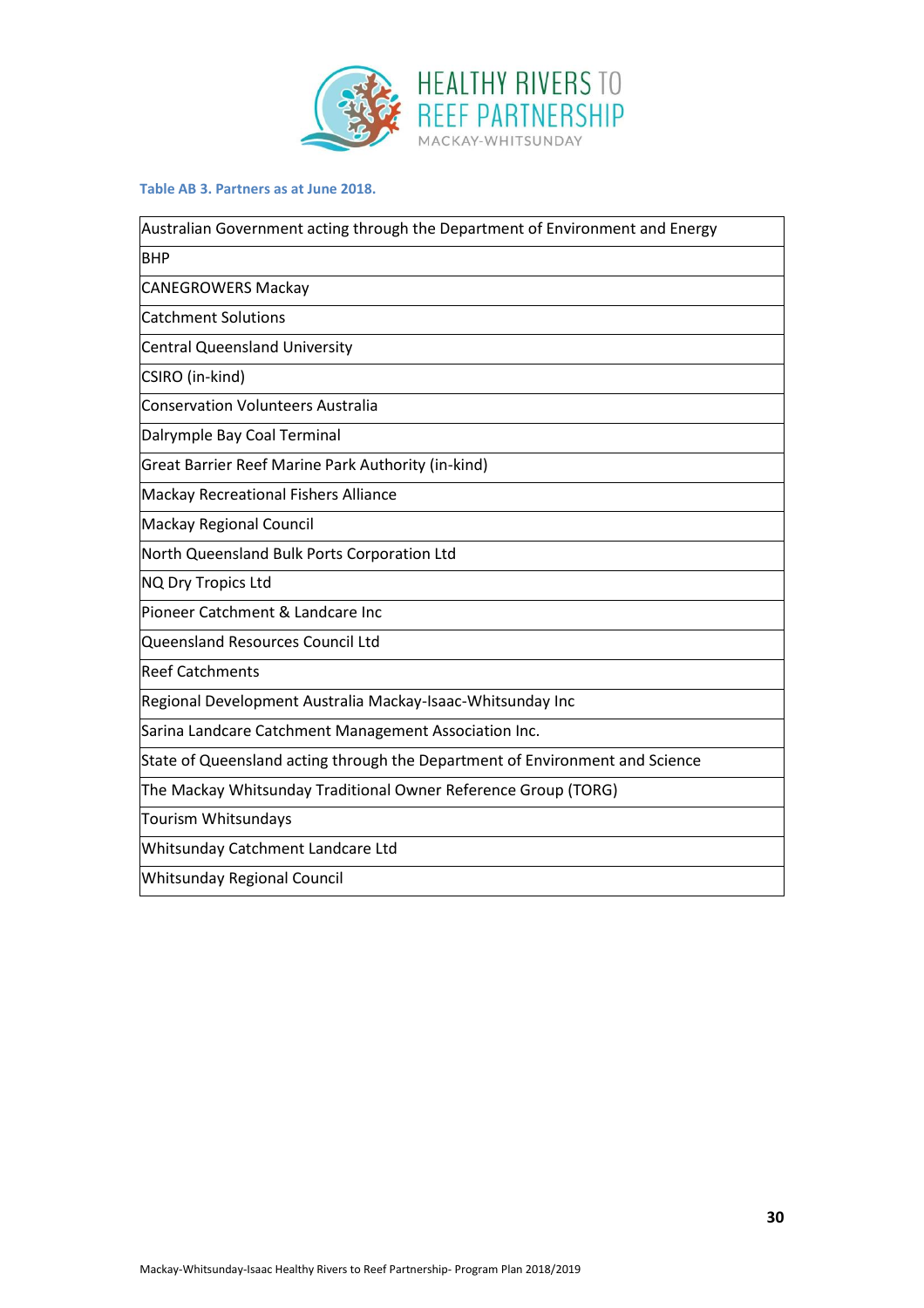![](_page_31_Picture_0.jpeg)

#### **Table AB 4. Partners as at June 2017.**

| Australian Government acting through the Department of Environment and Energy                      |
|----------------------------------------------------------------------------------------------------|
| <b>CANEGROWERS Mackay</b>                                                                          |
| <b>Central Queensland University</b>                                                               |
| <b>CSIRO</b>                                                                                       |
| <b>Conservation Volunteers Australia</b>                                                           |
| Dalrymple Bay Coal Terminal                                                                        |
| <b>Great Barrier Reef Marine Park Authority</b>                                                    |
| <b>Isaac Regional Council</b>                                                                      |
| Mackay Recreational Fishers Alliance                                                               |
| Mackay Regional Council                                                                            |
| North Queensland Bulk Ports Corporation Ltd                                                        |
| <b>NQ Dry Tropics Ltd</b>                                                                          |
| Pioneer Catchment & Landcare Inc                                                                   |
| Queensland Resources Council Ltd                                                                   |
| <b>Reef Catchments</b>                                                                             |
| Regional Development Australia Mackay-Isaac-Whitsunday Inc                                         |
| Sarina Landcare Catchment Management Association Inc.                                              |
| State of Queensland acting through the Department of Environment and Heritage<br><b>Protection</b> |
| Tourism Whitsundays                                                                                |
| Whitsunday Catchment Landcare Ltd                                                                  |
| <b>Whitsunday Regional Council</b>                                                                 |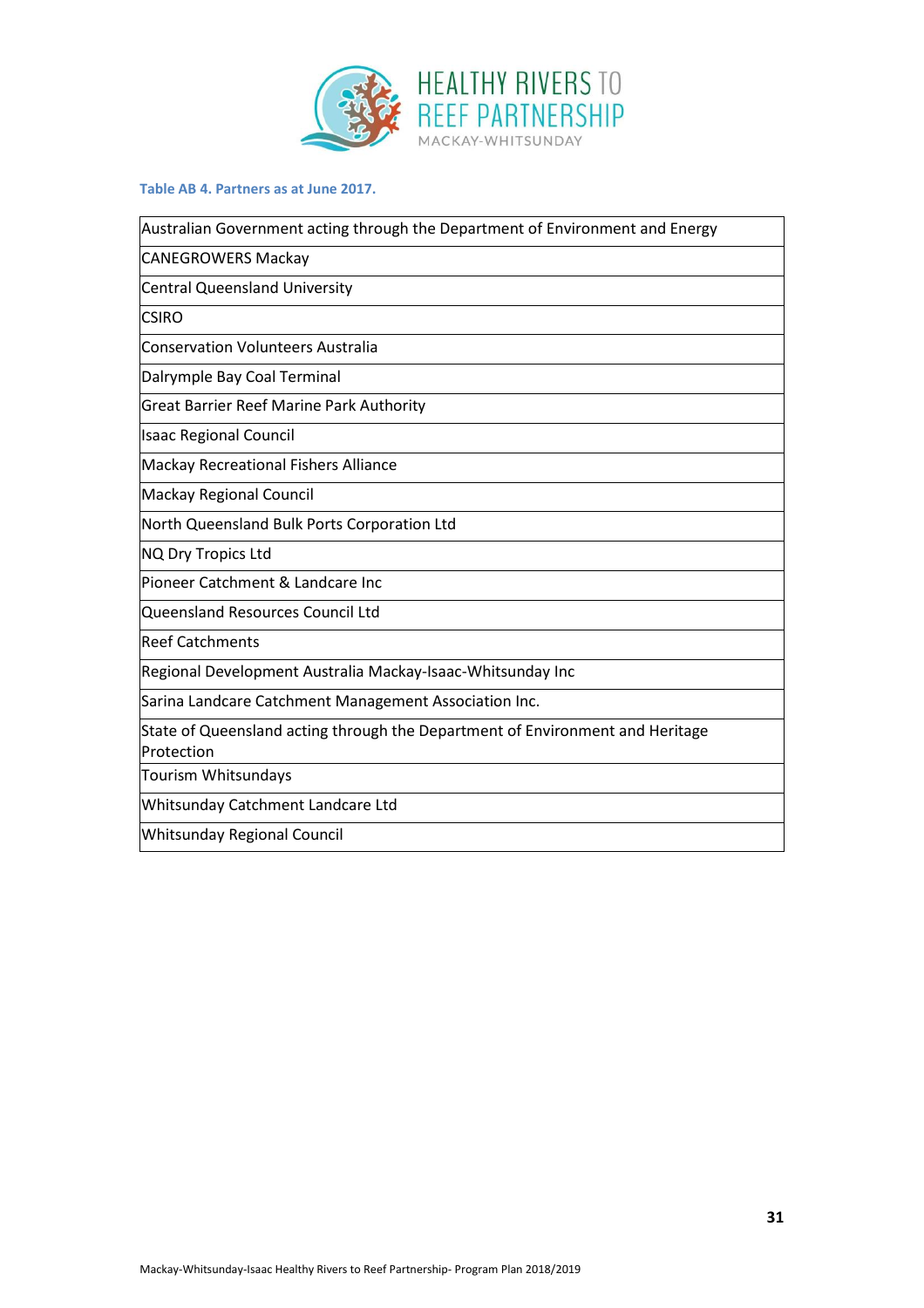![](_page_32_Picture_0.jpeg)

#### **Table AB 5. Partners as at July 2016.**

| Central Queensland University                                                 |
|-------------------------------------------------------------------------------|
| Conservation Volunteers Australia                                             |
| <b>CSIRO</b>                                                                  |
| Dalrymple Bay Coal Terminal                                                   |
| <b>Great Barrier Reef Marine Park Authority</b>                               |
| <b>Isaac Regional Council</b>                                                 |
| Mackay Canegrowers Limited t/s CANEGROWERS Mackay                             |
| <b>Mackay Conservation Group</b>                                              |
| Mackay Recreational Fishers Alliance                                          |
| Mackay Regional Council                                                       |
| North Queensland Bulk Ports Corporation Ltd                                   |
| NQ Dry Tropics Ltd                                                            |
| Pioneer Catchment & Landcare Inc                                              |
| Queensland Resources Council Ltd                                              |
| <b>Reef Catchments</b>                                                        |
| Regional Development Australia Mackay-Isaac-Whitsunday Inc                    |
| Sarina Landcare Catchment Management Association Inc.                         |
| State of Queensland acting through the Department of Environment and Heritage |
| Protection                                                                    |
| Tourism Whitsundays                                                           |
| Whitsunday Catchment Landcare Ltd                                             |
| Whitsunday Regional Council                                                   |
| Whitsunday Regional Organisation of Councils (ROC)                            |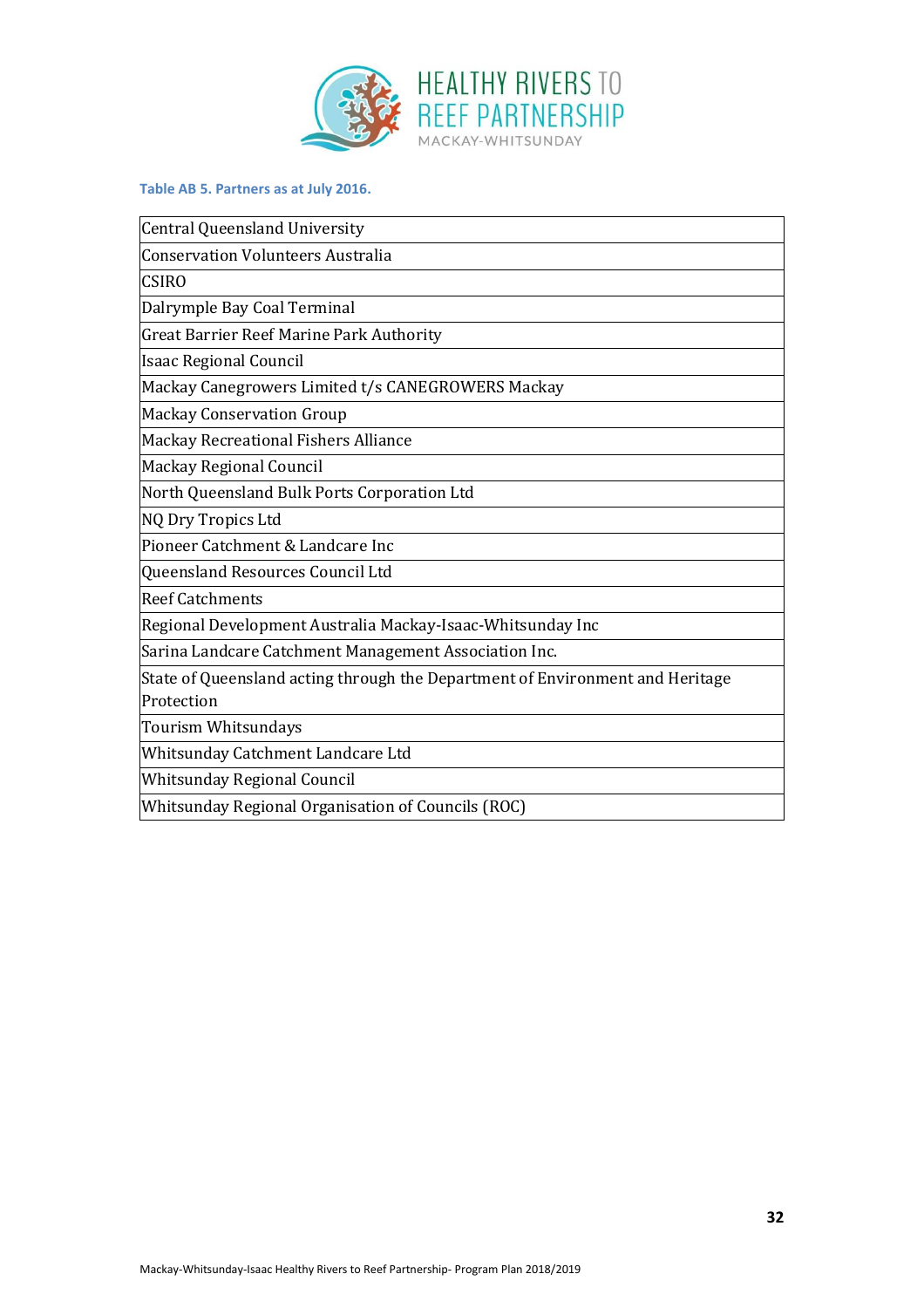fted during a 'Comms Strategy' team workshop in early ne prepared to workshop with summaries of what has is FY, and recommendations for next FY. EO and TO's to vide input. CO to formalise plan.

If implementation of the plan is progressing. Team to provide es/features for the next quarter.

eeds to include work completed since last update/meeting edia/website update. Update will also allow for Management rtnership to sign off on any new Comms related activities. date will also provide an opportunity for estions from Partners.

n delivery mechanism of this strategy and will comprise of a I template. CO to present to EO the week before each new ted content – Social Media content, Partners Profile, f new indicators, what is happening within the Partnership oorative stories, media releases etc. Requires regular check s' comms officers .

version of project summary and interactive Story Map

he EO in developing Partnership annual report incl. <sup>e</sup> graphic design

outsourcing of graphic design for all products if needed

Ily 2022) will be in the Isaac or Whitsunday Isaac region. Includes pre-launch to all Partners (media release, ley message FAQs, social media information etc).

her publications + social media, local publications.

![](_page_33_Picture_0.jpeg)

# <span id="page-33-0"></span>**Appendix C: Communication and Engagement Strategies**

#### **Table AC 1. 2021/22 Communications and engagement strategy.**

| <b>Project Objective</b>                                                                             | <b>Activities</b>                                                                          | <b>Timing</b>                          | Lead | <b>Estimated hours for CO</b> | <b>Budget (additional to staff cost)</b>                                                              | <b>Notes</b>                                                                                                    |
|------------------------------------------------------------------------------------------------------|--------------------------------------------------------------------------------------------|----------------------------------------|------|-------------------------------|-------------------------------------------------------------------------------------------------------|-----------------------------------------------------------------------------------------------------------------|
|                                                                                                      | Develop FY21/22 Comms strategy                                                             | May/June 2022                          | CO   | 4                             | None anticipated                                                                                      | This will be draf<br>June. CO to com<br>worked well this<br>attend and prov                                     |
| Annual comms and<br>engagement strategy<br>current, relevant and                                     | Quarterly comms check ins (2 hours)<br>review progress with EO and TOs                     | June, September, January, April        | CO   | 30                            | None anticipated                                                                                      | Update on how<br>input into storie                                                                              |
| achieving project objectives.                                                                        | Report to MC + Partnership at each<br>meeting                                              | At meetings (7/8 in total per<br>year) | CO   | 30                            | None anticipated                                                                                      | Each update ne<br>and a social me<br>Committee/Par<br>The Comms upo<br>feedback/sugge                           |
| Partnership promotion                                                                                | Development and implementation of a<br>monthly workplan                                    | Ongoing (monthly).                     | CO   | 250                           | \$15,000 operational budget                                                                           | This is the main<br>monthly infilled<br>month. Suggest<br>development of<br>network, collab<br>in with Partners |
| Stand-alone comms                                                                                    | Southern Inshore video and project<br>summary (insert into annual report)                  | August, Nov, Feb, April                | CO   | 20                            | \$2,500 operational budget                                                                            | Printable PDF ve<br>presentation.                                                                               |
| products (specific<br>environmental issues for                                                       | Annual report                                                                              | August - September 2021                | EO   | 20                            | \$1,000 operational budget                                                                            | Assistance to th<br>management of                                                                               |
| community and/or different<br>sectors)                                                               | Design for tech docs, stand-alone pieces                                                   | As required                            | CO   | 20                            | \$1,500 operational budget                                                                            | CO to manage c                                                                                                  |
| 2020 Report card<br>promotion (2019 report<br>card promotion captured in<br>previous comms strategy) | Organisation of launch event<br>(coordination with EO) with pre and post<br>comms products | June/July 2022                         | CO   | 50                            | \$13,000 operational budget for<br>design and printing of document,<br>event cost, campaign/marketing | Next launch (Jul<br>Includes media<br>development, F                                                            |
|                                                                                                      | Online and print campaign for launch                                                       | June/July 2022                         | CO   | 50                            | Inc. in above item                                                                                    | Articles in Partn                                                                                               |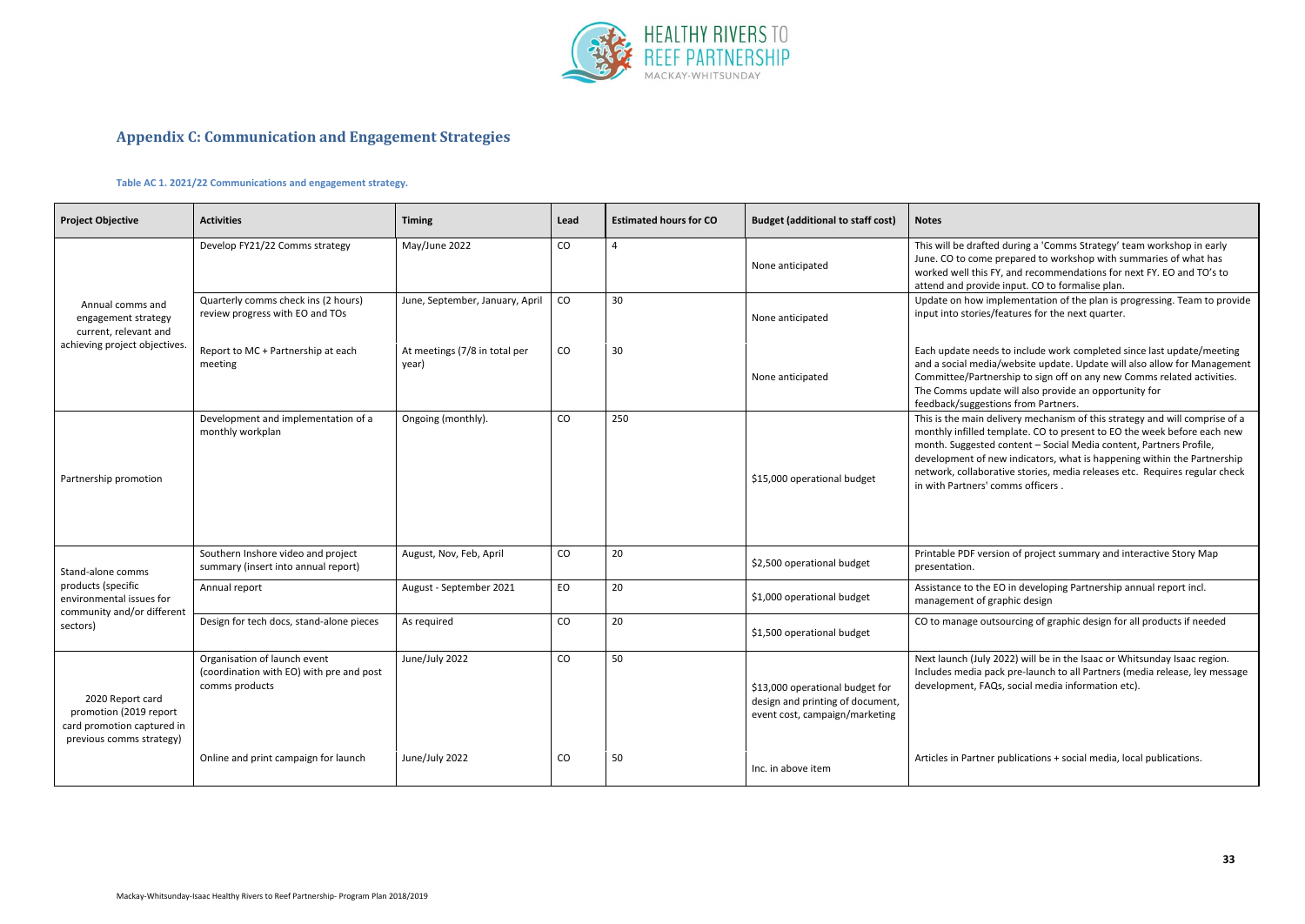tewardship Report – obtain contributing articles from g, content writing, liaise with graphic designer and organise . Short Story Map version to be developed via Adobe Spark.

o raise awareness of HR2RP and distribute key messages

ievents, liaison with event managers, development of event R<sub>2</sub>RP.

with website manager (Verve design)

testing project for the 22/23 FY to include the data itform (iframe) and all other parts of the website (design, d accessibility). Write scope of works and cost accordingly.

1gs x 3 times per year, 1 face to face meeting per year, w up actions/time. Includes time to work with other omms resources on key messaging, consistent comms, h joint benefits can arise etc.

bhotos. Includes file management/ordering on Partnership's ust include photo permissions and copyright considerations.

cational materials for use at HR2RP, Partner and community

![](_page_34_Picture_0.jpeg)

|                                                                                                 | Management response product<br>(Stewardship Report) and media launch<br>event | October 2021       | CO                 | 80  | \$10,000 operational budget for<br>deliverable, venue and<br>marketing. | CO to compile St<br>Partners, editing<br>event/all media.                     |
|-------------------------------------------------------------------------------------------------|-------------------------------------------------------------------------------|--------------------|--------------------|-----|-------------------------------------------------------------------------|-------------------------------------------------------------------------------|
|                                                                                                 | Facebook - campaign around launch                                             | June/July 2022     | CO                 | 10  | Incl. in above item                                                     | Paid campaign to                                                              |
|                                                                                                 | Event identification, support and<br>facilitation                             | As required        | CO                 | 30  | None anticipated                                                        | Identification of<br>materials for HR                                         |
|                                                                                                 | Website maintenance (look, feel, function<br>and content)                     | As required        | CO                 | 30  | \$7,000 operational budget for<br>website/software in total             | Includes liaising                                                             |
|                                                                                                 | User testing scoping for 21/22 FY                                             | TBC (January 2021) | CO                 | 40  | None anticipated                                                        | Scope out user t<br>visualisation plat<br>functionality and                   |
| Support the Partnership's<br>operations via a range of<br>targeted communications<br>activities | Reef 2050 comms network involvement                                           | Ongoing            | CO                 | 50  | Travel - included in travel line<br>item in budget (for whole team)     | 1.5-hour meetin<br>additional follow<br>Partnership's Co<br>projects in which |
|                                                                                                 | Photo cataloguing and archiving                                               | Ongoing            | CO                 | 30  | None anticipated                                                        | Cataloguing of p<br>google drive. Mu                                          |
|                                                                                                 | Educational materials project                                                 | Ongoing            | CO                 | 40  | None anticipated                                                        | Developing educ<br>events.                                                    |
|                                                                                                 |                                                                               |                    | Hour calcs for RCL | 784 | \$40,000                                                                |                                                                               |
|                                                                                                 |                                                                               |                    |                    |     |                                                                         |                                                                               |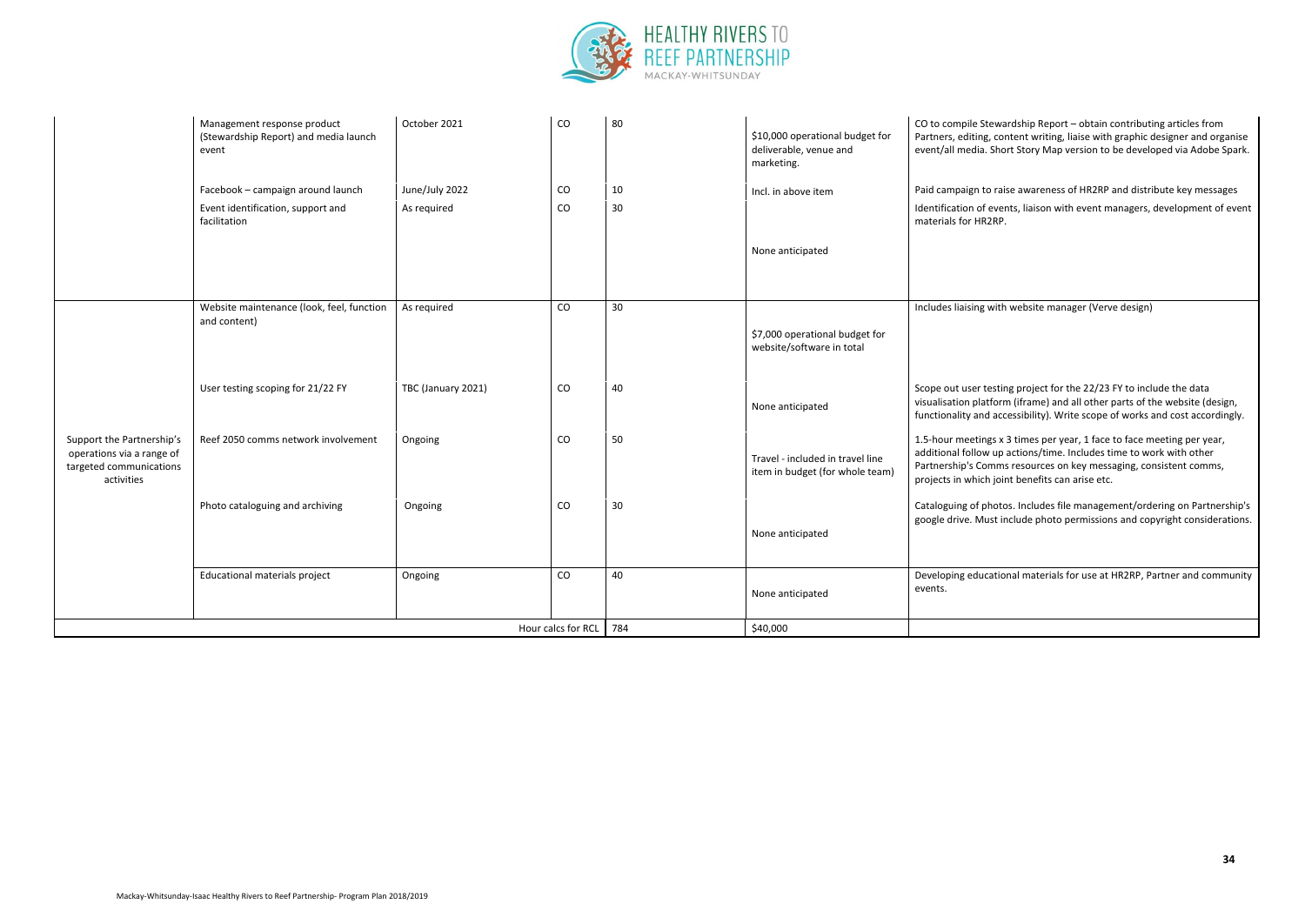![](_page_35_Picture_0.jpeg)

#### **Table AC 2. 2019/20 Communications and engagement strategy.**

| <b>Project Objective</b>                                                                                | <b>Activities</b>                                                      | <b>Timing</b>                          | Lead          | <b>Allocated hours to</b><br><b>RCL</b> in total | <b>Hours remaining</b><br>against each task | <b>Notes</b>                                                                                                                                                                                                                                                                                                                                  |
|---------------------------------------------------------------------------------------------------------|------------------------------------------------------------------------|----------------------------------------|---------------|--------------------------------------------------|---------------------------------------------|-----------------------------------------------------------------------------------------------------------------------------------------------------------------------------------------------------------------------------------------------------------------------------------------------------------------------------------------------|
|                                                                                                         | FY19/20 Comms strategy developed                                       | June-July 2019                         | EO            | 10                                               | 10                                          |                                                                                                                                                                                                                                                                                                                                               |
| Annual comms and engagement<br>strategy current, relevant and                                           | Quarterly comms meetings to review with 1 x technical<br>staff present | July, September, January, April        | EO/Comms team | 30                                               | 30                                          |                                                                                                                                                                                                                                                                                                                                               |
| achieving project objectives                                                                            | Report to MC + Partnership at each meeting                             | At meetings (7/8 in total per<br>year) | Comms team    | 30                                               | 30                                          |                                                                                                                                                                                                                                                                                                                                               |
| Stand-alone comms products<br>(specific environmental issues for<br>community and/or different sectors) | Quarterly collaborative story and media release                        | August, Nov, Feb, April                | Comms team    | 80                                               | 80                                          | Replacing Industry features and rolling<br>homepage. These have been considered<br>the least engaging products; no feedback<br>(good or otherwise) that they were<br>used/picked up, as style is fairly dry as<br>they were not attached to a 'story' (except<br>for Sandy Creek, which was successful).<br>New approach planned for 2019/20. |
|                                                                                                         | Design for tech docs, standalone pieces                                | As required                            |               | 20                                               | 20                                          |                                                                                                                                                                                                                                                                                                                                               |
|                                                                                                         | Media launch event includes attendance and photos.                     | June/July 2020                         | Comms team    | 60                                               | 60                                          |                                                                                                                                                                                                                                                                                                                                               |
| 2019 Report card promotion (2018                                                                        | Tentative radio and online campaign for launch                         | June/July 2020                         | Comms team    | 50                                               | 50                                          |                                                                                                                                                                                                                                                                                                                                               |
| report card promotion captured in<br>previous comms strategy)                                           | Management response product and media launch event                     | July/August 2019                       | Comms team    | 90                                               | 90                                          | Including radio campaign.                                                                                                                                                                                                                                                                                                                     |
|                                                                                                         | Facebook - campaign around launch                                      | June/July 2020                         | Comms team    | 10                                               | 10                                          |                                                                                                                                                                                                                                                                                                                                               |
|                                                                                                         | Event support (e.g. Mackay's Amazing Race)                             | <b>March 2020</b>                      | Comms team    | 30                                               | 30                                          |                                                                                                                                                                                                                                                                                                                                               |
|                                                                                                         | Report card videos                                                     | Throughout year                        | Comms team    | 30                                               | 30                                          |                                                                                                                                                                                                                                                                                                                                               |
|                                                                                                         | Value proposition testimonial video                                    | December                               | Comms team    | 30                                               | 30                                          |                                                                                                                                                                                                                                                                                                                                               |
|                                                                                                         | Quarterly e-news                                                       | August, November, Feb, May             | Comms team    | 50                                               | 50                                          |                                                                                                                                                                                                                                                                                                                                               |
| Partnership promotion                                                                                   | Facebook updates year-round                                            | Ongoing                                | EO            |                                                  |                                             |                                                                                                                                                                                                                                                                                                                                               |
|                                                                                                         | Website maintenance (look, feel, function and content)                 | As required                            | Comms team    | 50                                               | 50                                          |                                                                                                                                                                                                                                                                                                                                               |
| Support the Partnership's<br>operations via a range of targeted<br>communications activities            | Reef 2050 comms network involvement                                    | September 2019 (Field trip)            | Comms team    | 30                                               | 30                                          |                                                                                                                                                                                                                                                                                                                                               |
|                                                                                                         |                                                                        | 600                                    | 600           |                                                  |                                             |                                                                                                                                                                                                                                                                                                                                               |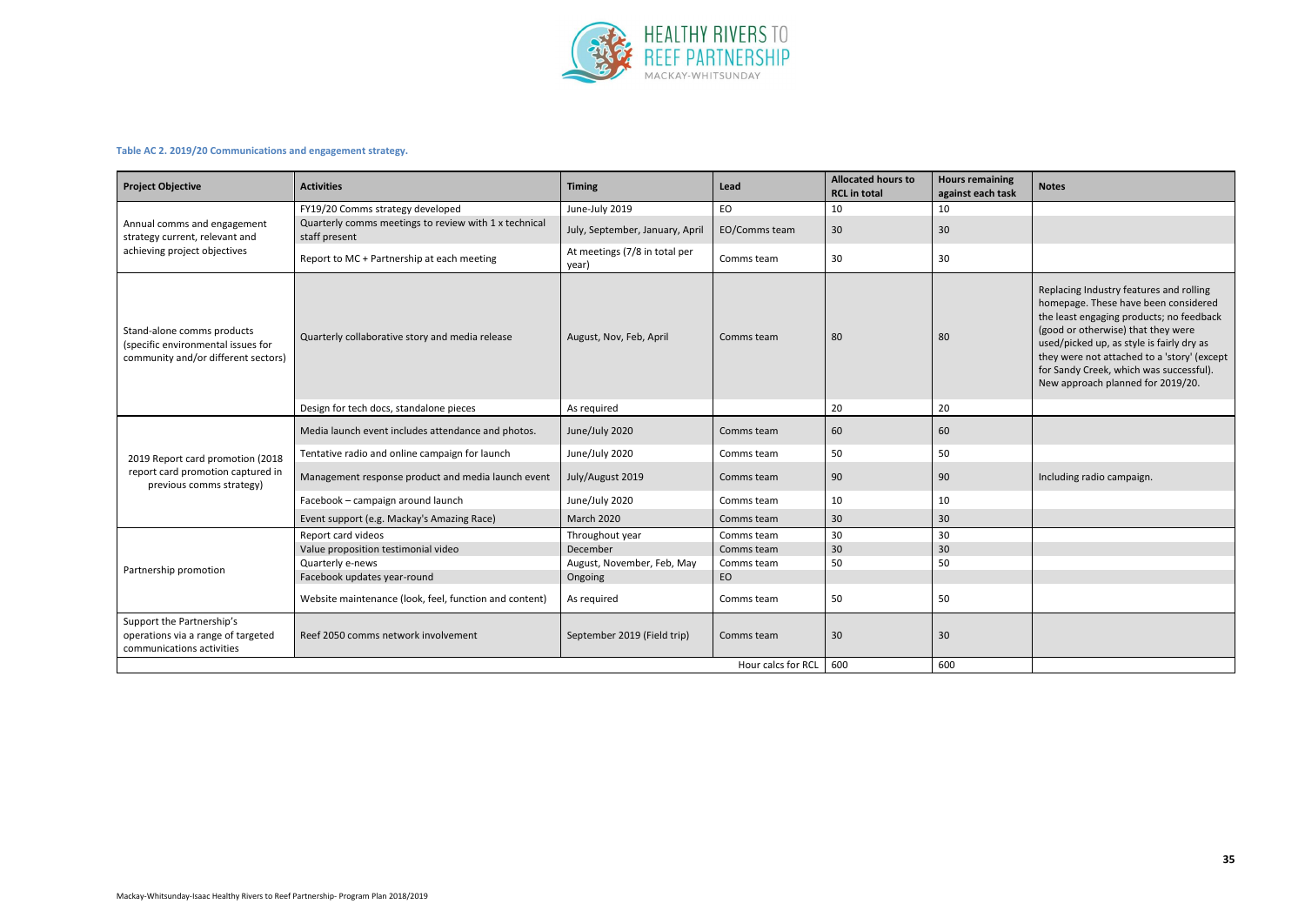![](_page_36_Picture_0.jpeg)

### **Table AC 3. 2018/19 Communications and engagement strategy.**

| <b>Project Objective</b>                                                                                                    | <b>Activities</b>                                                                                                                                                                                                                                                                                                                                        | <b>Timing</b>                                                                                                                                                                                                                                 | Lead                                                                                                                                                                    | <b>Allocated hours to RCL<sup>4</sup></b>                                                   |
|-----------------------------------------------------------------------------------------------------------------------------|----------------------------------------------------------------------------------------------------------------------------------------------------------------------------------------------------------------------------------------------------------------------------------------------------------------------------------------------------------|-----------------------------------------------------------------------------------------------------------------------------------------------------------------------------------------------------------------------------------------------|-------------------------------------------------------------------------------------------------------------------------------------------------------------------------|---------------------------------------------------------------------------------------------|
| Annual comms and engagement<br>strategy current, relevant and<br>achieving project objectives                               | FY19 Comms strategy developed<br>$\bullet$<br>Quarterly comms meetings to review with 1 x technical staff present<br>Stakeholder ID event (Jodie from FBA)/ audience and objectives pie exercise<br>(including Julie)<br>Report to MC + Partnership at each meeting                                                                                      | $\bullet$ June-July 2018<br>July, September, January, April<br>$\bullet$ TBC<br>At meetings (7/8 in total per<br>$\bullet$<br>year)                                                                                                           | Charlie<br>$\bullet$<br>Charlie<br>$\bullet$<br>Jaime/Jonathan<br>Jaime/ Jonathan                                                                                       | $\bullet$ 10<br>- 30<br>- 30<br>- 30<br>$\bullet$                                           |
| Design, produce and release the annual<br>waterway health report card                                                       | Development of 2018 report card in April 2019                                                                                                                                                                                                                                                                                                            | $\bullet$ Jan - April 2018                                                                                                                                                                                                                    | • Charlie                                                                                                                                                               | None                                                                                        |
| Design and produce stand-alone comms<br>products on specific environmental issues<br>for community and/or different sectors | Cyclone Debbie follow up - inshore Whitsunday coral reef<br>update/catchment repair<br>Inshore Whitsunday water quality project (AIMS/CSIRO) project summary<br>$\bullet$                                                                                                                                                                                | • July/August 2018<br>$\bullet$ June 2019                                                                                                                                                                                                     | • Alysha<br>Alysha<br>$\bullet$                                                                                                                                         | • 20 hours for graphic<br>design<br>support/coordination                                    |
| Report card promotion                                                                                                       | Media launch event<br>Tentative radio, print and online campaign for launch<br>Facebook - campaign around launch<br>Website improvements as a result of user testing report                                                                                                                                                                              | May/June 2019<br>April - June 2019<br>May/June 2019<br>July - September 2018                                                                                                                                                                  | Jaime/ Jonathan<br>$\bullet$<br>Jaime/ Jonathan<br>Jaime/ Jonathan<br>Charlie<br>$\bullet$                                                                              | - 60<br>$\bullet$<br>- 50<br>- 10<br>$\bullet$<br>$\bullet$ N/A                             |
| Partnership promotion                                                                                                       | Industry features<br>Quarterly e-news<br>Instagram trial - Alysha to manage<br>Facebook updates year round<br>Updated value proposition/prospectus (2 page max graphically designed<br>product)<br>Quarterly rotating feature on website<br>Engage influencers for key events (2 x key events)<br>Website maintenance (look, feel, function and content) | • 1 x Billet magazine (Sandy Ck<br>project re-funding) + 3 more<br><b>TBC</b><br>August, November, Feb, May<br>Ongoing<br>Ongoing<br><b>TBC</b><br>$\bullet$<br>July, September, Jan, April<br>Ongoing - prior to each event<br>• As required | Jaime/Jonathan<br>$\bullet$<br>Jaime/Jonathan<br>$\bullet$<br>Alysha<br>Jaime/ Jonathan<br>Charlie<br>Jaime/ Jonathan<br>Jaime/ Jonathan<br>Jaime/Jonathan<br>$\bullet$ | • 60<br>-60<br>$\bullet$<br>N/A<br>$\bullet$<br>20<br>N/A<br>$\bullet$<br>60<br>-60<br>• 50 |
| Increasing investment into the<br>Partnership                                                                               | Relationship building with key decision-makers<br>Develop targeted report card investment recommendations for key<br>stakeholders (e.g. Ministers)                                                                                                                                                                                                       | • As required<br>As required                                                                                                                                                                                                                  | Charlie/Julie<br>$\bullet$<br>Charlie/Julie<br>$\bullet$                                                                                                                | $\bullet$ N/A                                                                               |
| Support the Partnership's operations<br>via a range of targeted<br>communications activities                                | International Year of the Reef celebrations OR community competition<br>$\bullet$<br>HR2RP awards ceremony planning<br>$\bullet$<br>GBR report card network involvement/activities<br>$\bullet$<br>Reef 2050 network involvement/activities<br>$\bullet$<br>EO briefings/engagement throughout the year<br>$\bullet$                                     | • August + end of 2018<br>$\bullet$ TBC<br>As required<br>$\bullet$<br>As required<br>As required<br>$\bullet$                                                                                                                                | Jaime/Jonathan<br>$\bullet$<br>Charlie<br>$\bullet$<br>• Charlie<br>Jaime/Jonathan<br>$\bullet$<br>• Charlie                                                            | 100<br>40<br>N/A<br>30<br>30<br>$\bullet$ N/A                                               |

<sup>&</sup>lt;sup>4</sup> Included for the purposes of resourcing/costing communications support via Reef Catchments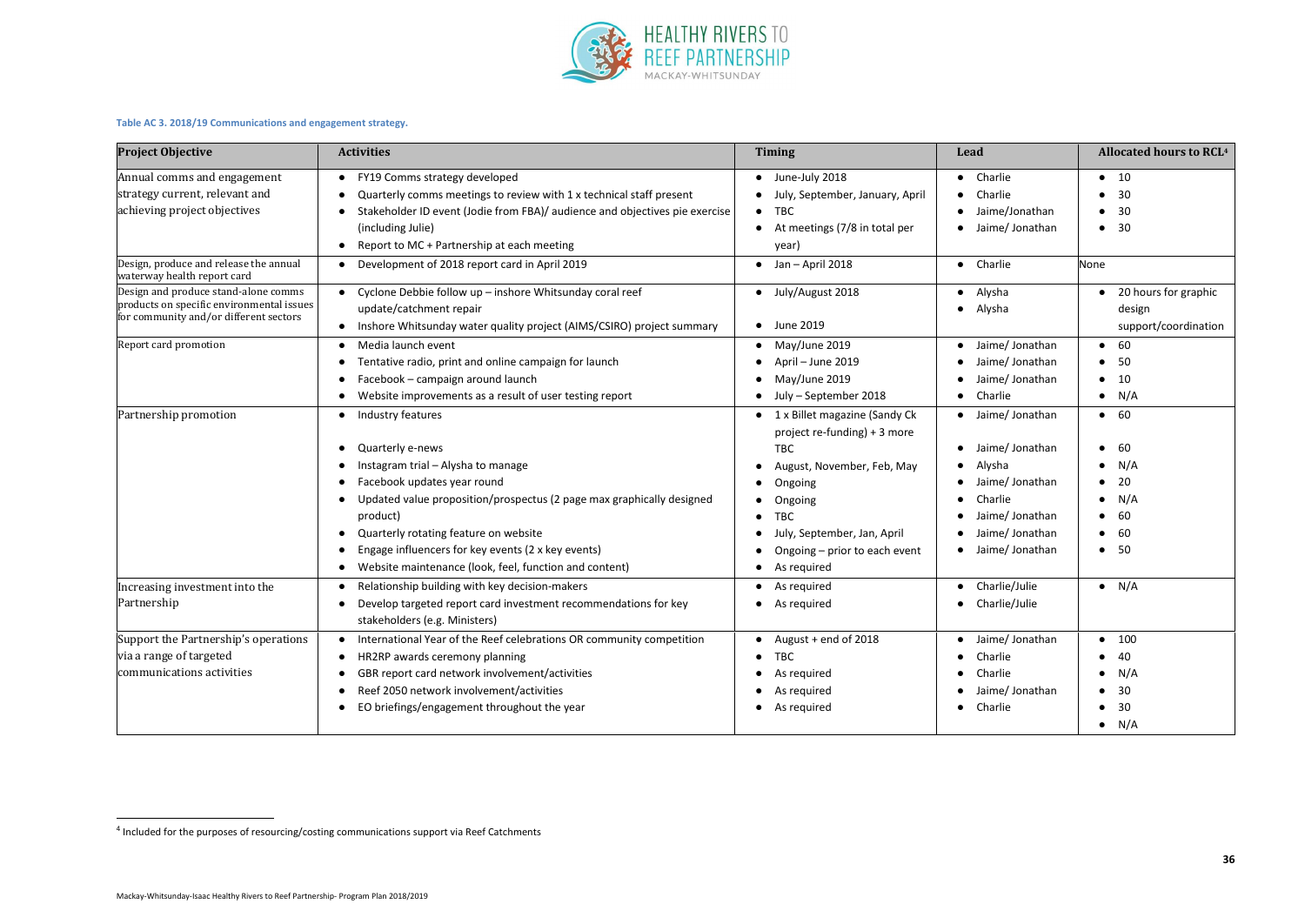![](_page_37_Picture_0.jpeg)

## **Table AC 4. 2017/2018 Communications and engagement strategy.**

| <b>Project Objective</b>                                              | <b>Activities</b>                                                                              | <b>Quarterly Targets (Q)</b> | <b>Allocated hours</b>                 | <b>Budget</b>         |
|-----------------------------------------------------------------------|------------------------------------------------------------------------------------------------|------------------------------|----------------------------------------|-----------------------|
| Annual comms and engagement strategy                                  | FY18 Comms strategy developed                                                                  | MC adopt strategy annual     | $\bullet$ 100                          | $\bullet$ N/A         |
| current, relevant and achieving project                               | Quarterly comms meetings to review<br>$\bullet$                                                | EO confirm progress          |                                        |                       |
| objectives                                                            | Report to MC<br>$\bullet$                                                                      | MC confirm report            |                                        |                       |
| Design, produce and release the annual<br>waterway health report card | Utilise feedback from focus groups to create 8-page fold out full colour report card           | $\bullet$ Q1                 | $\bullet$ 150                          | $\bullet$ \$6,000     |
| Report card promotion                                                 | Facebook campaign of paid posts in Q1 & Q2 prior to release<br>$\bullet$                       | 15% increase each            | $\bullet$ 150                          | \$200<br>$\bullet$    |
|                                                                       | Website updated with report data and as read                                                   | Q1                           |                                        | \$15,000              |
|                                                                       | Media launch event<br>$\bullet$                                                                | Q <sub>3</sub>               |                                        | \$5,000               |
|                                                                       | Video, TV and Radio campaign                                                                   | Q2 regional reach            | $\bullet$ 50                           | \$6,000               |
|                                                                       | Deconstructed elements for social media with greater technical commentary                      | Q2 roll out annually         | $\bullet$ 50                           | $$$ NIL               |
|                                                                       | Industry specific reports to be used in partner channels<br>$\bullet$                          | Q <sub>2</sub>               | • 50                                   | $$$ NIL<br>$\bullet$  |
| Partnership promotion                                                 | Articles to appear in 12 partner communication channels<br>$\bullet$                           | $\bullet$ 3 per Q1-4         | • 50                                   | $\bullet$ \$5,000     |
|                                                                       | Quarterly e-news                                                                               | Increase list 15% maintain % |                                        |                       |
|                                                                       | Media commentary where appropriate                                                             | opens                        |                                        |                       |
|                                                                       |                                                                                                | As identified                |                                        |                       |
| Gain feedback from the community on the                               | 6 focus groups of approximately 15 people groups targeting stakeholders of different           | $\bullet$ 2 per Q2-4         | $\bullet$ 100                          | $\bullet$ \$ 2,000    |
| report cards to improve the product                                   | partner organisations                                                                          |                              |                                        |                       |
| Support the Partnership's operations via a                            | Awards ceremony event (stand alone or joined)<br>$\bullet$                                     | Q3/4 EO to scope             | $\bullet$                              | Emerging<br>$\bullet$ |
| range of targeted communications                                      | Updated printed material, presentation and speaking notes (include updated future<br>$\bullet$ | Q <sub>2</sub>               | $\bullet$ 150                          | priorities            |
| activities                                                            | directions, management response, value proposition)                                            |                              |                                        | \$ 5,000<br>$\bullet$ |
|                                                                       | Facebook weekly sharing of relevant stories / posts<br>$\bullet$                               | Each partner featured once   |                                        |                       |
|                                                                       | Quarterly rotating feature on website<br>$\bullet$                                             | Existing schedule            |                                        | $$$ NIL               |
|                                                                       | Activities database updates<br>$\bullet$                                                       | Q1-4 post comms network /    |                                        | $$$ NIL               |
|                                                                       |                                                                                                | meeting                      |                                        | $$$ NIL<br>$\bullet$  |
| Total                                                                 |                                                                                                |                              | $$60,000 \ (-2 \ days \ per \ $44,200$ |                       |
|                                                                       |                                                                                                |                              | week 1 FTE                             |                       |
|                                                                       |                                                                                                |                              | throughout the year)                   |                       |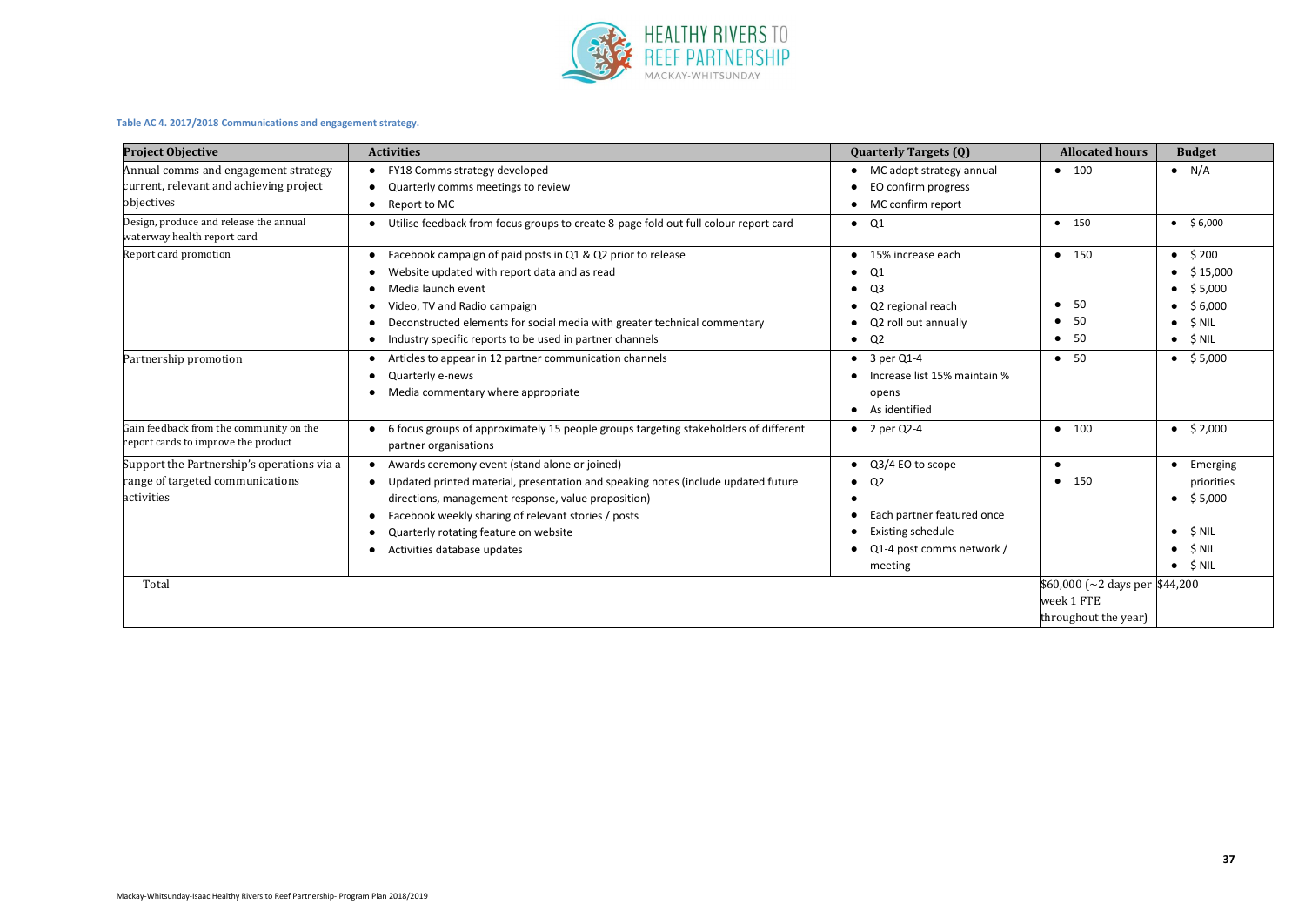![](_page_38_Picture_0.jpeg)

#### **Table AC 5. 2016/2017 Communications and engagement strategy.**

| <b>Project Objective</b>                                          | <b>Communications and</b><br>engagement<br>objectives                                                                                                                                             | <b>Implementation details</b>                                                                                                                                                                                                                                                                                    | Format                                                                                                                                                          | Deliverable(s)<br>and/or indicator                                                                                        | Lead  | Team                                 | Commencement | <b>Finalisation</b> |
|-------------------------------------------------------------------|---------------------------------------------------------------------------------------------------------------------------------------------------------------------------------------------------|------------------------------------------------------------------------------------------------------------------------------------------------------------------------------------------------------------------------------------------------------------------------------------------------------------------|-----------------------------------------------------------------------------------------------------------------------------------------------------------------|---------------------------------------------------------------------------------------------------------------------------|-------|--------------------------------------|--------------|---------------------|
|                                                                   | Keep comms and engagement strategy<br>current, relevant and achieving Partnership<br>goals. Scoping of new methods, pathways<br>and opportunities for comms & engagement<br>products and services | review of 16/17 comms and engagement<br>strategy by EO/PSO and comms team                                                                                                                                                                                                                                        | individual review followed by meeting                                                                                                                           | updated 2016/17<br>comms and<br>engagement strategy<br>in 16/17 Program<br>Plan                                           | EO    | EO, JN, MB                           | Jun-16       | $Jul-16$            |
| Continue to<br>promote the (pilot)<br>report card post-<br>launch | Promote report card's<br>key messages to key<br>stakeholder groups                                                                                                                                | Scoping exercise to identify existing<br>stakeholder engagement and<br>communication<br>pathways/platforms/opportunities,<br>including regional events, forums,<br>meetings as well as alignment with reef<br>catchments initiatives/deliverables (broad<br>Partnership focus)                                   | via quarterly workshops with comms team.                                                                                                                        | quarterly workshop<br>agendas/action<br>items                                                                             | EO    | JN, MB, KK<br>where<br>available     | Jul-16       | Jun-17              |
| Continue to<br>promote the report<br>card post-launch             | Promote report card's<br>key messages to key<br>stakeholder groups                                                                                                                                | targeted awareness/profile-raising<br>activities for report card promotion-<br>broader community (i.e. implementing<br>activities identified in scoping exercise<br>completed in quarterly workshops)                                                                                                            | sponsorship at events (e.g. stalls), presence<br>at community initiatives etc, to be identified<br>by EO/TO and comms team and discussed at<br>regular meetings | Presence at one or<br>more events (e.g.<br>HR2RP stall) in 16/17                                                          | EO    | JN, TO, KK<br>where<br>available     | Jul-16       | $Jun-17$            |
|                                                                   | Promote report card's                                                                                                                                                                             | develop and run social media program to<br>communicate results of the report card<br>and raise awareness of the Partnership                                                                                                                                                                                      | Updates to social media (RCL) on behalf of<br>the Partnership. Key messages to be<br>provided by EO or TO                                                       | One social media<br>update per week on<br>behalf of the<br>Partnership                                                    | JN    | EO, TO, JN,<br>KK where<br>available | Jul-16       | Jun-17              |
| Continue to<br>promote the report<br>card post launch             | key messages to key<br>stakeholder groups                                                                                                                                                         | Further scope schools integration program.<br>Engage with Reef Guardians/other school<br>initiatives to bring the report card into the<br>curriculum (as per GHHP) and raise<br>awareness of the Partnership at various<br>age group levels.                                                                     | To be scoped via meetings/workshops then<br>written up in specific project plan                                                                                 | scoping report (key<br>deliverable) plus<br>targeted comms<br>product for use in<br>schools (aspirational<br>deliverable) | EO/TO | EO, TO, JN                           | Jul-16       | Jun-17              |
| Partnership<br>promotion                                          | ongoing promotion of<br>the Partnership<br>including benefits to<br>membership                                                                                                                    | targeted interviews with current<br>partnership members to determine their<br>perceived benefits of membership.<br>Development of tailored comms products<br>communicating these benefits/messages<br>(including but not limited to Value<br>Proposition, website updates, newsletters,<br>social media updates) | meetings, workshops, phone interviews,<br>video interviews                                                                                                      | <b>Updated Value</b><br>Proposition,<br>uploading of video<br>grabs from Partners<br>to website                           | EO    | JN and MB                            | Mar-17       | Jun-17              |
| Gain feedback from<br>the community on<br>the report cards        | Gain targeted<br>feedback from a<br>spread of community<br>stakeholders on the<br>(2014 pilot and 2016)                                                                                           | Organise and run focus groups to gain<br>feedback on pilot and 2016 report card.<br>Partners can be approached/utilised for<br>this purpose, as can regional forums of<br>interest (e.g. LMACS). Phone interviews                                                                                                | meetings and workshops                                                                                                                                          | 3 focus groups per<br>report card to be<br>undertaken                                                                     | EO    | JN                                   | Jun-16       | Jun-17              |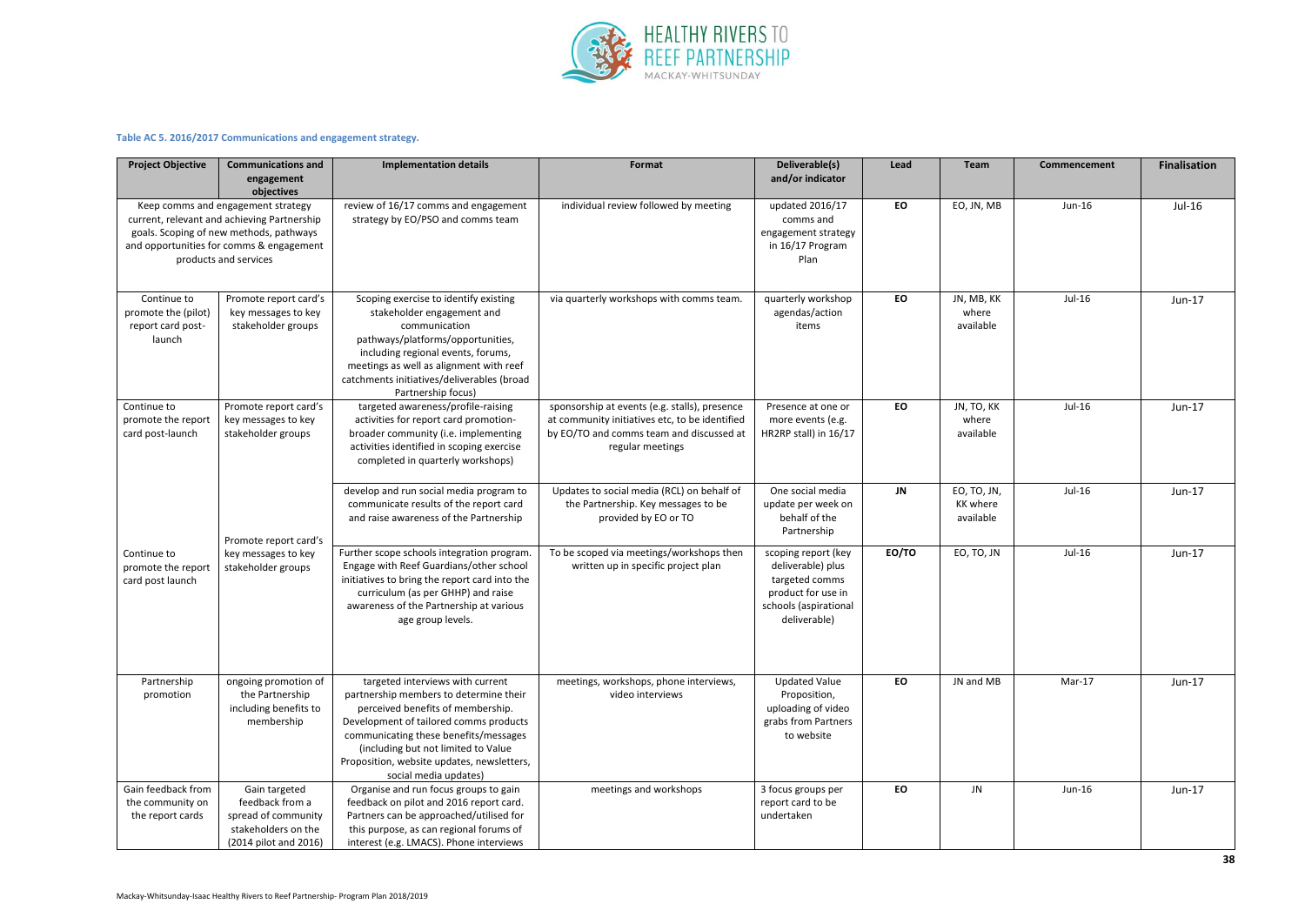![](_page_39_Picture_0.jpeg)

| Gain feedback from<br>the community on<br>the report cards                                                               | report card content<br>and graphical design<br>components<br>Gain targeted<br>feedback from a<br>spread of community<br>stakeholders on the<br>(2014 pilot AND 2016)<br>report card content<br>and graphical design<br>components | also an option to target specific groups of<br>stakeholders (e.g. industrial reps). EO/PSO<br>to contribute to discussion on feedback<br>Develop design briefs for pilot and 2016<br>report cards based off results of focus<br>groups | meetings, individual assignment                                                                     | 2 x design briefs                                                | EO                   | JN and MB   | Aug 2016 for design brief<br>1, April 2017 for design<br>brief 2                                                      | September 2016<br>for design brief<br>1, June 2017 for<br>design brief 2 |
|--------------------------------------------------------------------------------------------------------------------------|-----------------------------------------------------------------------------------------------------------------------------------------------------------------------------------------------------------------------------------|----------------------------------------------------------------------------------------------------------------------------------------------------------------------------------------------------------------------------------------|-----------------------------------------------------------------------------------------------------|------------------------------------------------------------------|----------------------|-------------|-----------------------------------------------------------------------------------------------------------------------|--------------------------------------------------------------------------|
| Inform planning<br>and delivery<br>activities of the<br>Partners in<br>response to the<br>findings of the<br>report card | Communicate to<br>stakeholders the<br>Partnership's<br>response to the pilot<br>report card, including<br>priority areas for<br>action, and possible                                                                              | Information gathering for Activities<br>Spotlight/Partners case studies/website. 4<br>x newsletters per year (can be scoped at<br>quarterly workshops).                                                                                | individual scoping and interaction, group<br>meetings                                               | 4 x newsletters per<br>year and Activities<br>Spotlight document | JN                   | EO          | info gathering for 15/16<br>Activities Spotlight in<br>July- August. Quarterly<br>newsletter development<br>for 16/17 | Jun-17                                                                   |
|                                                                                                                          | management actions.                                                                                                                                                                                                               | Develop management response deliverable<br>after November 2016 report card results<br>workshop (hosted by NQBP)                                                                                                                        | meeting/workshop and deliverable<br>development                                                     | comms product<br>(hard copy) and<br>update to website            | EO                   | JN, MB      | <b>Nov-16</b>                                                                                                         | Feb-17                                                                   |
|                                                                                                                          | Report card design and development                                                                                                                                                                                                | Production of the report card (hard copy)<br>from the detailed design mock up<br>(outsourced)                                                                                                                                          | scoped during workshops and specialist<br>briefings from EO                                         | hard copy report<br>card                                         | JN                   | EO, MB      | Aug-16                                                                                                                | Oct-16                                                                   |
|                                                                                                                          |                                                                                                                                                                                                                                   | Production/uploading of report card data<br>to website                                                                                                                                                                                 | provision of QA'd data to TO, uploading<br>carried out by TO                                        | updated website<br>product (iframe)                              | TO                   | <b>FPRH</b> | Jul-16                                                                                                                | Oct-16                                                                   |
|                                                                                                                          | Report card design and development                                                                                                                                                                                                | graphic design/uploading of report card<br>content to website                                                                                                                                                                          | meetings with EO/TO and RCL comms                                                                   | supplementary<br>content and graphic<br>design<br>considerations | JN                   | MB, EO      | when final product is<br>received from FPRH -<br>likely July                                                          | Oct-16                                                                   |
|                                                                                                                          |                                                                                                                                                                                                                                   | Production of supplementary material<br>(activities spotlight)                                                                                                                                                                         |                                                                                                     | hard copy document<br>and website version                        | EO                   | JN, MB      | Jul-16                                                                                                                | Oct-16                                                                   |
|                                                                                                                          | Additional comms support to Partnership<br>activities                                                                                                                                                                             | attend nominated panel meetings and<br>partnership meetings to give comms<br>progress updates. Attend regular<br>fortnightly (or more regular as required)<br>meetings with Partnership (EO/PSO) and<br>Katrina/Sally where necessary. | calendar invites provided by EO/PSO, pre-<br>meeting briefings, meetings (phone or face<br>to face) | meeting agenda<br>content and delivery<br>of content             | EO to notify<br>team | JN          | as per calendar invites provided by EO/PSO                                                                            |                                                                          |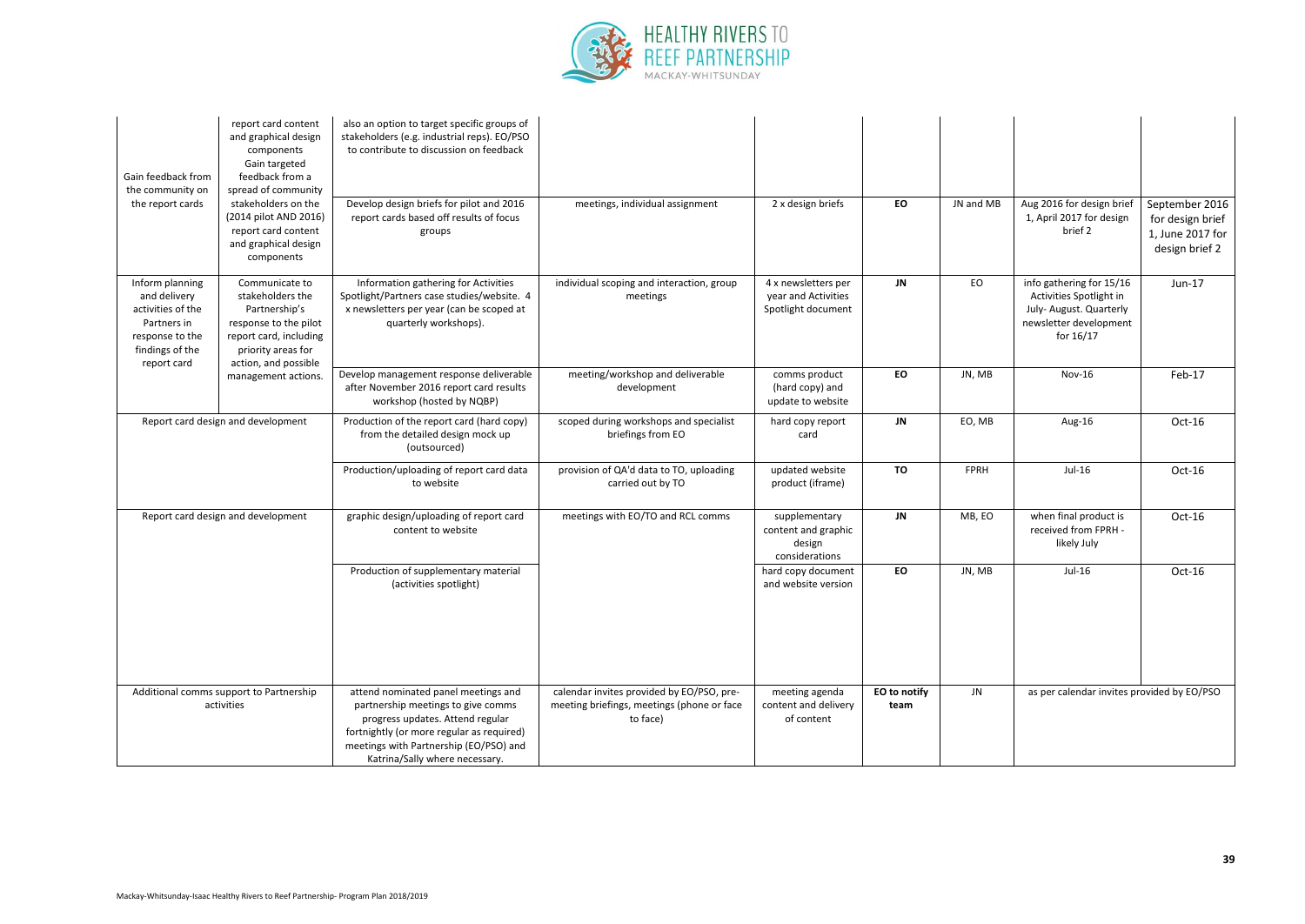| TO to<br>lvise            | JN, DK    | RCL comms team and EO/TO, potentially<br>outsourced to web designer and/or coder                                                                                                                   |
|---------------------------|-----------|----------------------------------------------------------------------------------------------------------------------------------------------------------------------------------------------------|
| JN                        | EO, Chair | Specific to report card launch - October 2016<br>then on as needs basis. Media engagement to<br>be regular agenda item in comms workshop<br>and reported back to Partnership/Panel as<br>required. |
| comms<br>n who<br>es this | N/A       | RCL comms team and EO                                                                                                                                                                              |

![](_page_40_Picture_0.jpeg)

|                                                       | Provide support to Partnership (EO/TO) in<br>maintaining website. To be scoped during<br>quarterly workshops and in regular comms<br>meetings as to workload requirements.                                                                                                                                           | meetings, emails, phone calls, organising<br>meetings with EO/PSO | website work as<br>required                                            | EO/TO to<br>advise                   | JN, DK  |
|-------------------------------------------------------|----------------------------------------------------------------------------------------------------------------------------------------------------------------------------------------------------------------------------------------------------------------------------------------------------------------------|-------------------------------------------------------------------|------------------------------------------------------------------------|--------------------------------------|---------|
| Additional comms support to Partnership<br>activities | media releases and media management for<br>partnership and report card events.<br>Involves developing media releases,<br>radio/TV interviews/segments, newspaper<br>articles with local press, assisting partners<br>with preparing their own media releases,<br>attending events and<br>managing/coordinating media | briefings, phone calls, issuing written media<br>releases         | media coverage<br>comparable to the<br>previous year (or<br>increased) | JN                                   | EO, Cha |
|                                                       | photography at partnership events and<br>collation of photographs into Partnership-<br>specific photo library                                                                                                                                                                                                        | self-explanatory                                                  | collation of photo<br>library on google<br>drive by EOFY               | up to comms<br>team who<br>does this | N/A     |